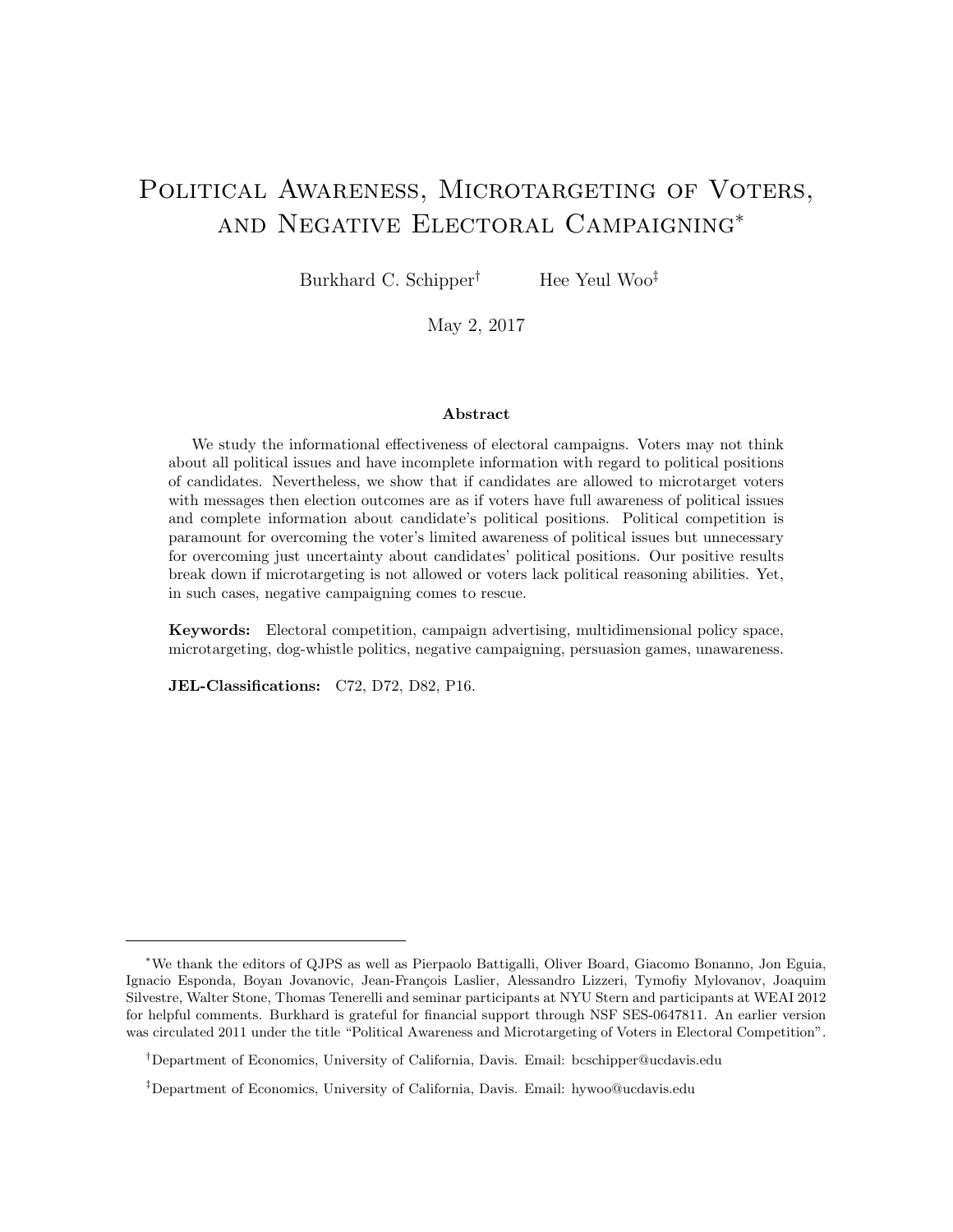"You are not allowed to lie but you don't have to tell everything to the people, must not tell them the entire truth. That's how I held it."

Konrad Adenauer, first Chancellor of the Federal Republic of Germany, last interview

### 1 Introduction

We study to what extent electoral compaign can effectively promote awareness of political issues and reveal information about political positions of candidates. We assume that voters may not think about all political issues and have incomplete information about political positions of candidates, while candidates are aware of all political issues, know the preferences of voters, and can use modern sophisticated campaign strategies including microtargeting to persuade voters. We show that despite this stark asymmetry between voters and candidates, election outcomes under voters' unawareness of many political issues and incomplete information about candidates' political positions are equivalent to election outcomes under full awareness of political issues and complete information about candidate's political positions. We also show that this positive result depends crucially on the strength of electoral competition, the ability of candidates to microtarget voters, and voters' political reasoning abilities.

Our model reflects a number of what we argue are realistic features. First, while traditionally candidates in electoral competition are portrayed as being completely opportunistic in their choice of political positions (i.e., Downs, 1957), we consider candidates who are constrained by their ideology as their agendas might to some extent reflect personal convictions (Hillygus and Shields, 2008, p. 40). Second, political positions of candidates may not be obvious to all voters and may pertain to many political issues that are shaping the complex political environment of an election. Candidates may raise only some political issues in a campaign but may be completely silent on others. On some of the political issues raised, candidates may be intentionally vague about their political position while on others they may be completely transparent. Third, we allow for microtargeting of voters with specific campaign messages and issues. By narrowly communicating issue messages, candidates reduce the risk of alienating other voters, thereby broadening the range of issues on the campaign agenda. In order to successfully tailor campaign messages to voters, candidates need to have information about political preferences of voters, a fourth feature of our model. In the past, it was impossible for candidates to know political preferences of individual voters. Rather, they had to be content with aggregate information about voters' preferences from opinion polls or similar sources. Yet, modern information technology allows to collect a wealth of individual data on voters, apply sophisticated data mining tools and use this information strategically in campaigns.<sup>1</sup>

<sup>&</sup>lt;sup>1</sup>Recent campaigns merged voter registration files with consumer data that include names, addresses, address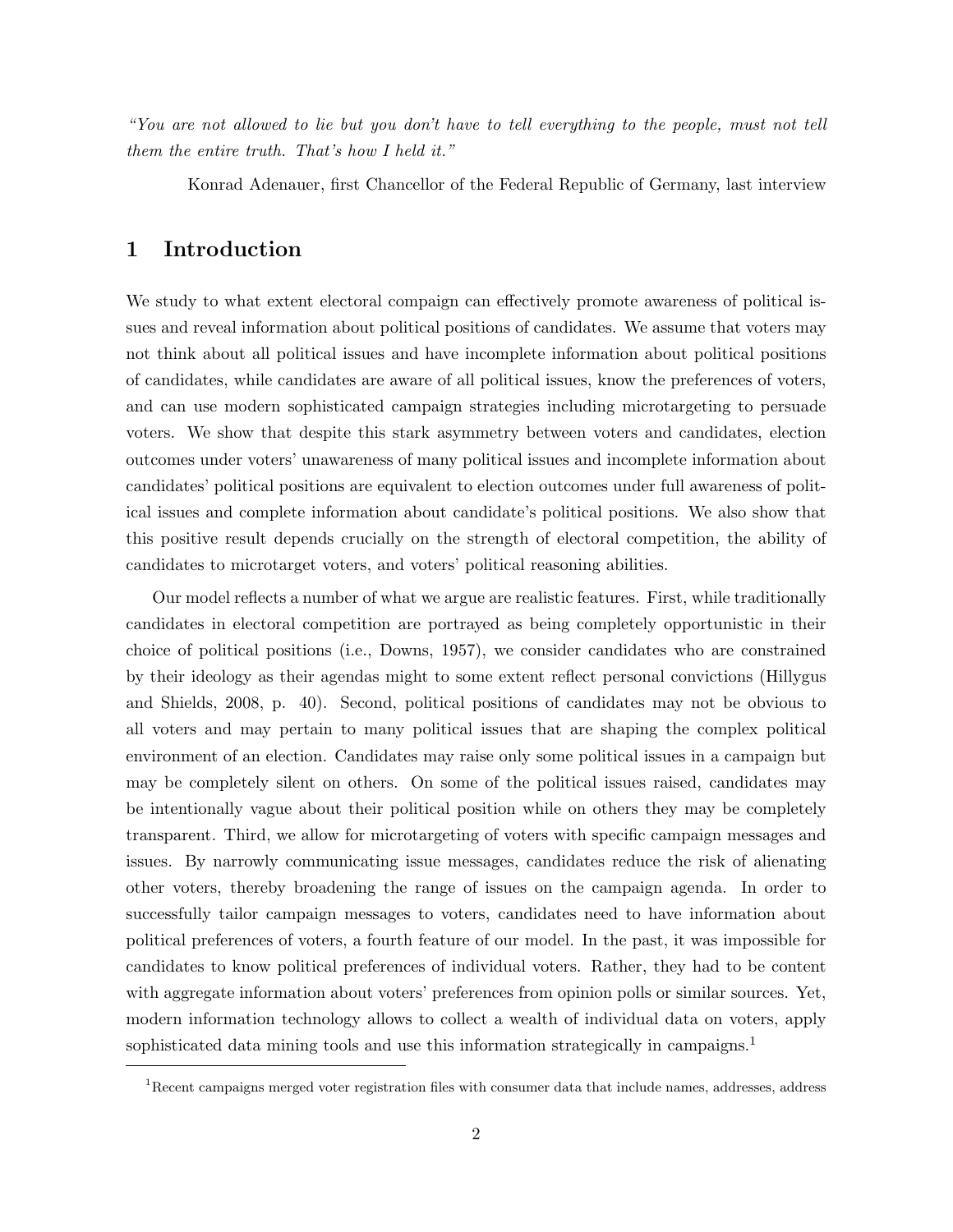To provide some intuition for the results, consider for simplicity two candidates and just one voter. The policy space is a multidimensional Euclidean space. Each issue corresponds to a dimension. The political positions of the candidates and the most preferred policy point of the voter are points in this space. The voter evaluates a candidate by how far the candidate's policy point is away from his most preferred policy point using Euclidean distance but only in a subspace spanned by the issues that he is aware of. The voter is unaware of all but one issue and that candidates can campaign by raising issues to him. Being unaware of an issue means that the voter does not consider this issue at all. In other words, he conceives of a policy subspace that misses the dimension corresponding to that issue. Further, we assume for the moment that once an issue has been raised by some candidate, the political positions of both candidates on this issue become completely transparent to the voter. Finally, we assume that both candidates know the voter's most preferred policy point and each other's political positions. We claim that in this extremely simplified model candidates will raise enough issues so as to produce an election result that would emerge also under full awareness of all issues. To see this note that candidates face a zero-sum game. If raising an issue is not beneficial to one candidate, it will be to the other. Thus, either all issues will be raised or raising further issues won't change the voting outcome anymore. Now assume that policy points on issues that have been raised do not become automatically transparent. Each candidate can provide some information on her political position. This information can be vague, that a candidate can be silent on issues, but that she can not bluntly lie in the sense of not including her political position (in the subspace of issues revealed) in the information she provides. This is reminiscent of models of verifiable information `a la Grossman and Hart (1980), Grossman (1981), Milgrom (1981), and Milgrom and Roberts (1986) except that our model involves unawareness of some dimensions of the information and more than one informed party. We claim that despite unawareness and incomplete information, all "relevant" information is revealed to the voter. To see this, note that if a candidate does not provide more precise information on an issue that he is aware of then a voter should realize that this because the information is not favorable to the candidate.

Our novel model allows us to highlight the role of voters' awareness of political issues. If voters are aware of all political issues (but uncertain about candidates' political positions), the positive result could also be obtained even without political competition among candidates. In fact, even if there were just a single candidate, voters could deduce her political position. In contrast, we show by example that when voters are unaware of some political issues, political competition among candidates becomes crucial for unraveling. If there is just one candidate, then she would simply be silent on issues that are unfavorable to her and voters would have no

histories, driving records, criminal records, and consumer purchases like magazine subscriptions, mortgage information, credit-card purchases, gun ownership etc. and used it "microtarget messages through direct mail, email, telephone calls, and personal visits."(see Hillygus and Shields, 2008, p. 159, 161).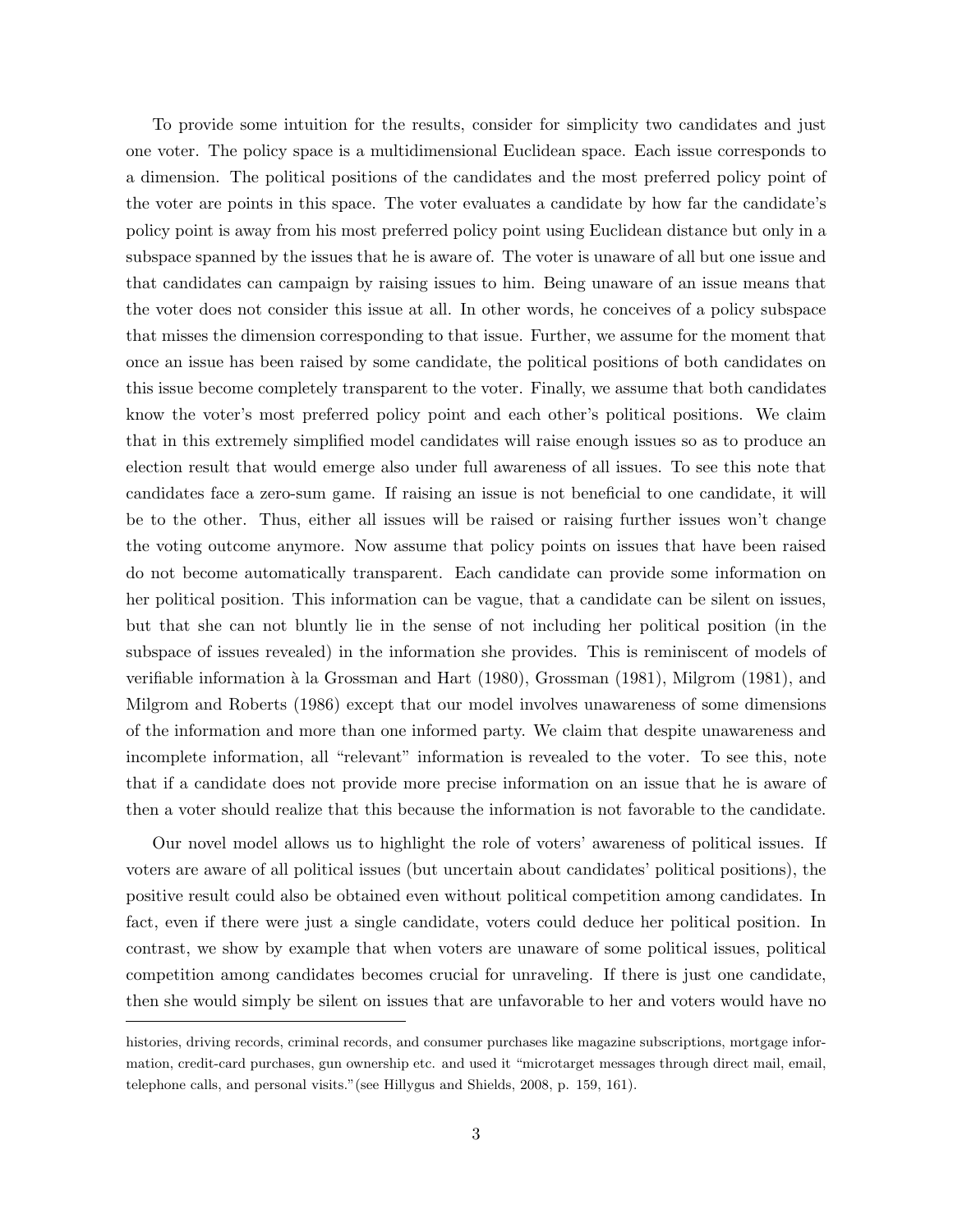way to discover and learn about these issues. In a sense, the presence of voters' unawareness may explain at least to some extent why electoral competition is believed to be paramount for the well-functioning of democracy.

Extending the result to more than one voter is non-trivial. This is because a voter not receiving precise public information of an issue from a candidate is now uncertain whether it is because the information is not favorable to the candidate or whether releasing such information would diminish the candidate's ability to capture some other voter's vote. This is where mircotargeting comes to rescue. If each candidate can tailor campaign messages to each voter, he has no excuse anymore for not providing precise information. We show by example that our positive results break down if microtargeting is not allowed.

While our positive results paint an optimistic picture of the informational effectiveness of electorial campaigning, we believe an equally important role of our results is that they serve as a benchmark for exploring why fully revealing outcomes may not be observed in reality. In particular, we show by example the importance of sophisticated political reasoning abilities of the electorate. The advantage of our solution concept, an extensive-form version of iterated admissibility, is that we can explicitly identify the rationality and higher order reasoning about candidates that required from voters for a positive result, i.e., the voters' ability to optimize, their reasoning about candidates, their reasoning about candidates' reasoning etc. We show by example how our results break down if voters can only reason up to a few levels. Moreover, we show that negative campaigning can overcome some of the failures due to insufficient political reasoning abilities. In doing so, we discover a notable difference between majoritarian and proportional voting systems: Negative campaigning overcomes lack of political reasoning even without the need of microtargeting in majoritarian voting systems but proportional voting systems still require microtargeting for unraveling of information.<sup>2</sup>

The paper is organized as follows: The next section introduces the model. This is followed by the main results in Section 3. In Section 4 we explore with the help of some examples the voters' limited awareness of political issues and the role of electoral competition that mitigates these limits. Section 5 highlights how lack of microtargeting hampers information revelation in electoral campaigns. The role of voters' political reasoning abilities is explored in Section 6 and Section 7 show how negative campaigning facilitates information revelation even in the face of limited political reasoning abilities. We conclude and discuss related literature in Section 8. Proofs and additional material are collected in an appendix.

<sup>&</sup>lt;sup>2</sup>There is empirical evidence that negative campaigning is less frequent in parliamentary systems (Walter, 2014) although this is viewed as a result of multiparty competition in parliamentary systems.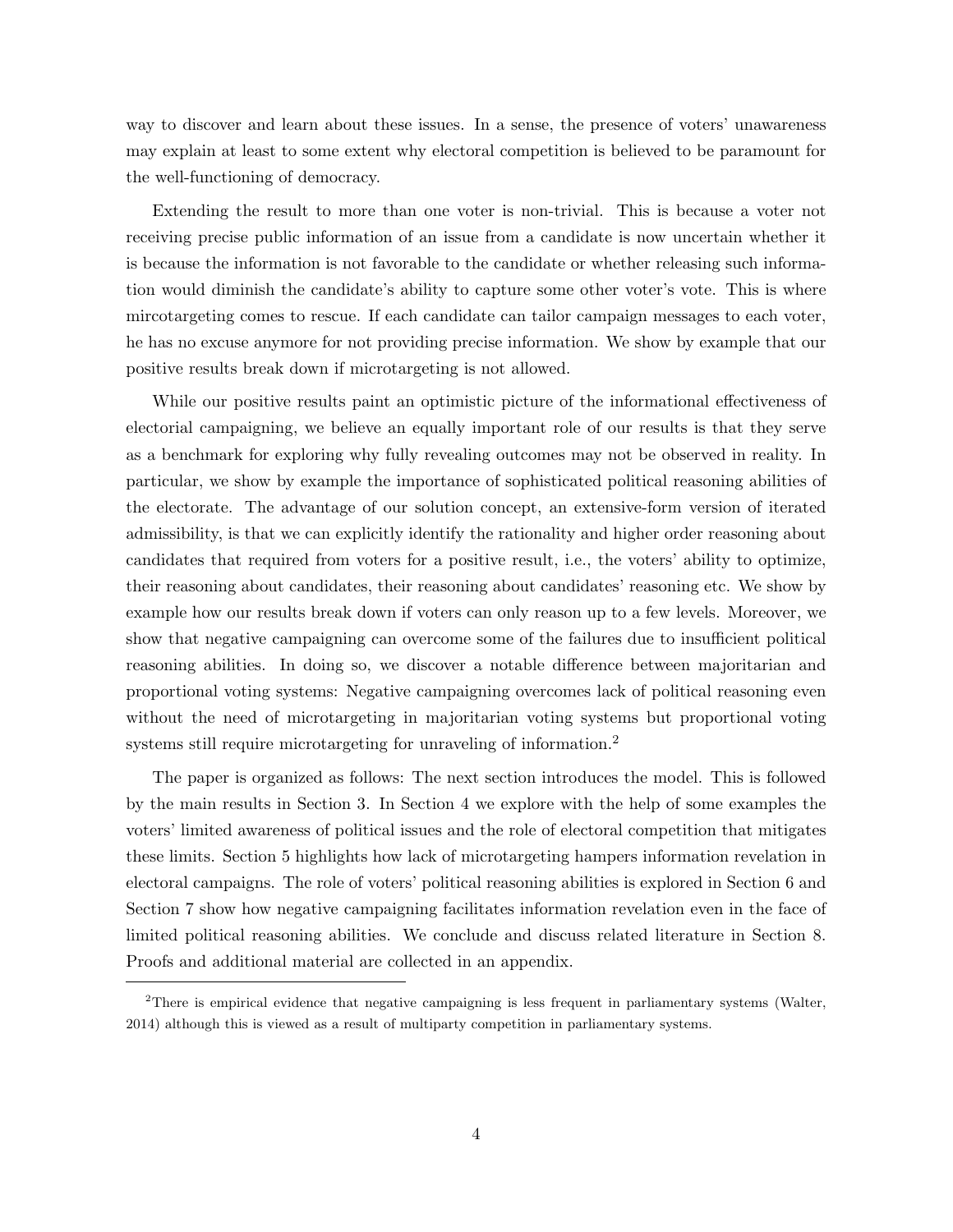### 2 Model

Allowing for dynamically changing multidimensional policy spaces and voters who are aware of different subspaces only and who may become aware of larger subspaces during the political campaign poses a modeling challenge in terms of tractability. To wit, we make use of extensiveform games with unawareness introduced in Heifetz, Meier, and Schipper (2013).<sup>3</sup> Such a game consists of a collection of game trees partially ordered by a subtree relation. Initially a player may be unaware of some dimension of the problem and may perceive the strategic situation as a subtree. Only during the course of play, he becomes aware of more and more dimensions of which he was initially unaware and perceives increasingly more expressive subtrees as a richer description of the strategic situation.

More formally, let  $I = \{1, ..., m\}$  be a finite set of *political issues*. Examples of issues are "War on terrorism", "Immigration", "Health care" etc. Different policies with regard to an issue are associated with different points in the real interval  $[0, 1]$ , one interval for each issue. Thus, the full-dimensional policy space considered in this model is  $[0,1]^{|I|}$ . Since we aim to study electoral competition when some voters may not be aware of all issues, we also need to consider subspaces of the full-dimensional policy space. We let Y denote a finite set of policy points in  $[0,1]^{|I|}$ . For every nonempty subset  $I'$  of issues,  $I' \subseteq I$ , let  $Y_{|I'}$  be the projections of policy points in Y onto the subspace  $[0, 1]^{|I'|}$  spanned by I'.

There are two candidates, a and b. Each candidate  $k \in \{a, b\}$  has a fixed ideological policy point  $y^k \in Y$ . If candidate k's political position in Y is  $y^k$ , then for any nonempty  $I' \subseteq I$  his political position in  $Y_{|_{I'}}$  is  $y_{|_{I'}}^k$ .

There is a finite set of voters denoted by  $N = \{1, ..., n\}$ . Each voter  $j \in N$  has a unique most preferred policy point  $x^j$  in the full-dimensional policy space, [0, 1]<sup>[I]</sup>, with the projection to  $[0,1]^{|I'|}$  denoted by  $x_1^j$  $j_{|I'}$ , for any nonempty  $I' \subseteq I$ . We denote by  $x_i^j$  $i<sub>i</sub>$  the *i*-component of the vector  $x^j$  (similarly for  $y_i^k$ ).

A voter j's utility from candidate k depends on voter j's awareness of political issues and is given by the Euclidean distance between his most preferred point and the candidate's policy but only in the subspace of issues that he is aware of. I.e., the utility of voter  $j$  from voting for candidate k when voter j is aware of issues in  $I'$  with  $\{1\} \subseteq I' \subseteq I$  and candidate k's political position on these issues is  $y^k \in Y_{|_{I'}}$  is

$$
u^{j}(I', y^{k}, x^{j}) = - \parallel x^{j} - y^{k} \parallel_{I'} := -\sqrt{\sum_{i \in I'} (x_{i}^{j} - y_{i}^{k})^{2}}.
$$
\n(1)

We assume that at the beginning of the campaign voters are aware of only one default issue,

<sup>3</sup>See Halpern and Rego (2014), Feinberg (2012) and Grant and Quiggin (2013) for related work.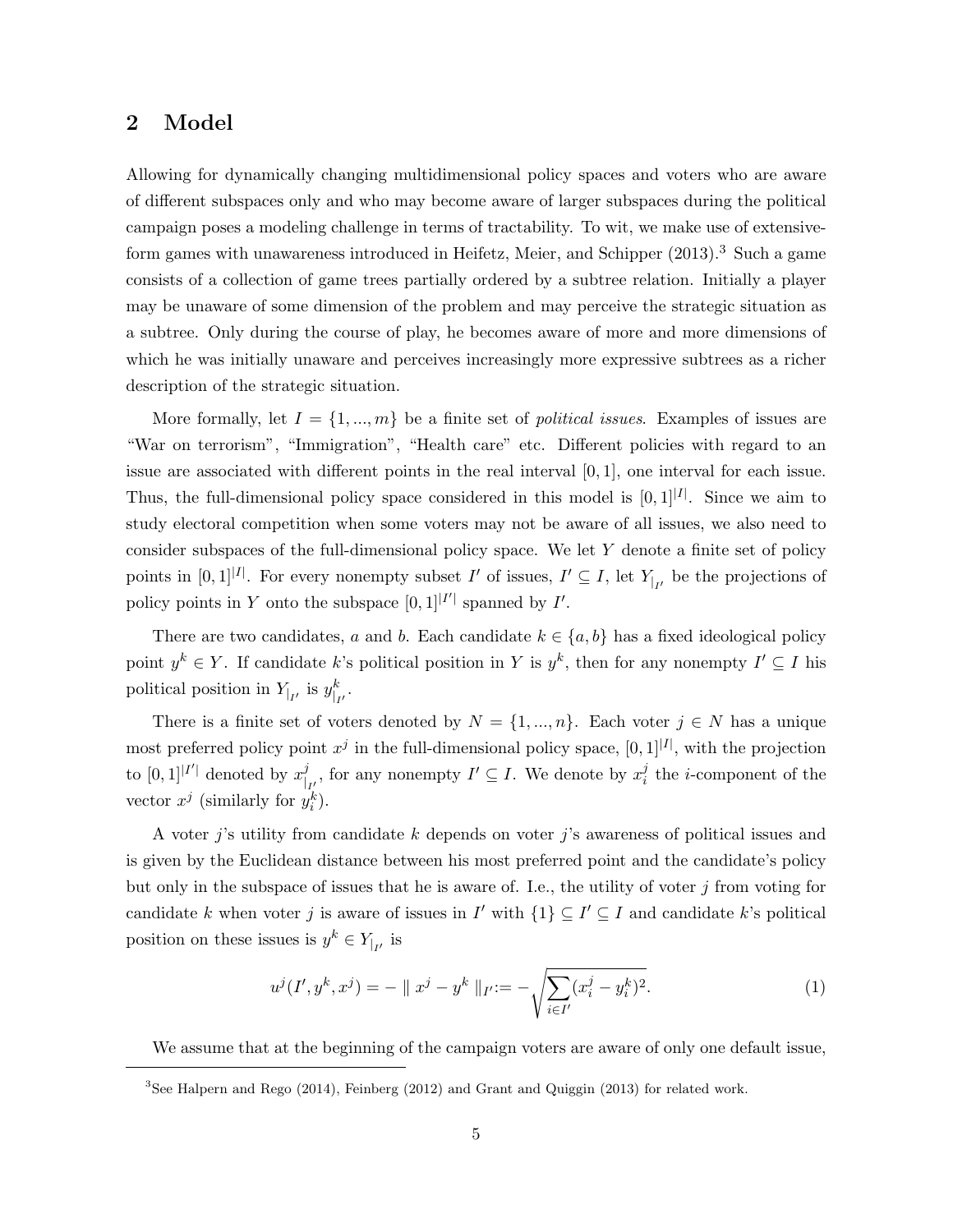which is issue 1. That is, even when neither candidate raises any issue, voters are aware of issue 1 and the set of all possible policy points of candidates,  $Y_{\vert {\{1\}}}\rangle$ , regarding issue 1. It allows for well-defined preferences of voters even if no issues are raised in the campaign.<sup>4</sup>

We start with describing one game tree denoted by  $T<sup>I</sup>$ . At the first stage of  $T<sup>I</sup>$ , nature c (i.e., "chance") moves and selects for each candidate a most preferred policy point in the finite set  $Y \subseteq [0,1]^{|I|}$ . We assume that candidates have complete information about each other's political positions (and the voters' most preferred policy points). That is, each of their information sets is a singleton. After the move of nature, candidates simultaneously campaign for votes. In this campaign, each candidate reveals to each voter some subset of issues and some information (i.e., a nonempty subset of policy points) about her own political position on these issues. The information provided to a voter is observed by this voter only and not by other voters (i.e., microtargeting). Note that our model encompasses public campaigns as a special case if we require that each candidate provides the same information to all voters.

After the campaign, each voter votes for a candidate and the game ends. Each voter takes into account her awareness of issues and the (inferred) information on the candidates' political positions. Since not all issues may have been raised during the campaign, a voter may not be aware of all issues. Consequently, she is unable to think about these issues and does not realize that they could have been raised in a different campaign. This means that the voter's information set emanating from a node in the tree  $T<sup>I</sup>$  may be a subset of corresponding nodes in a poorer description of the game. In this less expressive tree, nature chooses policy points of candidates only in a space spanned by a subset of issues and candidates can raise only subsets of those issues during the campaign. That is, our model involves a collection of trees,  $(T^{I'})_{\{1\} \subseteq I' \subseteq I}$ , one for each subset of issues that includes the default issue. For each  $T^{I'}$ ,  $\{1\} \subseteq I' \subseteq I$ , nature selects a profile of candidates' (projected) policy points in  $Y_{|_{I'}} \times Y_{|_{I'}} \subseteq [0,1]^{|I'|} \times [0,1]^{|I'|}$ . In tree  $T^{I'}$ , candidates are only aware of issues  $I'$  and have complete information about all players political positions (i.e., singleton information sets) in  $[0,1]^{|I'|}$ . Candidates campaign simultaneously for votes by revealing to each voter some (possibly proper) subset of issues in  $I'$  and some information on their own political positions on these issues. After the campaign, voters vote on candidates taking only the subset of issues raised during this campaign and information provided in this campaign into account when forming their expectations. That is, a voter's information set emanating from a node in tree  $T^{I'}$  may be a subset of corresponding nodes in an even poorer description of game  $T^{I''}$  with  $\{1\} \subseteq I'' \subset I'$ . Note that an information set of a voter may contain several nodes (within one tree) because of the uncertainty over the policy points of candidates on the issues they are aware of.

<sup>4</sup>Our results do not depend on the fact that ex ante all voters are aware of the same default issue. We could allow that ex ante different voters are aware of different subset of issues and our results would remain true.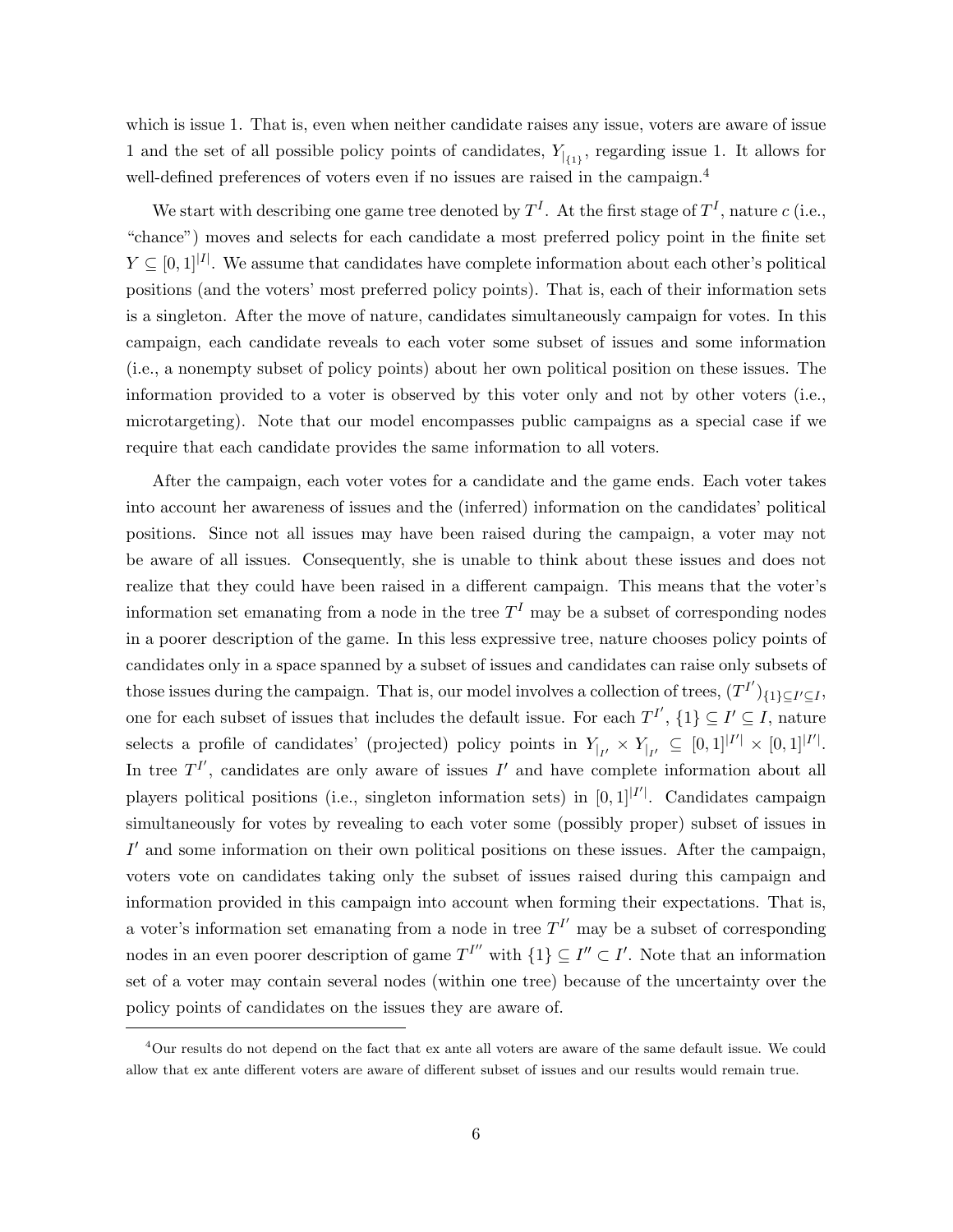To complete the description of the game, we need to specify preferences. We assume that each voter prefers the candidate that is "closest" to her given her awareness and information. For candidates we consider two types of preferences. For any terminal node z, let  $\sigma(z)(a)$  be the share of voters voting for candidate a. Candidates *care only about winning the election* if the utility function of candidate  $a$  is defined by

$$
u^{a}(z) = \begin{cases} 1 & \text{if } \sigma(z)(a) \ge \frac{1}{2} \\ -1 & \text{otherwise} \end{cases}
$$
 (2)

and candidate b's utility function is given by

$$
u^b(z) = -u^a(z). \tag{3}
$$

For simplicity we don't allow for ties in payoffs but confer to candidate  $a$  a slight advantage in case both candidates obtain the same number of votes. We call the game in which candidates care only about winning the election the majoritarian election model.

Candidates care only about the share of voters if the utility function of candidate a is defined by

$$
u^a(z) = \sigma(z)(a) \tag{4}
$$

and candidate b's utility function is given by

$$
u^{b}(z) = 1 - u^{a}(z).
$$
 (5)

We call the game in which candidates care about the share of voters the *proportional election* model. Note that under both specifications of utility functions the game is a strictly competitive for candidates.

The collection of game trees partially ordered by set inclusion on the set of issues and the information sets outlined above shall satisfy the properties of generalized extensive-form games introduced in Heifetz, Meier, and Schipper (2013).

For any nonempty subset  $I'$ ,  $\{1\} \subseteq I' \subseteq I$ , the I'-partial game is the collection of trees  $(T^{I''})_{\{1\} \subseteq I'' \subseteq I'}$  such that all information sets emanating at nodes in the trees of this collection are contained within trees of this collection.

For each player  $k \in N \cup \{a, b\}$  we denote by  $H_k$  the set of all information sets of player k (across all trees) and by  $I(h_k)$  the set of issues such that information set  $h_k$  belongs to the tree  $T^{I(h_k)}.$ 

#### 2.1 Strategies

Let  $I^{k,j} \subseteq I$  be the set of issues raised by candidate  $k \in \{a,b\}$  to voter  $j \in N$ . To ease notation we assume that each candidate raises at least the default issue 1 to each voter, i.e.,  $\{1\} \subseteq I^{k,j}$ ,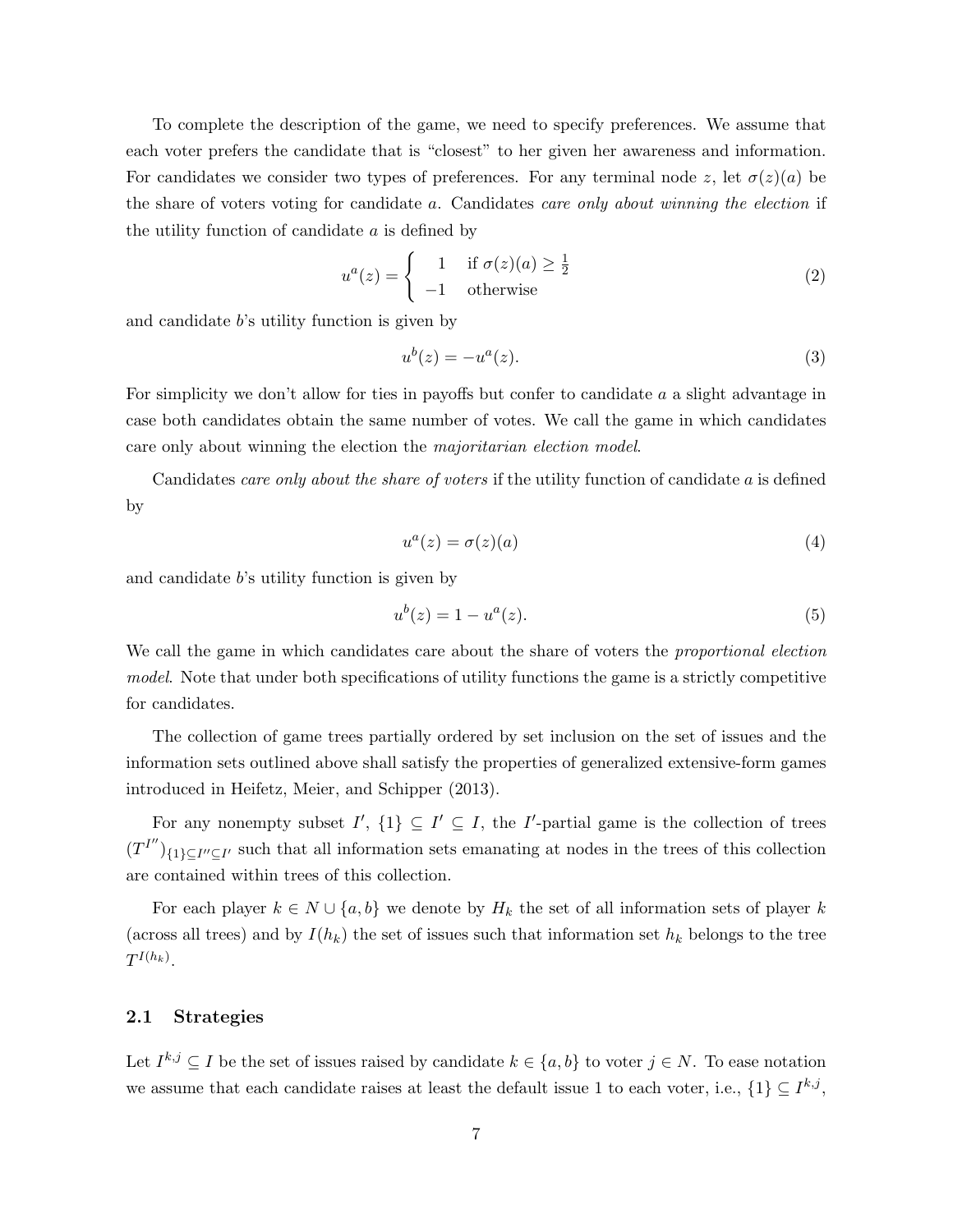$k \in \{a, b\}, \, j \in N.$ 

When deciding to vote for one candidate or another, each voter  $j$  takes into account only issues that are raised to him during the campaign by either candidate (apart from the default issue). For instance, if candidate a campaigned to voter j on issues in the set  $I^{a,j}$  and candidate b campaigned to voter j on issues in  $I^{b,j}$ , then voter j takes into account issues in  $I^{a,j} \cup I^{b,j} \subseteq I$ . That is, the policy space perceived by voter j is restricted to the domain  $[0,1]^{[I^{a,j}\cup I^{b,j}]}$ .

A strategy of voter  $j$  is a function that assigns to each information set of voter  $j$  a candidate she votes for. That is,

$$
s_j: H_j \longrightarrow \{a, b\}.\tag{6}
$$

Note that a voter's strategy assigns to each of the voter's information sets in each tree the candidate for which he votes. Since a voter may be unaware of many policy issues and consequently may not perceive all trees, he can not "choose" such a strategy ex ante before the game starts. Rather, at each of his information sets the voter chooses an action. Strategies of voters will be used here just as objects of candidate's beliefs. As we will see below, candidates form beliefs about the behavior of voters.

For each candidate  $k \in \{a, b\}$ , let  $y^k(h_k)$  be the policy point selected by nature in  $Y_{|_{I(h_k)}}$ after which information set  $h_k$  of candidate k occurs. A strategy for candidate  $k \in \{a, b\}$ , specifies for each information set  $h_k \in H_k$  of candidate k which issues and which information on those issues she provides to each voter. We assume that each candidate cannot bluntly lie about her policy point but she can be vague. That is, if  $I^{k,j} \subseteq I(h_k)$  is the nonempty set of issues provided by candidate k to voter j at information set  $h_k$ , then her (projected) policy point  $y^k(h_k)_{|_{I^k,j}}$  must be in the set of policy points provided by candidate k to voter j at the information set  $h_k$ . Note that at the information set  $h_k$  candidate k's message to voter j can be silent on some issues in  $I(h_k)$ . Finally, we do not require that the same set of issues and information is provided to each voter, i.e., we allow for microtargeting of voters. Formally, a strategy for candidate  $k \in \{a, b\}$  is

$$
s_k: H_k \longrightarrow \prod_{j \in N} \left[ \bigcup_{\{1\} \subseteq I^j \subseteq I} 2^{Y_{|_{I^j}}} \right] \tag{7}
$$

such that for every voter  $j \in N$ , there exists a nonempty subset of issues  $I^j$  with  $\{1\} \subseteq$  $I^j \subseteq I(h_k)$  such that  $y^k(h_k)|_{I^j} \in (s_k(h_k))_j \in 2^{Y_{I^j}}$ , where  $(s_k(h_k))_j$  is the jth component in the profile  $s_k(h_k)$ . With this notation,  $(s_k(h_k))_j$  is the information provided by candidate k to voter *j*. Note that candidate *k*'s "true" policy point  $y^k(h_k)_{|_{I_j}}$  at the information set  $h_k$  (subject to possibly being silent on some issues) is required to be in the set of possible policy points  $(s_k(h_k))_j$  provided to voter j. Note that although we assume each candidate to be aware of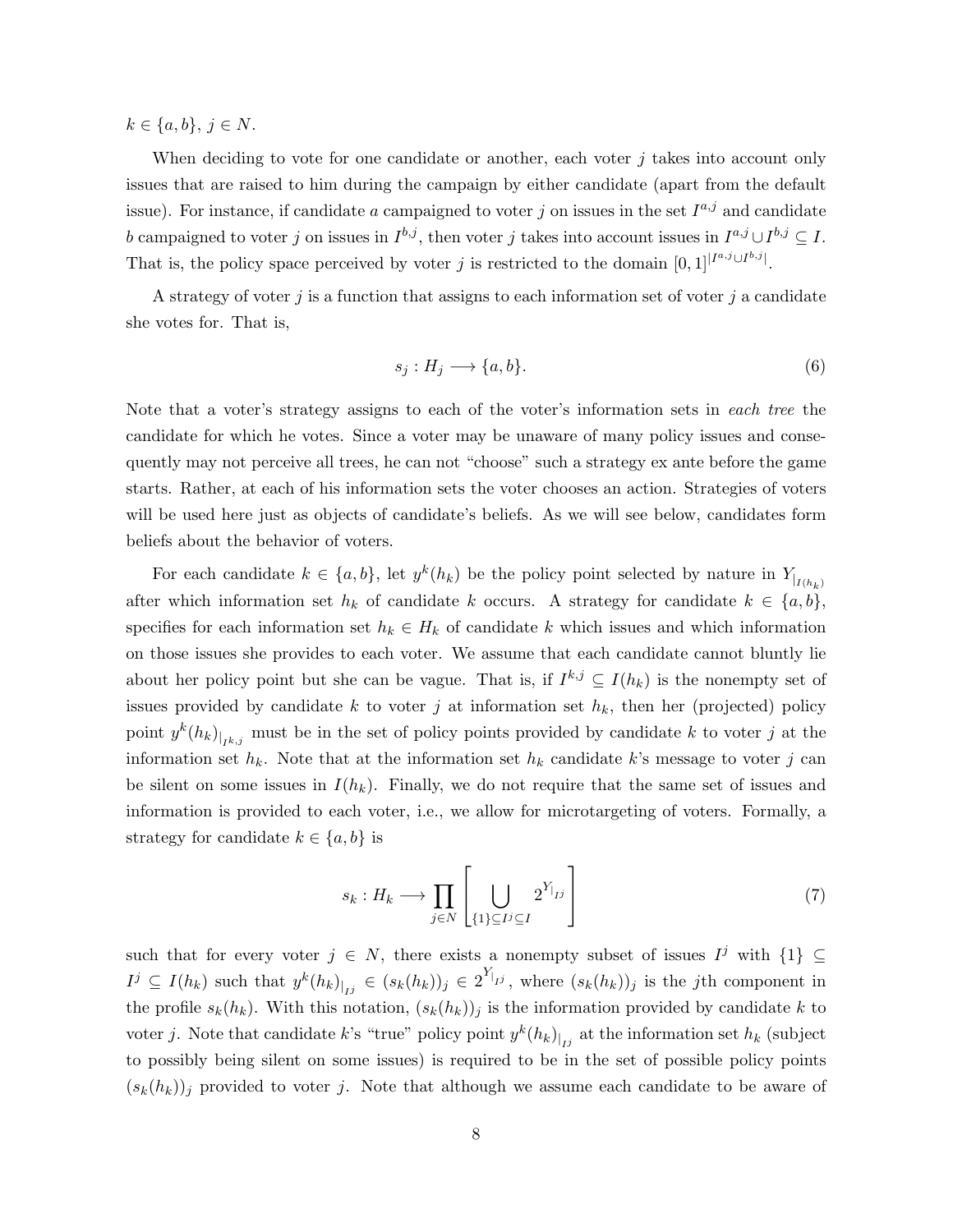all issues, we require his strategy to assigns actions to his information sets even in lower trees where his "unaware incarnations live." This is because candidates' strategies are objects of beliefs of voters.

For any player  $k \in N \cup \{a, b\}$  we denote by  $S_k$  player k's set of strategies. Moreover, for any strategy  $s_k \in S_k$  and any subset I' of issues with  $\{1\} \subseteq I' \subseteq I$ , we denote by  $s_k^{I'}$  $\frac{I'}{k}$  the I'-partial strategy in the I'-partial game induced by  $s_k$ . This is the strategy  $s_k$  restricted to k's information sets in the I'-partial game.  $S_k^{I'}$  $k<sup>I'</sup>$  denotes the set of I'-partial strategies of player k.

### 2.2 Belief Systems

Each voter forms beliefs about candidates' policy points and (partial) strategies. For every information set of the voter, his belief is restricted to issues that the voter is aware of. Voter j's belief system is a tuple

$$
(\beta_j(h_j))_{h_j \in H_j} \in \prod_{h_j \in H_j} \Delta\left(Y_{|I(h_j)} \times Y_{|I(h_j)} \times S_a^{I(h_j)} \times S_b^{I(h_j)}\right) \tag{8}
$$

such that for all  $h_j$ ,  $\beta_j(h_j)$  assigns probability 1 to the subset of candidates' policy points selected by nature in  $Y_{|I(h_j)} \times Y_{|I(h_j)}$  and candidates' strategy profiles in  $S_a^{I(h_j)} \times S_b^{I(h_j)}$  $b^{I(h_j)}$  that reach  $h_j$  in the  $T^{I(h_j)}$ -partial game. That is, at every one of his information sets  $h_j$ , voter j is certain to have reached his information set  $h_j$ .<sup>5</sup>

For two information sets h and h' in a given tree  $T^{I'}$ , we say h precedes h' (or h' succeeds h) if for node  $n' \in h'$ , there is a path  $n, ..., n'$  in  $T^{I'}$  such that  $n \in h$ .

At every information set of candidate  $k \in \{a, b\}$ , we assume that she knows her policy point and the policy point of the opponent candidate  $-k$  selected by nature. She forms beliefs about the other candidate's strategy and the strategies of voters. For  $k \in \{a, b\}$ , candidate k's belief system is a tuple

$$
(\beta_k(h_k))_{h_k \in H_k} \in \prod_{h_k \in H_k} \Delta \left( S_{-k}^{I(h_k)} \times \prod_{j \in N} S_j^{I(h_k)} \right). \tag{9}
$$

For  $k \in N \cup \{a, b\}$ , we denote by  $B_k$  the collection of player k's belief systems.

<sup>&</sup>lt;sup>5</sup>We could require a belief system to satisfy Bayesian updating whenever possible. Yet, Bayesian updating whenever possible will be implied by our solution concept. See Meier and Schipper (2012) and (for standard games and standard extensive-form rationalizability) Shimoji and Watson (1998).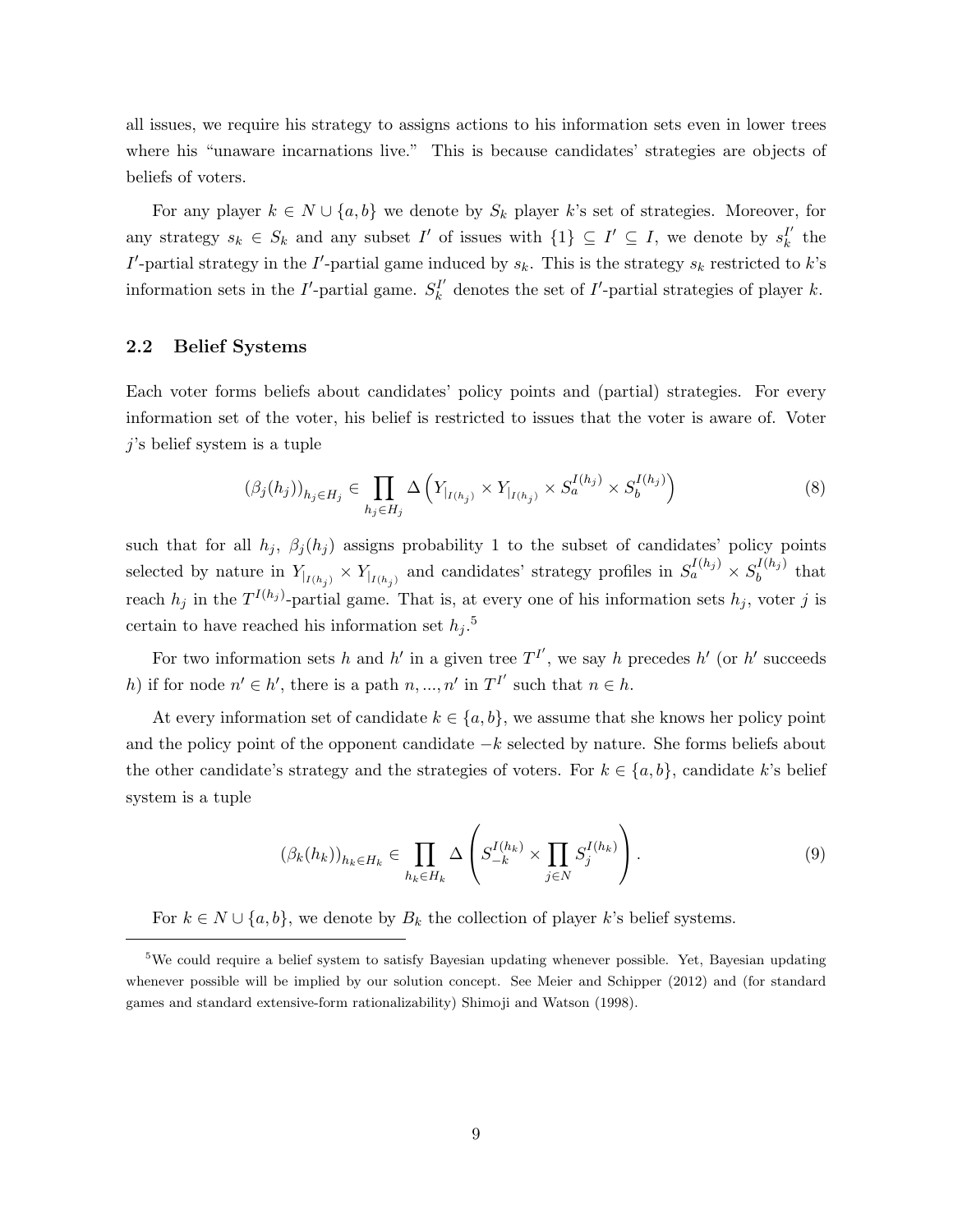#### 2.3 Prudent Rationalizability

We make use of a solution concept that has a long tradition in formal models of politics and voting, namely iterated admissibility or iterative elimination of weakly dominated strategies (see Farquharson, 1969, Brams, 1975, Moulin, 1979, and Gretlein, 1982). Since we deal with dynamic extensive-form games rather than with just static normal-form games, we make use of an extensive-form version, called prudent rationalizability. It has been introduced in Heifetz, Meier, and Schipper (2011) for extensive-form games with unawareness. It is a version of extensive-form rationalizability (see Pearce, 1984, and Battigalli, 1997) featuring cautious behavior. Moreover, it is equivalent to iterated admissibility applied to the normal-form games associated with the extensive-form game (Shimoji and Watson, 1998, Meier and Schipper, 2012).

The use of an extensive-form version of iterated admissibility has several advantages over the use of equilibrium concept. First, standard solution concepts like perfect Bayesian equilibrium or sequential equilibrium are not even defined in our more general framework that allows for unawareness. Second, even if the definitions of such equilibrium concepts are extended to our framework, the interpretation would be highly problematic while our solution concepts offers a clear interpretation. In our model, voters may not think about all political issues before the election and consequently they may be surprised about the issues arising in the campaign. They simply could not have learned an equilibrium convention that is guiding their behavior in such a setting. In contrast, our solution concept can be interpreted as possible behavior arising from political reasoning of players. Voters may ask themselves about the strategic intentions of candidates. E.g., why did a candidate provide this information and why did the candidate raise those political issues. Third, cautious reasoning about the rationality of candidates and their cautious reasoning about voters' cautious reasoning etc. lead to behavior captured by our solution concept. This cautiousness embodied in our solution concept introduces automatically some degree of sceptism akin to Milgrom and Roberts (1986)'s refinement of sequential equilibrium as cautious beliefs of voters put (at least initially) some weight on unfavorable policy points. Another nice side benefit is that the levels of reasoning captured by our solution concept provide us with a "measure" of political sophistication of voters, a feature we will exploit in later sections when we study the robustness of our positive results. Finally, standard equilibrium solution concepts also require auxiliary assumptions on probability distributions over moves of nature like a common prior and independence that we do not need to impose, thus adding robustness to our positive results.

For any player  $k \in N \cup \{a, b\}$ , with a belief system  $\beta_k$ , a strategy  $s_k$  of player k is *rational* at information set  $h_k \in H_k$ , if there exists no other action  $s'_k(h_k)$  at  $h_k$  such that by only replacing the action  $s_k(h_k)$  with action  $s'_k(h_k)$  (which results in some new strategy) yields k a strictly higher expected utility.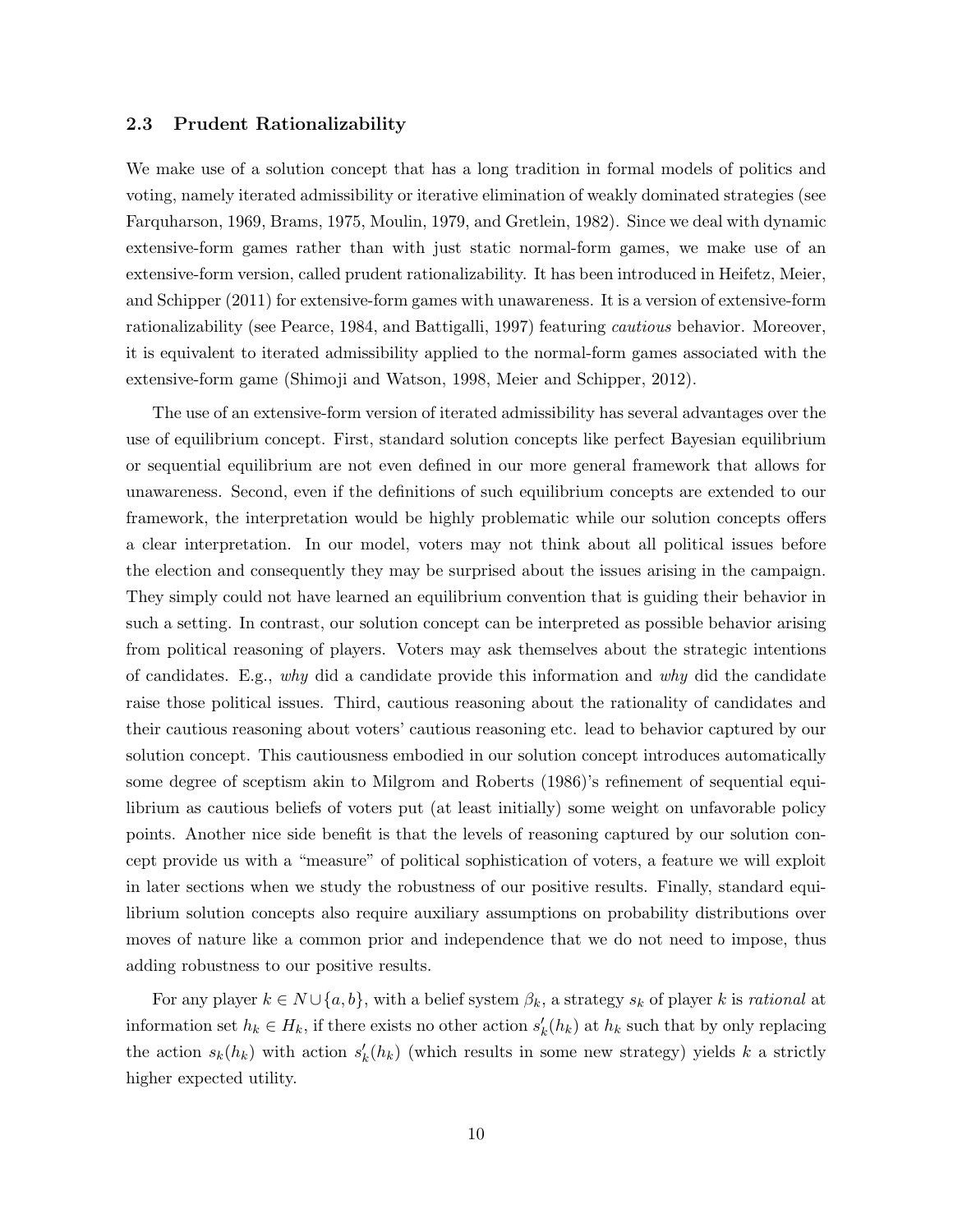Prudent rationalizability adapted to our context takes the following form: For  $k \in N \cup \{a, b\}$ , let

$$
S_k^0 = S_k.
$$

For  $\ell \geq 1$ , define inductively for  $k \in \{a, b\}$ ,

$$
B_k^{\ell} = \left\{ \beta_k \in B_k : \begin{array}{l} \text{For every information set } h_k \text{, the support of } \beta_k(h_k) \text{ is} \\ S_{-k}^{I(h_k), \ell-1} \times \prod_{j \in N} S_j^{I(h_k), \ell-1} . \end{array} \right\}
$$

,

,

.

for  $j \in N$ 

For every information set 
$$
h_j
$$
, if there exists some profile of policy points  $(y^a, y^b) \in Y_{|I(h_j)} \times Y_{|I(h_j)}$  and some profile of candidates' strategies  $(s_a, s_b) \in S_a^{\ell-1} \times S_b^{\ell-1}$  such that  $B_j^{\ell} = \begin{cases} \beta_j \in B_j : (y^a, y^b, s_a, s_b) \text{ reaches } h_j \text{ in the tree } T^{I(h_j)}, \text{ then the support of } \beta_j(h_j) \text{ is the set of policy profiles and strategy profiles} \\ (y^a, y^b, s_a, s_b) \in Y_{|I(h_j)} \times Y_{|I(h_j)} \times S_a^{I(h_j), \ell-1} \times S_b^{I(h_j), \ell-1} \\ \text{such that } (y^a, y^b, s_a, s_b) \text{ reaches } h_j. \end{cases}$ 

and for any player  $k \in N \cup \{a,b\},$ 

$$
S_k^{\ell} = \left\{ s_k \in S_k^{\ell-1} : \begin{array}{c} \text{There exists } \beta_k \in B_k^{\ell} \text{ such that for every information set } h_k \\ \text{player } k \text{ is rational at } h_k. \end{array} \right\}
$$

The set of prudent rationalizable strategies of player  $k \in N \cup \{a, b\}$  is

$$
S_k^{\infty} = \bigcap_{\ell=1}^{\infty} S_k^{\ell}.
$$

At each round of elimination, a strategy is kept if there exists a full support belief on the remaining strategies of other players and possible moves of nature for which the strategy is rational at every information set of the player. The prudence or cautiousness of players enters through the full support beliefs about the remaining strategies and possible moves of nature. It means that at each level, a player does not completely exclude any of the opponents' remaining strategies. This feature will be essential for our result. See Heifetz, Meier, and Schipper (2011) and Meier and Schipper (2012) for further discussions of the solution concept.

Since the game is finite, existence of a nonempty set of prudent rationalizable strategy profiles follows directly from a result in Heifetz, Meier, and Schipper (2011). Moreover, since the space of policy points  $Y$  is finite, at most finite number of eliminations of strategies suffice.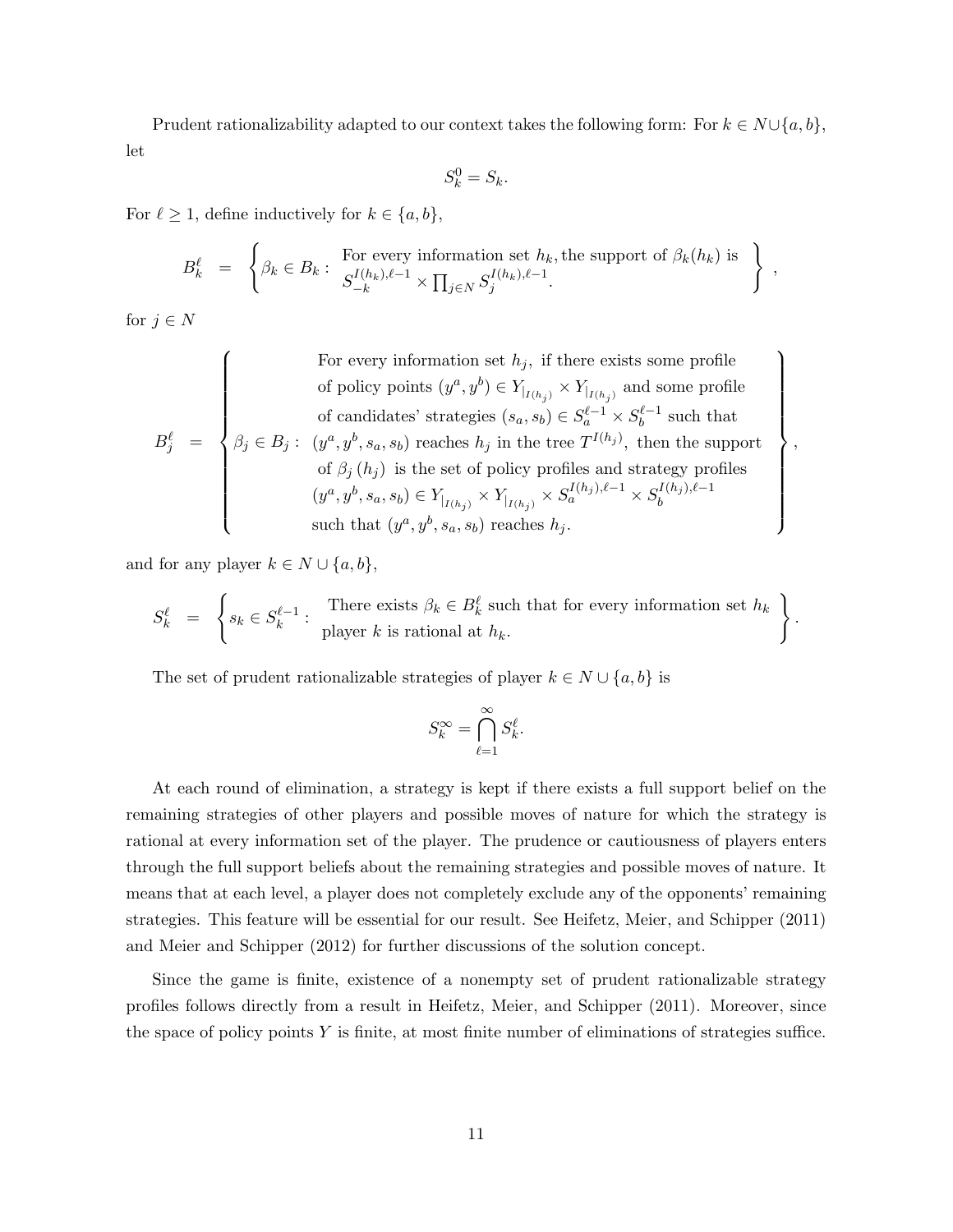### 3 Positive Results

Despite voters' unawareness of issues and uncertainty about the candidates' policy points, we claim that electoral competition is sufficient for the emergence of election outcomes that are equivalent to outcomes with full awareness of issues and full information of policy points. Note that we do not claim that all issues or all information are revealed during the campaign. All we claim is that the revelation of further issues and information won't change the election outcome.

Proposition 1 (Proportional Election Model) At every prudent rationalizable outcome of the proportional election model with unawareness of political issues and incomplete information about candidates' policy points, if a voter votes for a candidate, then he prefers to vote for the same candidate when having full awareness of all political issues and complete information about the candidates' policy points. Conversely, if a voter strictly prefers to vote for a candidate under full awareness of political issues and complete information about candidates' policy points, then in any prudent rationalizable outcome of the proportional election model with unawareness of political issues and incomplete information about candidates' policy points, he votes for the same candidate.

While the proof is naturally somewhat tedious due to the multiplicity of multidimensional policy spaces and the change of dimensions during the play, the basic idea is to show unraveling of sufficient issues and information such that election outcomes are the same as under full awareness and complete information.

Roughly we show that with any first-level prudent rationalizable strategy, the voter who receives from exactly one candidate information that he has her most preferred policy point (in the policy space that she is aware of at that information set) must vote for that candidate. Any second-level prudent rationalizable strategy of candidates must be such that if the candidate has the best policy point for the voter in some subspace and all higher-dimensional spaces, then he must reveal it to the voter. For any  $\ell \geq 1$ , at level- $(2\ell + 1)$  prudent rationalizable strategies voters vote for the candidate who reveals unambiguously the  $\ell$ -closest or any closer policy point to the voter, while at level- $(2\ell + 2)$  prudent rationalizable strategies candidates reveal if possible to voters the  $\ell$ -closest or closer policy point in an appropriate policy space or any higher-dimensional policy space.

We prove an analogous result for the majoritarian election model. The positive results for both the majoritarian and proportional model serve as important benchmarks for our later analysis. We will see that the proportional model differs from the majoritarian model when later we discuss the lack of voters' political reasoning abilities and negative campaigning.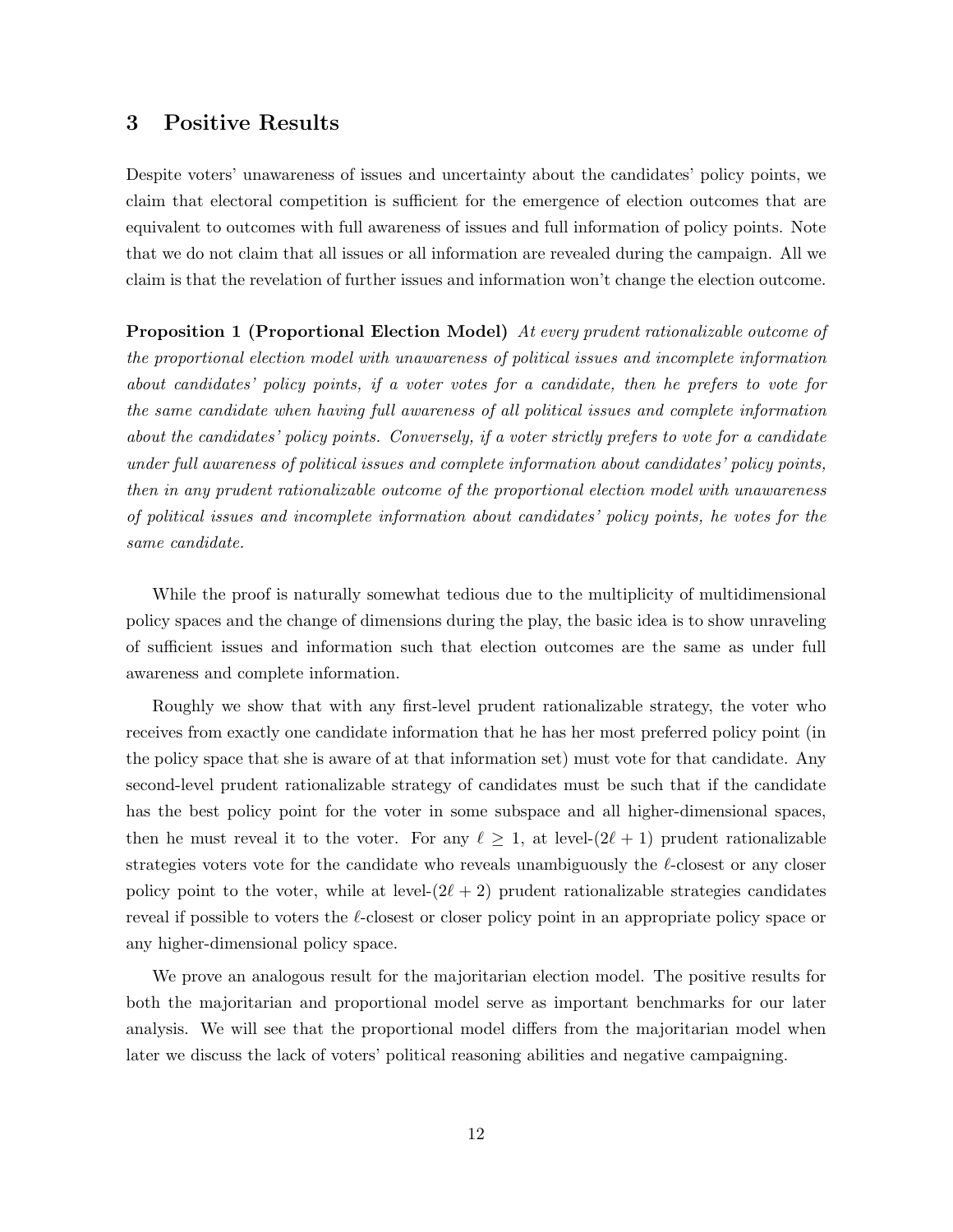**Proposition 2 (Majoritarian Election Model)** At every prudent rationalizable outcome of the majoritarian election model with unawareness of political issues and incomplete information about candidates' policy points, if a candidate obtains the majority of votes then he also obtains the majority of votes under full awareness of all political issues and complete information about the candidates' policy points. Conversely, if a majority of voters strictly prefer to vote for a particular candidate under full awareness of political issues and complete information about candidates' policy points, then in any prudent rationalizable outcome of the majoritarian election model with unawareness of political issues and incomplete information about candidates' policy points, this candidate obtains a majority of votes.

The proofs of both results are contained in the appendix. In fact, for convenience we state the proofs in reverse order. The proof for the majoritarian election model applies with minor modifications also to the proportional model. The proofs differ mainly in the set of "relevant" voters that candidates care about. In the proportional model, candidates care about every voter while in the majoritarian election model candidates do not necessarily care about subsets of voters larger than a majority.

# 4 The Role of Political (Un)Awareness and Electorial Competition

#### 4.1 Political Competition is Not Necessary under Full Awareness

Consider just one issue and a single voter who is aware of this (default) issue. Assume that the voter's most preferred point is  $\frac{1}{2}$ . Further, he is uncertain about the policy point of the single candidate (say, a) which is in the set  $Y = \left\{\frac{1}{3}, \frac{4}{5}\right\}$  $\frac{4}{5}$ . The voter decides whether or not to elect the candidate. If the candidate is not elected, a fixed "status quo" policy,  $y^* = \frac{3}{4}$  $\frac{3}{4}$  is implemented instead. Note that the voter strictly prefers policy point  $\frac{1}{3}$  to both the "status quo" policy and policy point  $\frac{4}{5}$  and the "status quo" policy is strictly preferred to policy point  $\frac{4}{5}$ . The simplified game form is depicted in Figure 1. Nature, c, moves first and selects the political position of the candidate, which is either  $\frac{1}{3}$  or  $\frac{4}{5}$ . Then candidate a provides information about her political position to the voter. She can either be precise about her political position (i.e., sending either message  $\{\frac{1}{3}\}$  $\frac{1}{3}$  or  $\{\frac{4}{5}$  $\frac{4}{5}$  depending on the move of nature) or be ambiguous by sending message  $\{\frac{1}{3}\}$  $\frac{1}{3}, \frac{4}{5}$  $\frac{4}{5}$ . Consequently the voter's information set depends on the message sent by the candidate. The information sets are indicated by blue rectangles and denoted by  $h_1$ ,  $h_2$ , and  $h_3$ , respectively. At these information sets, the voter can either vote for the candidate or do not vote for the candidate. In order to save space, we omitted the voter's action from the game form in Figure 1.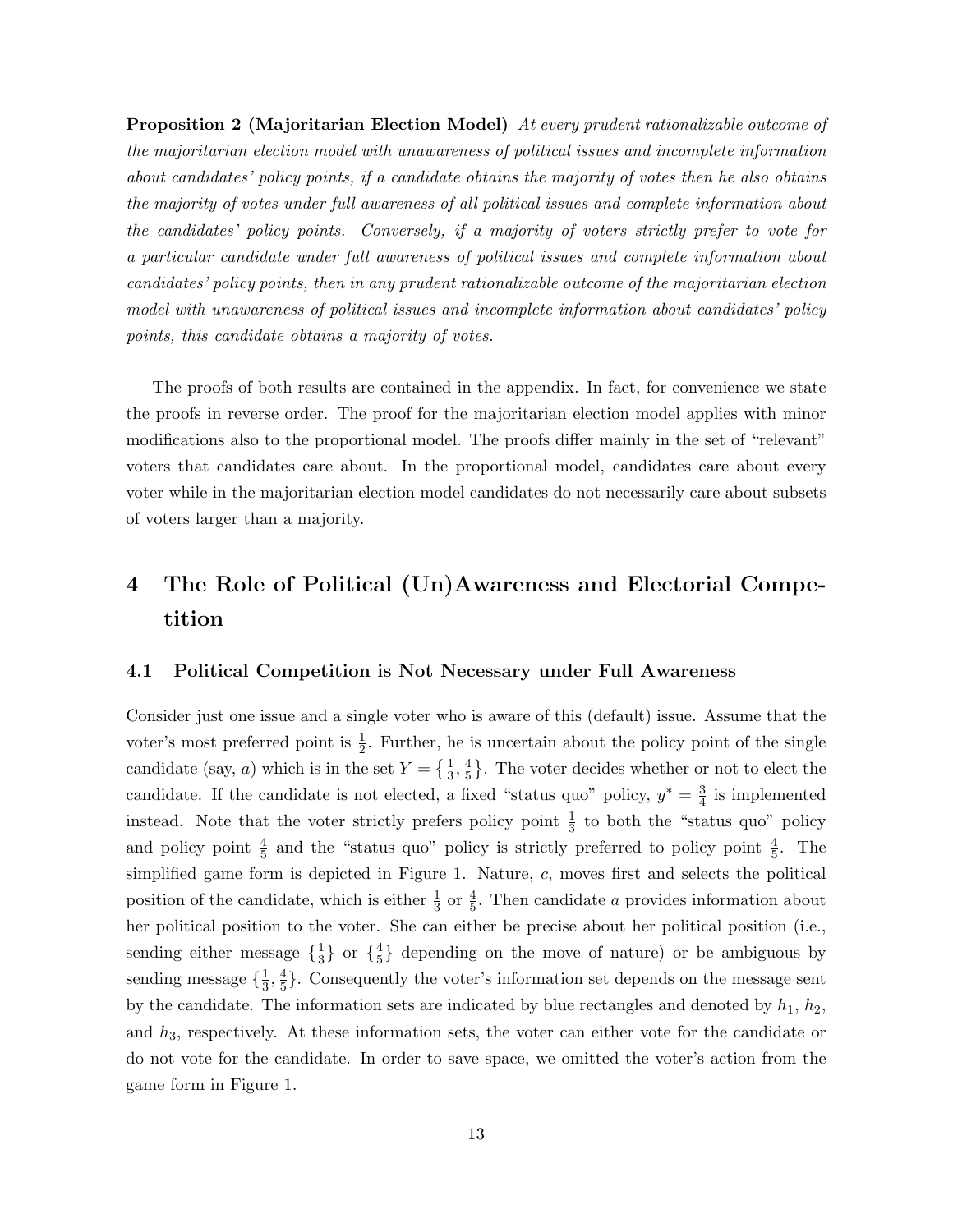



The unique prudent rationalizable strategy of the candidate we illustrate with the red dashed lines in Figure 1. It is fully informative to the voter. In order to sketch briefly the intuition, note that at the first level of the procedure, if the voter receives the message  $\{\frac{1}{3}\}\$ , he knows that candidate a has policy point  $\frac{1}{3}$ . Consequently, he votes for a. Anticipating this at at the second level of the procedure, if candidate a has indeed policy point  $\frac{1}{3}$  then she is happy to tell the voter. At level 3 of the procedure, the voter now knows that if she didn't receive message  $\{\frac{1}{3}\}\$ , then candidate a must have policy point  $\frac{4}{5}$ . Consequently, the voter does not vote for candidate a in such cases. Hence, information unravels. For a detailed statement of the prudent rationalizable strategies in this example, see Appendix B.

### 4.2 Unraveling Fails under Unawareness without Political Competition

Consider two issues, and a single voter who is initially aware only of the default issue, issue 1. Only if the voter becomes aware of the other issue, issue 2, during the campaign, he perceives the full-dimensional policy space. In the full-dimensional policy space, the voter's most preferred point is  $(\frac{1}{2}, \frac{1}{2})$  $\frac{1}{2}$ ). He is uncertain about the policy point of the single candidate (say, a), which is in the set  $Y = \left\{ \left( \frac{1}{3}, \frac{8}{9} \right) \right\}$  $(\frac{8}{9})$ ,  $(\frac{4}{5})$  $\frac{4}{5}, \frac{2}{7}$  $\left(\frac{2}{7}\right)$ . The voter decides whether or not to elect the candidate. If the candidate is not elected, a fixed "status quo" policy,  $y^* = \left\{ \left( \frac{3}{4}, \frac{1}{2} \right)$  $(\frac{1}{2})$  is implemented instead. Note that in this two-dimensional example the voter strictly prefers "status quo" policy  $\left(\frac{3}{4}\right)$  $\frac{3}{4}, \frac{1}{2}$  $\frac{1}{2}$ to any of policy points  $\left(\frac{1}{3}\right)$  $\frac{1}{3}, \frac{8}{9}$  $\left(\frac{8}{9}\right)$  and  $\left(\frac{4}{5}\right)$  $\frac{4}{5}, \frac{2}{7}$  $(\frac{2}{7})$ , meaning that under full awareness and complete information, the candidate should not be elected. The simplified game form is depicted in Figure 2. The figure shows two game trees, denoted by  $T^{\{1,2\}}$  and  $T^{\{1\}}$ , respectively. Note first that the lower game tree,  $T^{\{1\}}$ , is identical to Figure 1. It depicts precisely the perception of the voter when he remains unaware of issue 2 during the campaign. In the upper game three,  $T^{\{1,2\}}$ , nature draws first the policy point of the candidate, either  $\left(\frac{1}{3}\right)$  $\frac{1}{3}, \frac{8}{9}$  $\frac{8}{9}$  or  $\left(\frac{4}{5}\right)$  $\frac{4}{5}, \frac{2}{7}$  $(\frac{2}{7})$ , in the fulldimensional policy space. This is followed by candidate a choosing her campaign message. She has essentially four choices: She could precisely disclose her policy point to the voter, leading to the voter's information sets  $h_1$  and  $h_2$ , respectively, depending on the move of nature. She could remain vague about her policy point but raise the voter's awareness of issue 2 leading to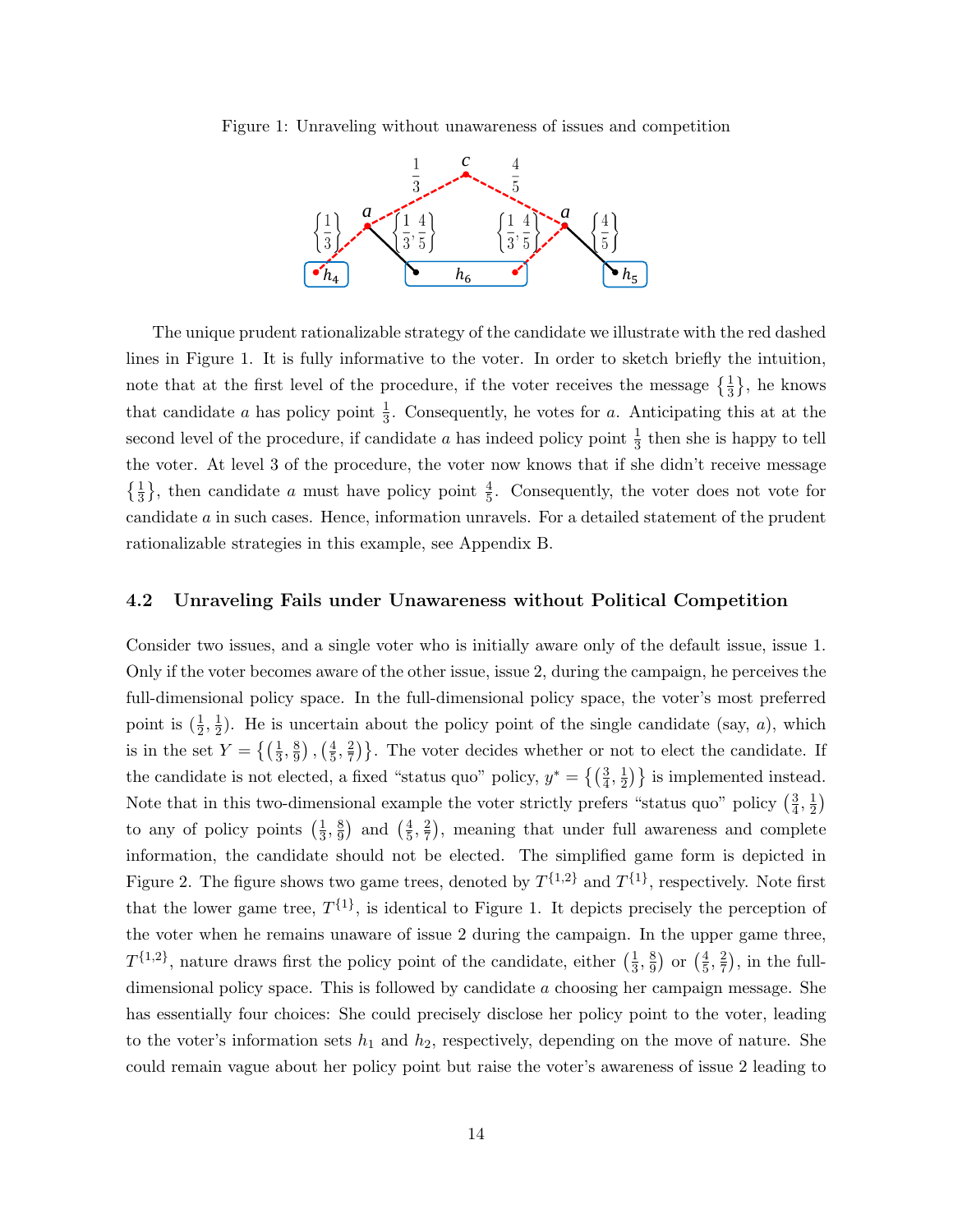the voter's information set  $h_3$ . Note that in both cases, the voter's information set is located in the upper tree  $T^{\{1,2\}}$ , indicating that he is aware of both issues. Alternatively, the candidate can precisely disclose her policy on issue 1 only and remain completely silent on issue 2. In such a case, the voter remains unaware of issue 2 and his information set is now located in the lower tree  $T^{\{1\}}$ . This is indicated by the blue arrows to the information sets  $h_4$  and  $h_5$ , respectively. Finally, the candidate may not disclose any information about her policy and remain also silent on issue 2 leading to information set  $h_6$  in the lower tree  $T^{\{1\}}$ . Again, we truncate the game form at the information set of the voter and do not explicitly draw the voting actions of the voter in order to save space.

#### Figure 2: Failure of Unraveling without competition under unawareness



As in the previous example, we indicate the unique prudent rationalizable strategy of the candidate by the red intermitted path in both game trees. We observe that in any prudent rationalizable outcome, the voter must remain unaware issue 2 as any information set of the voter reached along any prudent rationalizable path lies in the lower game tree,  $T^{\{1\}}$ . Unawareness of issue 2 prevents unraveling of information in this example. If nature chooses  $(\frac{1}{3}, \frac{8}{9})$  $\frac{8}{9}$ ) then candidate a is elected even though he would not be elected under full awareness and information.

To gain some intuition for the failure of unraveling, note that regardless of what information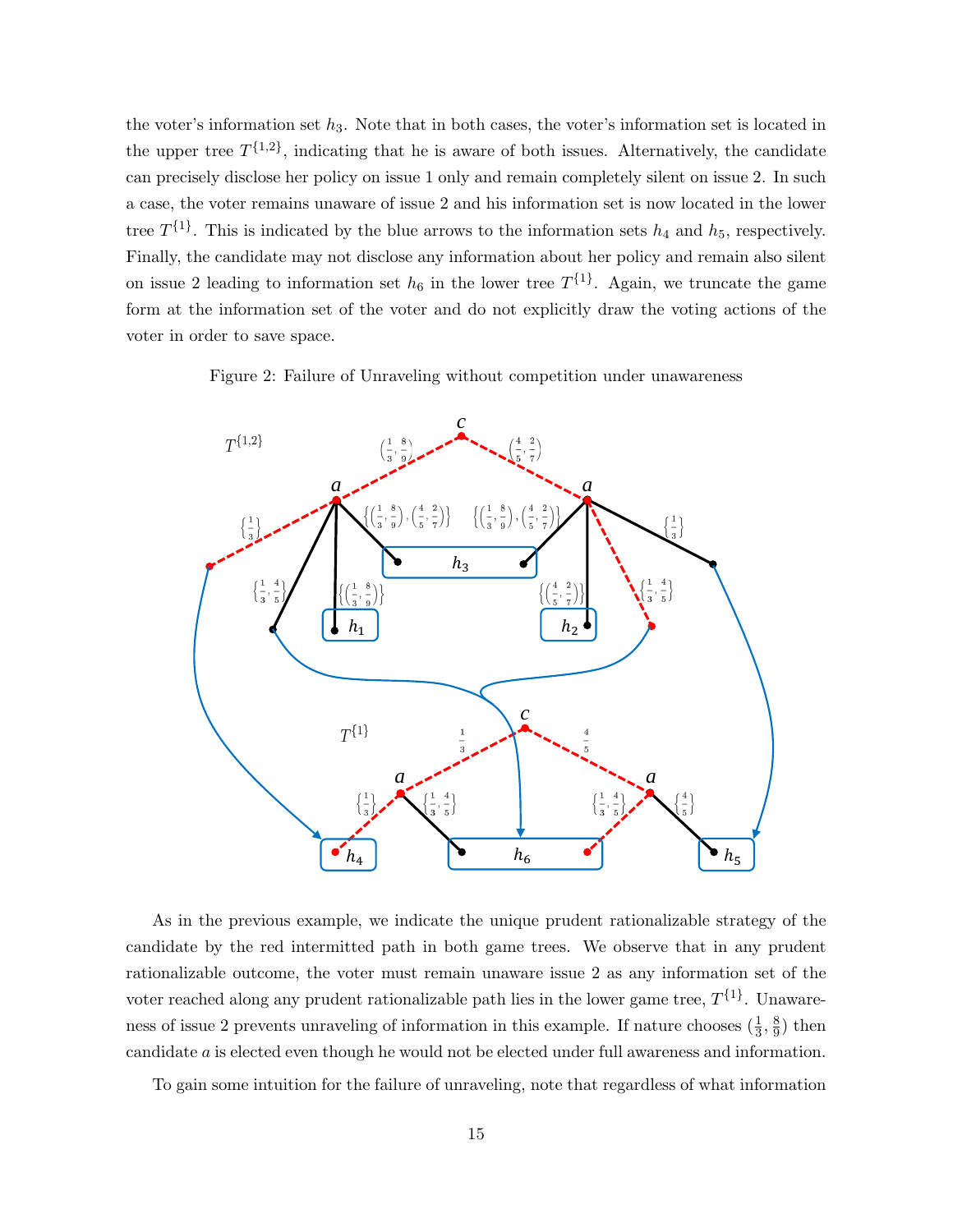on the candidate's policy point is disclosed to the voter, as long as the candidate makes the voter aware of issue 2, the voter would not vote for the candidate as the "status quo" is strictly preferred to any possible policy point of the candidate. Thus, the candidate has no interest in making the voter aware of issue 2. Consequently, the game is perceived by the voter as identical to the one described in Example 1. Thus, when nature draws the candidate's policy point  $\left(\frac{1}{3}\right)$  $\frac{1}{3}, \frac{8}{9}$  $\frac{8}{9}$ , the candidate only discloses  $\{\frac{1}{3}\}\$  and keeps silent on issue 2. When nature draws the candidate's policy point  $\left(\frac{4}{5}\right)$  $\frac{4}{5}, \frac{2}{7}$  $\frac{2}{7}$ , the candidate remains vague on the first issue and silent on the second. All the voter can deduce is that the candidate's policy point is  $\frac{4}{5}$  (on the first issue) but he cannot even contemplate about the second issue. Hence, the candidate is elected even though he would not be elected under full awareness. In Appendix B we state in detail the prudent rationalizable strategies in this example.

### 5 The Role of Microtargeting Voters

Our model reflects a rather novel feature of political campaigns as we allow candidates to microtarget of voters with specific messages. This has also been called  $\log$ -whistle politics – targeting a message so that it can be heard only by those it is intended to reach, like the high–pitched dog whistle that can be heard by dogs but is not audible to the human ear. In this section, we analyze the role of microtargeting for unraveling of information in electoral campaigns.

An early instance of microtargeting is the 2000 presidential campaign in which Bush sent a letter to the U.S. Conference of Catholic Bishops, who have influence over a traditional Democratic constituency, in which he pledged that taxes should not be used to fund research that involves the destruction of human embryos. Yet, stem cell research was not mentioned in nominated speeches of either candidate, not covered on their television advertising, not raised in presidential debates nor displayed on campaign web sites (see Hillygus and Shields, 2008, p. 2).

The normative appropriateness of such strategies has been questioned both in political science and political economy. For instance, Hillygus and Shields (2008, pp. 13) write "The fragmentation of campaign dialogue also has potential implications beyond the electoral contest itself. Elections have always been a blunt instrument for expressing the policy preferences of the public but the multiplicity of campaign messages makes it even more difficult to evaluate whether elected representatives are following the will of the people. Microtargeting enables candidates to focus attention on the issues that will help them win, irrespective of whether they are of concern to the broader electorate. ... How does a winning candidate interpret the policy directive of the electorate if different individuals intended their vote to send different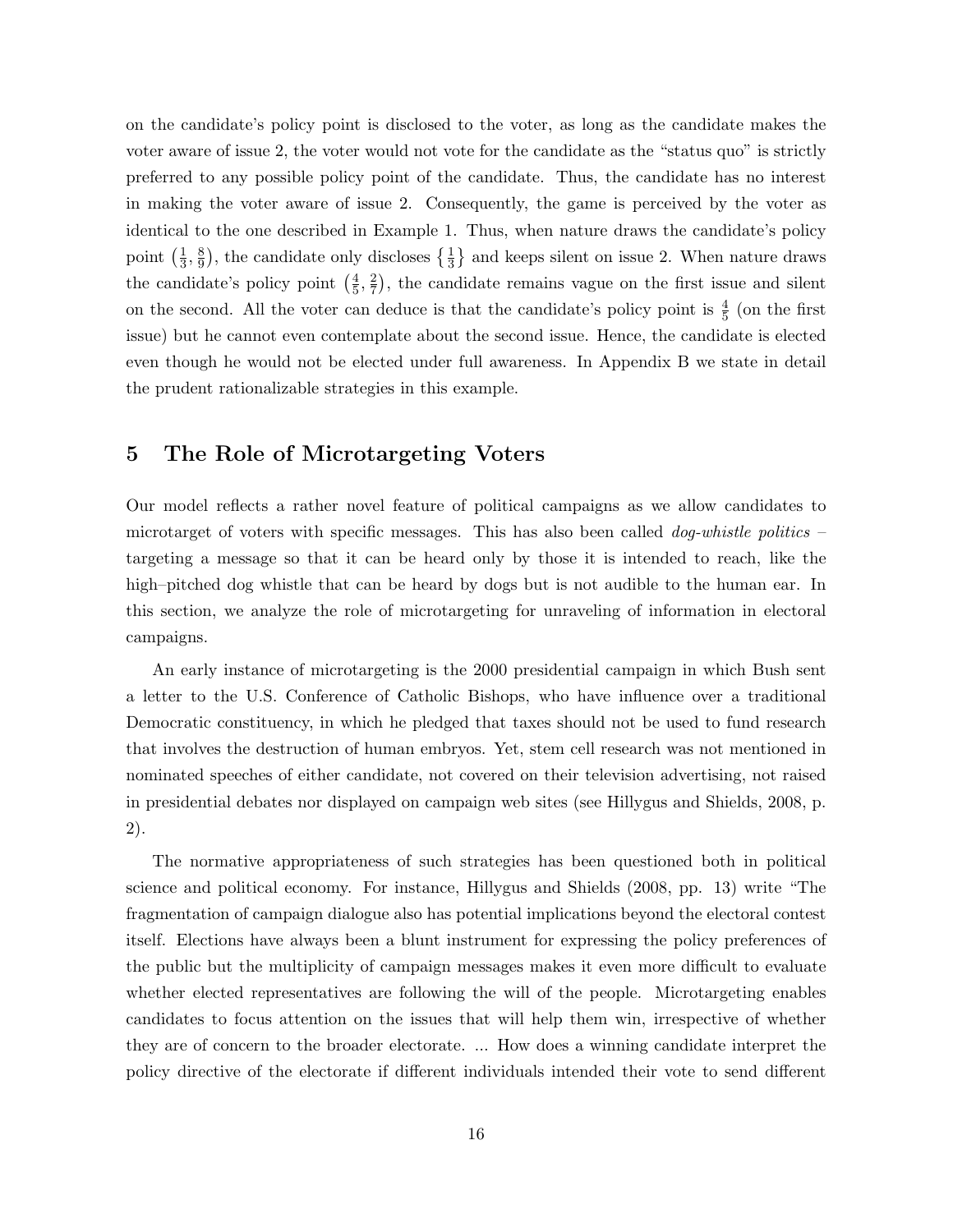policy messages? Can politicians claim a policy mandate if citizens are voting on the basis of different policy promises?" In the political economy, the received view is that "(p)olitical communication is mass communication. If a politician was able to design a different talk for each elector, maybe each of these talks would be very clear. Actually, politicians can easily give way to the temptation of making different promises to different people" (Laslier, 2006). Moreover, until recently it was felt that "for practical reasons, it is impossible to perfectly realize this targeting." Yet, modern information technology allows to collect a wealth of individual data on voters, apply sophisticated data mining tools<sup>6</sup>, and use this information strategically in campaigns. Recent campaigns merged voter registration files with consumer data that include names, addresses, address histories, driving records, criminal records, and consumer purchases like magazine subscriptions, mortgage information, credit-card purchases, gun ownership etc. (see Hillygus and Shields, 2008, p. 159, 161).<sup>7</sup> This information was then used to "microtarget" messages through direct mail, email, telephone calls, and personal visits." As Sara Taylor, a strategist for Bush's 2004 presidential campaign summed up "We could identify exactly who should be mailed, on what issues, and who should be ignored completely." (quoted from Hillgus and Shields, 2008, p. 161). Our main results cautions against an entirely negative normative assessment of microtargeting voters since information unravels despite microtargeting. In fact, in this section we like to demonstrate that microtargeting facilitates unraveling and may be necessary for unraveling.

In the following example, we assume that each candidate cannot send different messages to different voters but must send the same message to all voters. We can interpret this as public campaign messages sent to all voters. For simplicity, we ignore the issue of unawareness and show that microtargeting is already crucial under full awareness. There are three possible

<sup>6</sup> In 2011, the Obama campaign posted a job ad for a "Predictive Modeling and Data Mining Scientists/Analysts" on KDnuggets, a website who bills itself as "Data Mining Community's Top Resource for Data Mining and Analytics Software, Jobs, Consulting, Courses, and more". See http://www.kdnuggets.com/jobs/11/07-13-obama2012-predictive-modeling-data-mining-scientistsanalysts.html.

<sup>7</sup>There are several commercial companies in the US like Aristotle, Camelot, and Catalist who collect individual voter records, merge them with other public and commercial data, and provide them for a fee to campaigns. For instance, Catalist claims to maintain a "database of over 265 million persons (more than 180 million registered voters and 85 million unregistered adults)". The data include "Registered Voters and Non-Registered persons (with contact information)" but also "Commercial and Census Data ..." (see http://catalist.us). The company Aristotle claims that "(i)n addition to the wealth of demographics Aristotle already provides for high level micro-targeting, you can now identify your voters based on their interests and hobbies. Aristotle maintains a list of over 5.4 million voters who hold hunting and fishing licenses, as well as individuals who subscribe to a wide array of magazine subscriptions including family, religious, financial, health, culinary and Do-It Yourself publications." Premium data are priced at \$0.06 per record for over 50,000 records (see http://www.aristotle.com or http://www.voterlistsonline.com).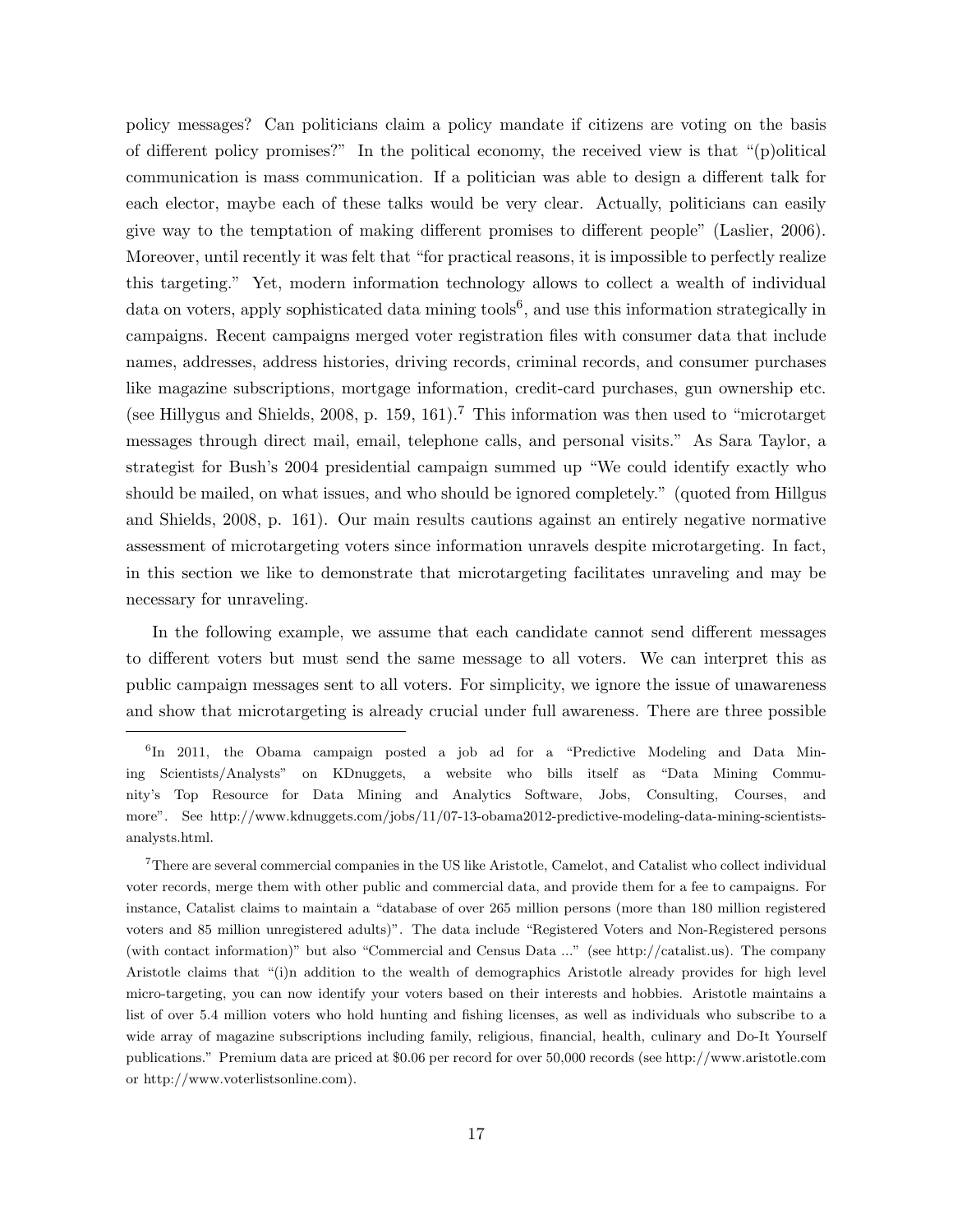policy points of candidates,  $y_1$ ,  $y_2$ , and  $y_3$ . Moreover, there are three voters. For simplicity we consider just three information sets of voters in Table 1. The preferences of voters are such that their first-level prudent rationalizable strategies at those information sets are given in Table 1.<sup>8</sup> Voter 3 strictly prefers candidate a with policy point  $y_1$  no matter whether candidate b's policy

| Information Set |                                    |               | First-level Prud. Rat. Strategies |              |           |   |         | Winning           |
|-----------------|------------------------------------|---------------|-----------------------------------|--------------|-----------|---|---------|-------------------|
|                 | Message by $a \mid$ Message by $b$ |               | Voter $1 \parallel \cdot$         |              | Voter $2$ |   | Voter 3 | $\rm C and idate$ |
|                 | $\{y_1\}$                          | $\{y_2\}$     | a                                 | $\mathbf{a}$ |           |   |         | a                 |
|                 | $\{y_1\}$                          | $\{y_3\}$     |                                   |              | a.        | a | a       | a                 |
|                 | $y_1$                              | $\{y_2,y_3\}$ | $\mathbf{a}$                      |              | a         |   | a.      | a or              |

Table 1: First-Level Prudent Rationalizable Strategies of Voters

point is  $y_2$  or  $y_3$ . Voter 1 prefers candidate a over candidate b if the latter's policy point is  $y_2$ while he prefers candidate b over candidate a if candidate b's policy point is  $y_3$ . Voter 2 has preferences dual to voter 1. Consequently, when candidate b reveals  $\{y_2, y_3\}$ , voters 1 and 2 have full-support beliefs that would make voting for candidate a rational as well as full-support beliefs that would make voting for candidate b rational.

There are second-level prudent rationalizable strategies of candidate b ascribing to send message  $\{y_2, y_3\}$  to all voters after nature moves  $(y_1, y_2)$  or  $(y_1, y_3)$ . At those information sets this message is rational with the following belief: b believes with sufficiently high probability that candidate a sends message  $\{y_1\}$  and the voter votes for b after receiving the profile of message  $({y_1}, {y_2}, y_3)$ , otherwise he votes for a. Finally, with any third-level prudent rational belief, voters 1 and 2 cannot deduce anymore candidate b's policy point after receiving message  ${y_1}$  from candidate a and  ${y_2, y_3}$  from candidate b.

In other words, voter 1 cannot identify candidate b's strategic intention of not providing the more favorable message,  $\{y_3\}$ . Candidate b might not be able to send this message because her policy point is in fact  $y_2$ . Alternatively, candidate b may actually have policy point  $y_3$  but is afraid that saying so would alienate voter 2. By sending message  $\{y_2, y_3\}$  instead, candidate b keeps the chance of obtaining both votes.

Thus, together with our main results this example highlights a positive role of microtargeting voters with possibly different messages. Microtargeting facilitates information revelation as a voter can now deduce that a candidate's political position is unfavorable to her from the fact that the candidate has not provided precise information. With public information only, a voter not receiving favorable information from a candidate does not know whether the candidate does

<sup>&</sup>lt;sup>8</sup>That is, voter 1 strictly prefers  $y_1$  to  $y_3$  to  $y_2$ , while voter 2 strictly prefers  $y_2 > y_3 > y_1$ . Voter 3 strictly prefers y<sup>3</sup> to any other policy points.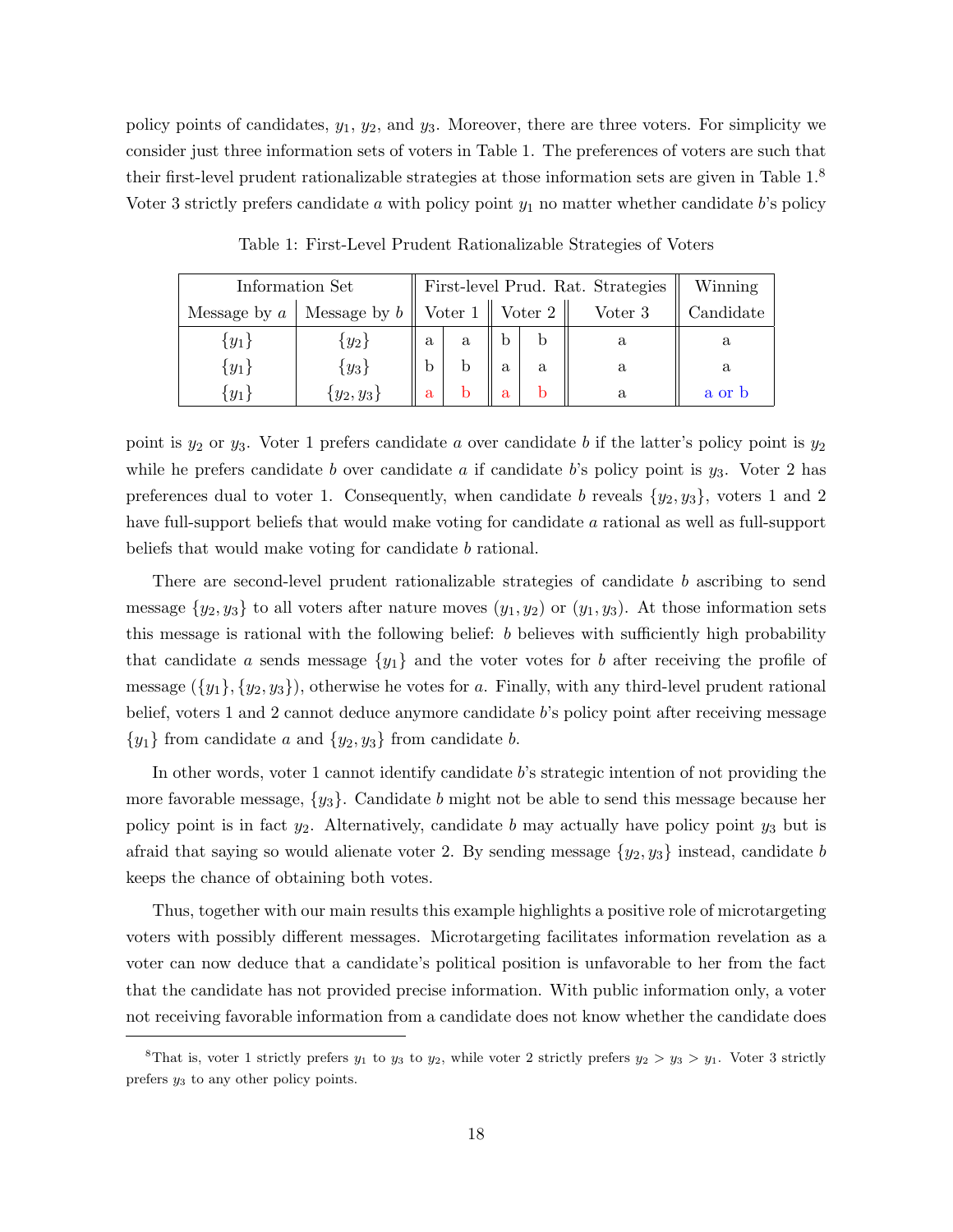not have this information or whether the candidate just tries to avoid alienate other voters.<sup>9</sup>

Interestingly this example turns out to be a special case of a more general preference aggregation paradox according to which each voter may have von Neumann-Morgenstern preferences but society does not. We elaborate on this theoretical point further in Appendix C.

### 6 The Role of Political Reasoning Abilities

In Section 3, we presented strong positive results on the informational effectiveness of electoral competition with microtargeting of voters due to unraveling of awareness and information. Our solution concept assumes that voters are able to infer information from messages of candidates. E.g., a voter who receives the message that the candidate's policy point is  $\ell$ th-closest or closer to his is able to infer that the candidate has exactly the  $\ell$ th-closest policy point. This is implied by level- $(2\ell-1)$  mutual cautious belief in rationality among the voter and candidate. This raises at least two questions: First, do our results really rely on the voters' ability of (higher-order) reasoning about political campaigns? Second, if yes, what can be said about election outcomes in a context in which voters' rationality is limited in the sense that they still try to do what is best for them but their reasoning about rationality is limited to some finite level k? Answers to these questions are empirically relevant for two reasons: First, casual evidence suggests that elections in real world may not achieve full unraveling. Second, experimental evidence with other games suggests that human reasoning is largely limited to two levels of reasoning only (e.g., Nagel, 1995).

Fortunately, our model and solution concept allow us to investigate this question. In particular, we consider it as a strength that we can derive implications of finite-level reasoning directly from our iterative solution concept. To prove the point that two levels of reasoning won't be always sufficient for our unraveling results, consider now a policy space with three possible policy points of candidates,  $Y = \{y_1, y_2, y_3\}$ , no unawareness, two candidates, and just a single voter who strictly prefers  $y_1$  to  $y_2$ , and  $y_2$  to  $y_3$ . Focus on the move of nature  $(y^a, y^b) = (y_2, y_3)$ . In Table 2, the second column denotes all possible actions of candidate a after this move of nature and the second row lists all possible actions of candidate  $b$  after this move of nature. Thus, each cell corresponds to an information set of the voter. In each cell, we indicate the actions that first-level prudent rationalizable strategies of the voter can ascribe to this information set. Every second-level prudent rationalizable strategy of a candidate prescribes to fully reveal its policy point if the policy point is  $y_1$  and it never prescribes to fully reveal its policy point if it

<sup>&</sup>lt;sup>9</sup>This is reminiscent of Koessler (2008) who shows in a particular two-states, two-actions, two-receivers persuasion game that private communication may lead to full disclosure in sequential equilibrium while public communication may not.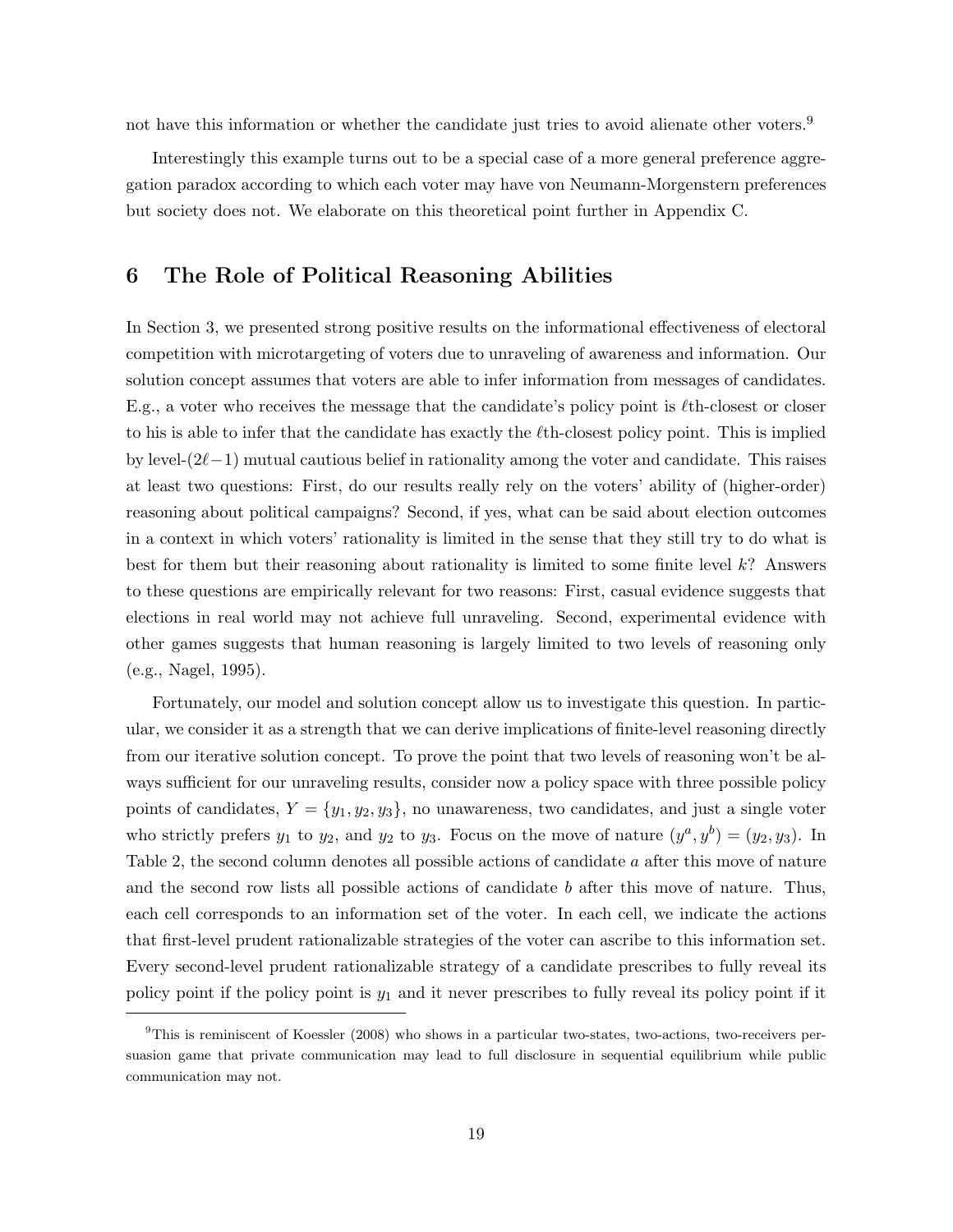|             |              | Information provided by candidate b |                |                  |      |  |  |
|-------------|--------------|-------------------------------------|----------------|------------------|------|--|--|
|             |              | $\{y_3\}$                           | $\{y_1, y_3\}$ | $\{y_2, y_3\}$   |      |  |  |
| Information | $\{y_2\}$    | $\boldsymbol{a}$                    | a, b           | $\boldsymbol{a}$ | a, b |  |  |
| provided by | ${y_1, y_2}$ | $\boldsymbol{a}$                    | a, b           | $\boldsymbol{a}$ | a, b |  |  |
| candidate   | ${y_2, y_3}$ | $\boldsymbol{a}$                    | a, b           | a, b             | a, b |  |  |
| $\it a$     |              | $\boldsymbol{a}$                    | a, b           | a, b             | a, b |  |  |

Table 2: First-Level Prudent Rationalizable Actions for the Voter

is  $y_3$ . Any second-level prudent rationalizable strategy of candidate  $a$  may prescribe to reveal  ${y_2}, {y_1, y_2}, {y_2, y_3},$  or Y while any second-level prudent rationalizable strategy of candidate b may prescribe to reveal  $\{y_1, y_3\}$ ,  $\{y_2, y_3\}$ , or Y. Assume that the voter has limited political reasoning capabilities in the sense that he does not form beliefs about the candidates' belief in the voter's rationality. That is, the voter won't necessarily believe in the second-level prudent rationalizable strategies of candidates. In this case, the process of eliminating strategies stops after the second level. Note that there are many second-level prudent rationalizable outcomes where the voter votes for candidate  $b$  even though he would prefer candidate  $a$  over candidate b under complete information. This is because not enough information is revealed after two levels of elimination of imprudent strategies.

It is possible albeit tedious to prove a more general result. For every finite level  $\ell$  of eliminating imprudent strategies, there is a generic policy space (in the sense that the policy points of candidates could be perturbed slightly without affecting the result) with a sufficiently large but finite number of possible policy points for candidates and a  $\ell$ -level prudent rationalizable election outcome that differs from the outcome under full awareness and complete information. Thus, the "richer" the policy space, the higher are the demands on the political reasoning capabilities of voters in order for the unraveling results to obtain. We conclude that the political reasoning abilities of voters are very crucial for our positive results.

## 7 A Positive Role of Negative Campaigning

In the two previous sections, we observed that limited political reasoning capabilities of voters or the inability of candidates to microtarget voters may prevent unraveling of information in electoral campaigns. In this section, we explore to what extent positive results can be regained when allowing for negative campaigns of candidates. A crucial feature of negative campaigns is that a candidate can now reveal information not only about his own policy point but also about the policy point of its opponent.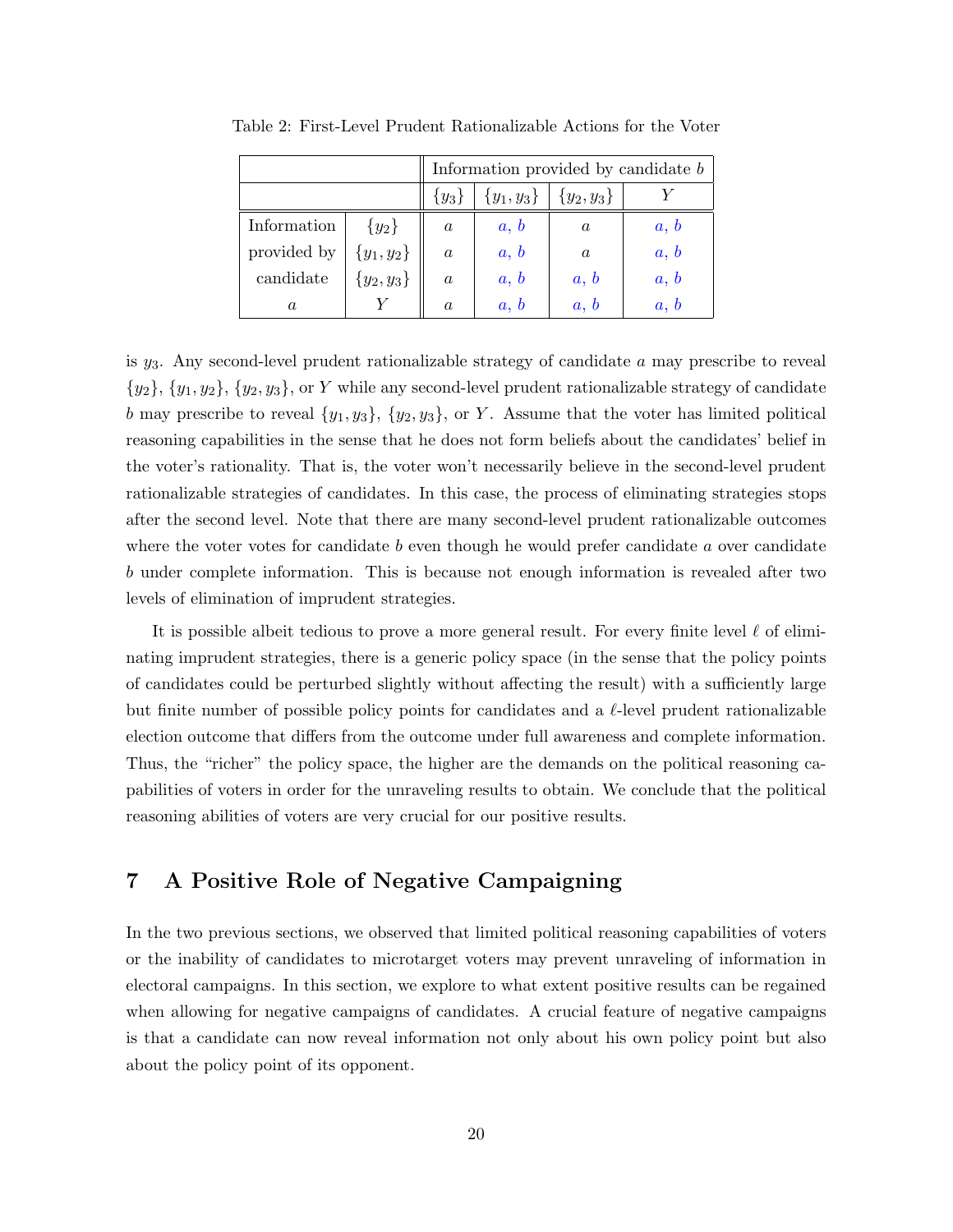We consider first the case in which information revealed is now public to all voters instead targeted to particular voters. This is because we want to claim that negative campaigning facilitates unraveling of information even when microtargeting may not be feasible at least in a majoritarian election. Formally, a strategy for candidate  $k \in \{a, b\}$  is now redefined

$$
s_k: H_k \longrightarrow \bigcup_{\{1\} \subseteq I' \subseteq I} 2^{Y|_{I'}} \times 2^{Y|_{I'}} \tag{10}
$$

such that  $(s_k(h_k))_k$ ,  $(s_k(h_k))_{-k}$   $\in 2^{Y_{l_{I'}}} \times 2^{Y_{l_{I'}}}$  for some I' with  $\{1\} \subseteq I' \subseteq I(h_k)$  satisfying  $(y^k(h_k)_{|I'}, y^{-k}(h_k)_{|I'}) \in (s_k(h_k))_k, (s_k(h_k))_{-k}),$  where  $(s_k(h_k))_k$  denotes k's "message" about her own policy points, and  $(s_k(h_k))_{-k}$  denotes k's "message" about her opponent's policy points.

As in the previous model, we assume that while she can be vague, each candidate can not bluntly lie about its own policy points nor about the opponent's. In the definition above, this is reflected in the restriction  $(y^k(h_k)_{|I'}, y^{-k}(h_k)_{|I'}) \in (s_k(h_k))_k, (s_k(h_k))_{-k})$ . That is, if I' is the nonempty set of issues<sup>10</sup> raised by candidate k at information set  $h_k$ , then the profiles of (projected) policy points  $(y^k(h_k)_{|I}, y^{-k}(h_k)_{|I})$  must be in the set of policy points revealed by candidate k to voters at the information set  $h_k$ .

At the first glance, the assumption of verifiable information may appear to be stronger than in the previous model because a candidate might be tempted to lie about the opponent's policy point rather than about his own. Yet, as Geer (2006, p. 6) points out "(f)or a negative appeal to be effective, the sponsor of that appeal must marshal more evidence, on average, than for positive appeals. The public, like our legal system, operates on the assumption of 'innocent until proven guilty.' A candidate cannot ... simply assert that their opposition favor a tax increase. They must provide some evidence for this claim ..." This is echoed by some political consultants and campaign managers (see Geer, 2006, pp. 53). Geer (2006, pp. 54) supports the claim with empirical evidence from a content analysis of some television ads of presidential campaigns from the 1964 to 2000. Thus, assuming verifiability of information about opponents may be weaker than assuming verifiability of the candidate's own information. In any case, we like to point that in this modified model information about the "entire" policy profiles becomes verifiable, while only "partial" information about policy profiles is assumed to be verifiable in the previous model.

Belief systems and the solution concept are redefined with modified strategies of candidates accordingly. We call this the model with negative campaigning because candidates can now reveal unfavorable information about the opponent.

 $10$ In the definition of candidates' strategies above, we require that candidate k reveals the same set of issues for herself and for the opponent. This is without loss of generality since a voter is assumed to reason about any issues that were raised during the campaign.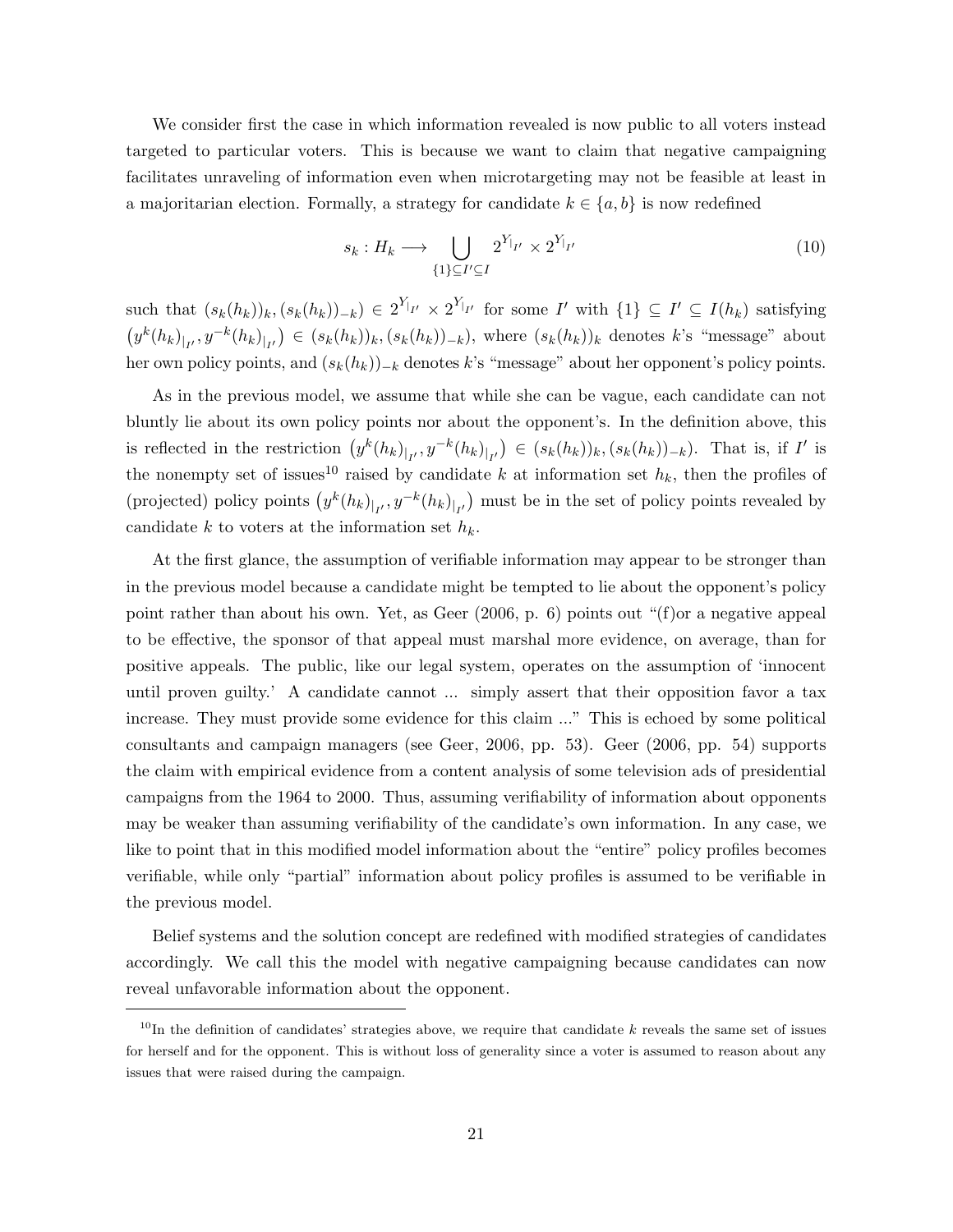We are now able to show for the majoritarian election model that even when voters lack political reasoning capabilities beyond two rounds of prudent rationalizability (as was assumed in the example of Section 6) or candidates lack the ability to microtarget voters, prudent rationalizable outcomes are equivalent to outcomes under full awareness and complete information.

Proposition 3 (Majoritarian Election Model with Negative Campaigning) At every second-level prudent rationalizable outcome of the majoritarian election model with negative campaigning under unawareness of political issues and incomplete information about candidates' policy points, if a candidate obtains the majority of votes then he could also obtain the majority of votes under full awareness of all political issues and complete information about the candidates' policy points.

The proof in the appendix goes roughly as follows: With any first-level prudent rationalizable strategies of a voter, she votes for the candidate whose policy point she is certain to weakly prefer and may even strictly prefer to the other candidate's policy point. Any secondlevel prudent rationalizable strategy of candidates must be such that if a candidate has a strictly preferred policy point for a voter in some subspace and all higher-dimensional spaces, then he reveals his own policy point and the other's.

To gain intuition for why less political reasoning capabilities are required in the model with negative campaigning, recall that candidates face a zero-sum game. If providing certain information is not beneficial to one candidate, it will be to the other. In the baseline model, a candidate with the strictly less preferred policy point for a voter would hide precise information on its policy points since revealing it would benefit the opponent. Hence, sophisticated political reasoning capabilities are required for the voter to reason why this candidate does not provide more precise information. However, in the extended model, even though the candidate may provide vague information to the voter, the opponent candidate can now reveal the information on the candidate so that the voter has all relevant information for a vote equivalent to one under full awareness and complete information.

To understand why microtargeting is not required anymore, recall from Section 5 that without microtargeting a voter may not be able to infer from a vague message the candidate's policy point. She does not know whether the candidate sends a vague message because he does not have a favorable policy point or because he has a favorable policy point but does not want to say so in public in order to not alienate other voters. This uncertainty kicks in at the third and higher level of reasoning. With negative campaigning, just two levels of reasoning suffice to reveal sufficient information such that election outcomes do not differ from the case of full awareness and complete information. Thus, negative campaigning is not just a substitute for limited political reasoning capabilities of voters but also for sophistication of candidates'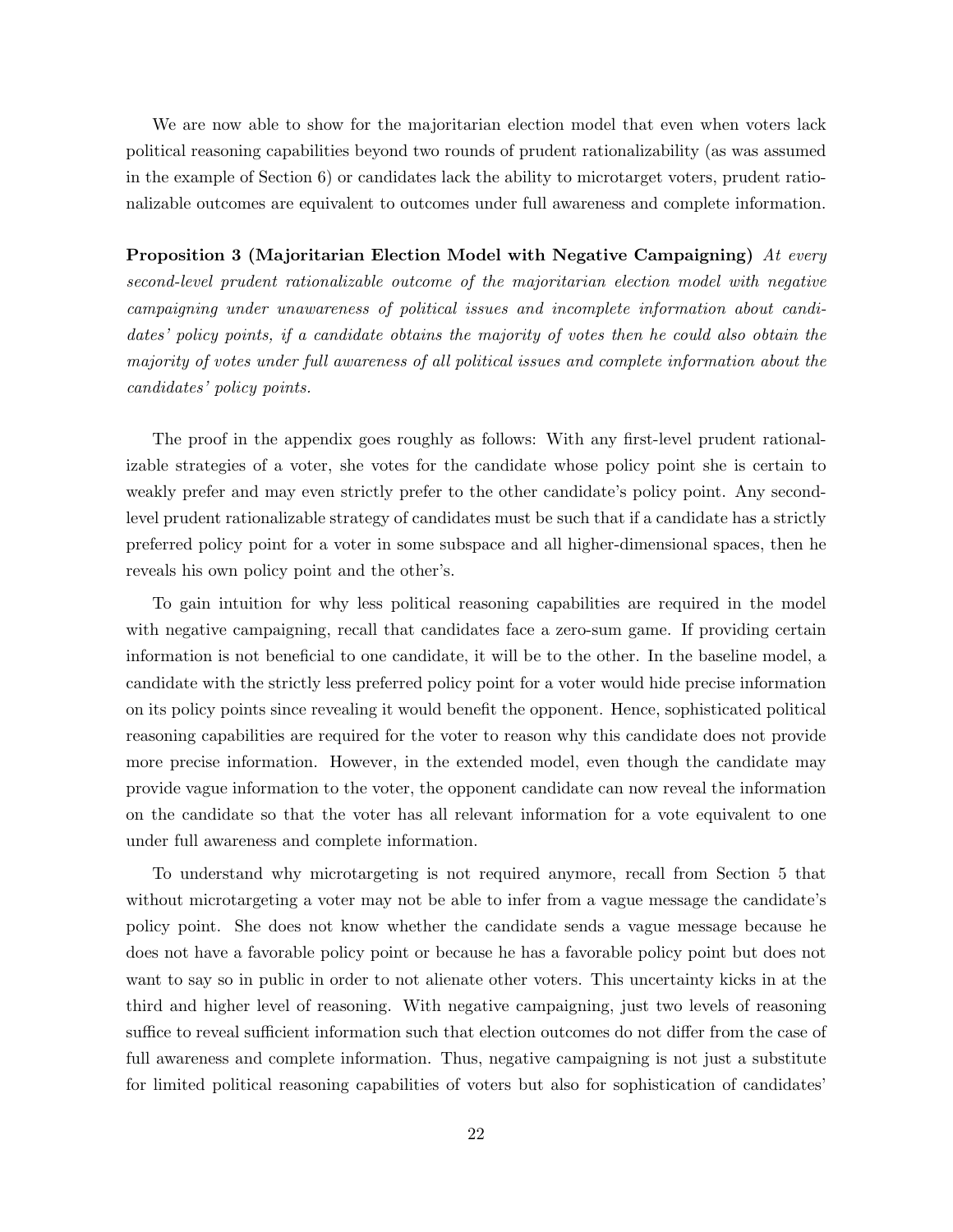campaign strategies.

What about the proportional election model? Surprisingly, the election system matters for the positive result on negative campaigning. In fact, an analogous result to Proposition 3 does not hold for the proportional election model. The following counterexample demonstrates that in the proportional election model, negative campaigning is insufficient for unraveling sufficient information such that election outcomes are equivalent to outcomes under full awareness and complete information of voters if campaign messages are public and no microtargeting of voters is allowed.

**Example.** Consider the case of a just one-dimensional policy space  $Y = \{y^I, y^{II}\}\$ . There are two voters,  $N = \{1, 2\}$ , with most preferred policy points  $x^1 = y^I$  and  $x^2 = y^{II}$ . Note that unless the policy points of candidates coincide, the share of voters voting for either one candidate is exactly  $\frac{1}{2}$  when voters have complete information about candidates' policy points.

It will suffice to focus on two moves of nature, the case of identical policy points among candidates  $(y^a, y^b) = (y^I, y^I)$  as well as the case of different policy points  $(y^a, y^b) = (y^I, y^{II})$ . The arguments for the other moves of nature are analogous by symmetry. Table 3 shows the first-level prudent rationalizable strategies of voters. The upper table pertains to the case  $(y^a, y^b) = (y^I, y^I)$  while the lower is for case  $(y^a, y^b) = (y^I, y^{II})$ . Each cell refers to a common information set of voters that is reached by a particular combination of actions of candidates a (rows) and b (columns).

Unfortunately, we will show that any strategy of each candidate is second-level prudent rationalizable. Consider Case 1:  $(y^a, y^b) = (y^I, y^I)$  (upper table). Noteworthy, the strategy of the voter may prescribe to vote for different candidates at different information sets among those 9 information sets at which voters are certain of  $(y^a, y^b) = (y^I, y^I)$  because voting for any candidate is rational. Candidate k's action  $\{(y^I, y^I)\}\$ is rational at the information set reached by the move of nature,  $(y^I, y^I)$  if k believes with sufficiently high probability that the same action is taken by candidate  $-k$  and that voters vote for candidate k only at their information set reached by the move of nature  $(y<sup>I</sup>, y<sup>I</sup>)$  and the profile of candidates' actions  $(\{(y^I, y^I)\}, \{(y^I, y^I)\})$  and otherwise vote for the opponent. By analogous arguments, any other action of candidate  $k$  is second-level prudent rationalizable after the move of nature  $(y^I, y^I).$ 

Consider now Case 2:  $(y^a, y^b) = (y^I, y^{II})$  (bottom table). All actions of candidate k are payoff-equivalent no matter what his opponent does except action  $Y \times Y$ . Consider for instance actions  $\{(y^I, y^{II})\}$  and  $Y \times Y$ . At any information set of voters reached with candidate k's action  $\{(y^I, y^{II})\}$ , exactly one voter votes for each candidate. Action  $\{(y^I, y^{II})\}$  is secondlevel prudent rationalizable for candidate  $k$  with a belief system that assigns sufficiently high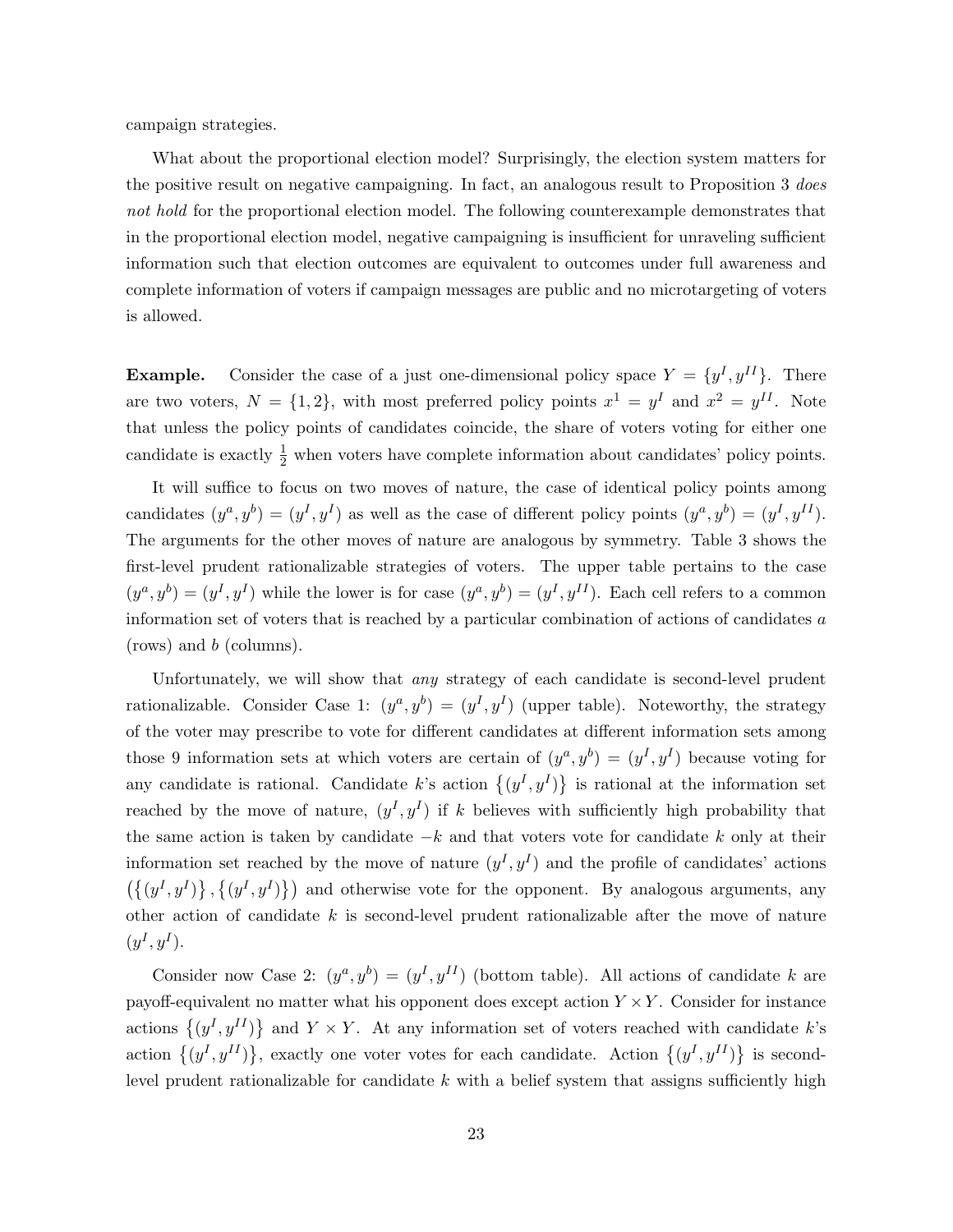|             | Case 1 : $(y^a, y^b) = (y^I, y^I)$ | Actions of candidate b |                   |                    |              |  |
|-------------|------------------------------------|------------------------|-------------------|--------------------|--------------|--|
|             | $(y^I, y^I)$                       | $\{(y^I, y^I)\}\$      | $\{y^I\}\times Y$ | $Y \times \{y^I\}$ | $Y \times Y$ |  |
|             | $\{(y^I, y^I)\}\$                  | any, any               | any, any          | any, any           | any, any     |  |
| Actions of  | $\{y^I\}\times Y$                  | any, any               | (a,b)             | any, any           | (a,b)        |  |
| candidate a | $Y \times \{y^I\}$                 | any, any               | any, any          | (b,a)              | (b,a)        |  |
|             | $Y \times Y$                       | any, any               | (a,b)             | (b,a)              | any, any     |  |

Table 3: First-level prudent rationalizable strategies of voters

|             | Case 2 : $(y^a, y^b) = (y^I, y^{II})$ | Actions of candidate b |                   |                        |              |
|-------------|---------------------------------------|------------------------|-------------------|------------------------|--------------|
|             | $(y^I, y^{II})$                       | $\{(y^I, y^{II})\}$    | $\{y^I\}\times Y$ | $Y \times \{y^{II}\}\$ | $Y \times Y$ |
|             | $\{(y^I, y^{II})\}$                   | (a,b)                  | (a,b)             | (a,b)                  | (a,b)        |
| Actions of  | $\{y^I\}\times Y$                     | (a,b)                  | (a,b)             | (a,b)                  | (a,b)        |
| candidate a | $Y \times \{y^{II}\}\$                | (a,b)                  | (a,b)             | (a,b)                  | (a,b)        |
|             | $Y \times Y$                          | (a,b)                  | (a,b)             | (a,b)                  | any, any     |

probability to action  $Y \times Y$  of candidate  $-k$  and exactly one voter voting for each candidate at their information set reached by those candidates' actions while both vote for  $-k$  at the information set reached by the move of nature  $(y<sup>I</sup>, y<sup>II</sup>)$  and the candidates' action profile  $(Y \times Y, Y \times Y)$ . Also action  $Y \times Y$  is second-level prudent rationalizable for candidate k with a belief system that assigns sufficiently high probability to action  $Y \times Y$  of candidate  $-k$  and that both voters vote for k at the information set reached by the move of nature  $(y<sup>I</sup>, y<sup>II</sup>)$  and the candidates' action profile  $(Y \times Y, Y \times Y)$ .

Thus, we have shown that for any strategy of candidate k, there is a full-support belief of candidate k with which the strategy is second-level prudently rational at every of his information sets. Moreover, since no strategies of candidates have been eliminated at the first-level of the prudent rationalizability procedure, no strategies of voters are eliminated at the second-level of prudent rationalizablity. Hence, prudent rationalizability does not eliminate any candidate's strategies at a higher level and information fails to unravel.

Note that the arguments of the previous counterexample do not apply to the majoritarian election model. The crucial difference is that in the majoritarian election model candidates care only about winning the election. Candidate a can now secure his election by choosing the fully revealing action  $\{(y^I, y^{II})\}$  in Case 2 above, while due to prudent beliefs there is some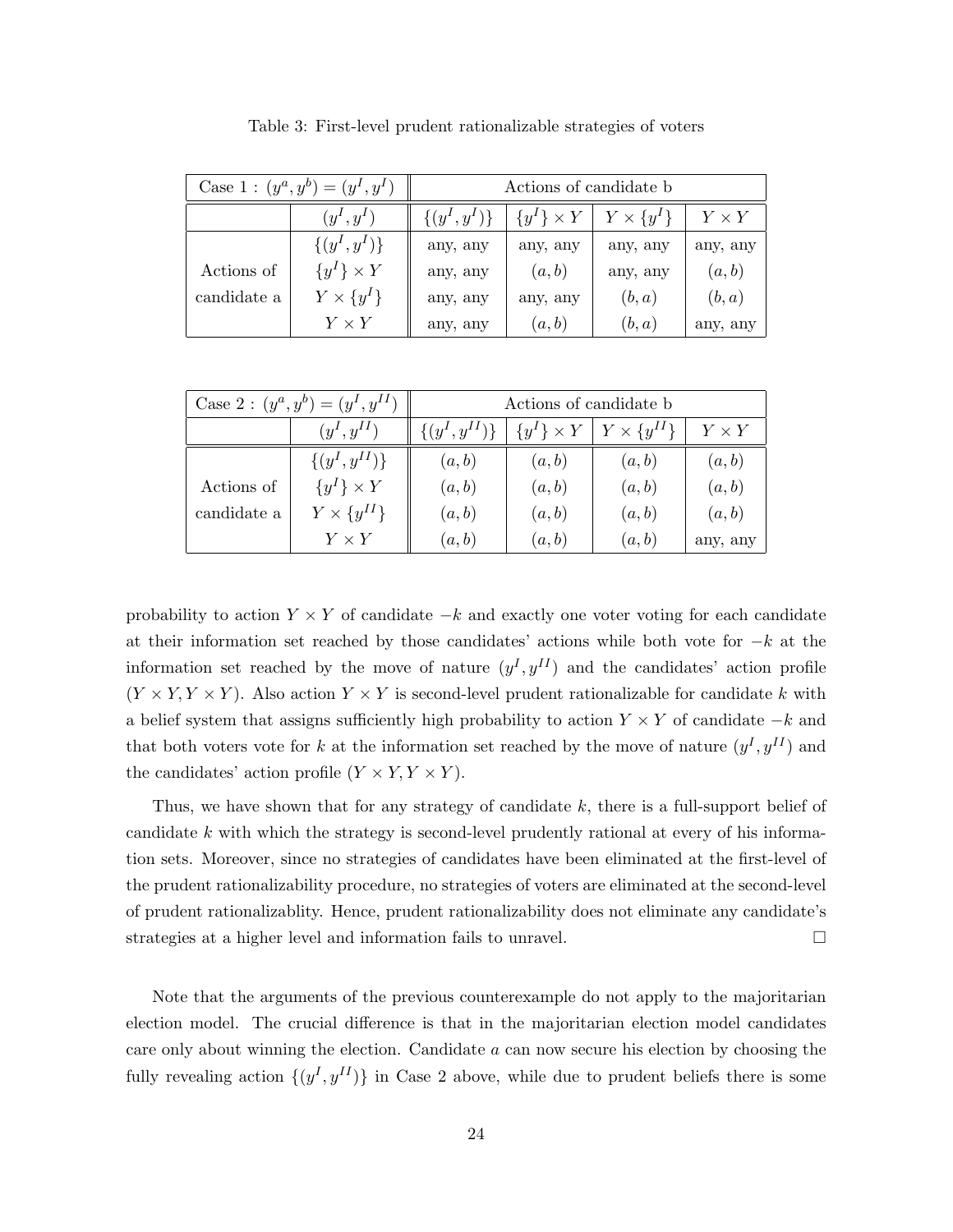uncertainty that candidate a is elected by choosing  $Y \times Y$ . (Recall that we excluded ties in our model, see p. 7.) This is different from the proportional election model where candidate  $a$  just obtains  $\frac{1}{2}$  of all votes when choosing the fully revealing action.<sup>11</sup>

Microtargeting would help to overcome the unraveling problem of the example in the proportional election model. To see this, note that the only reason why candidate k may use action  $Y \times Y$  in Case 2 in the example above is that he can have hopes that candidate  $-k$  uses  $Y \times Y$ as well and that both voters vote for  $k$ . But since he entertains prudent beliefs, there remains some uncertainty whether voters will actually vote like that. Instead, with microtargeting candidate a can ensure that voter 1 votes for him by sending her privately message  $\{(y^I, y^{II})\}$ while still remain hopeful on voter 2 by sending her the message  $Y \times Y$ . Since candidate b acts analogously at the second level of the prudent rationalizability procedure, just two levels of prudent rationalizability are enough to produce election outcomes equivalent to outcomes under full awareness and complete information. It turns out that this holds generally in the proportional election model.

We now allow again for microtargeting of voters just we did in the baseline model. Formally, a strategy for candidate  $k \in \{a, b\}$  is now redefined

$$
s_k: H_k \longrightarrow \prod_{j \in N} \left[ \bigcup_{\{1\} \subseteq I^j \subseteq I} 2^{Y_{|_{I^j}}} \times 2^{Y_{|_{I^j}}} \right]
$$
(11)

such that for every voter  $j \in N$ , there exists  $I^j$  with  $\{1\} \subseteq I^j \subseteq I(h_k)$  with  $(s_k(h_k))_{j,k}, (s_k(h_k))_{j,-k}) \in$  $2^{Y_{1_{Ij}}}\times 2^{Y_{1_{Ij}}}$  satisfying  $(y^k(h_k)_{|_{Ij}}, y^{-k}(h_k)_{|_{Ij}})\in (s_k(h_k))_{j,k}, (s_k(h_k))_{j,-k}),$  where  $(s_k(h_k))_{j,k}$  denotes k's "message" to voter j on k's policy points, and  $(s_k(h_k))_{i-k}$  denotes k's "message" to voter j on  $-k$ 's policy points.

Belief systems and the solution concept are redefined with modified strategies of candidates accordingly. We call this the model with negative campaigning and microtargeting.

#### Proposition 4 (Proportional Election Model with Negative Campaigning and Microtargeting)

At every second-level prudent rationalizable outcome of the proportional election model with negative campaigning and microtargeting under unawareness of political issues and incomplete information about candidates' policy points, every voter prefers to vote for the same candidate as when he has full awareness of all political issues and complete information about the candidates' policy points.

<sup>&</sup>lt;sup>11</sup>Note that the difference between the proportional and majoritarian election models with respect to negative campaigning is not due to the particular tie-breaking rule in the latter model. Consider for instance an alternative tie-breaking rule according to which each candidate wins with probability 1/2 in case of a tie. This tie-breaking rule mimics the shares of voters in the proportional election model in the counterexample. In this case, Proposition 3 holds trivially because any candidate can win under full awareness and complete information.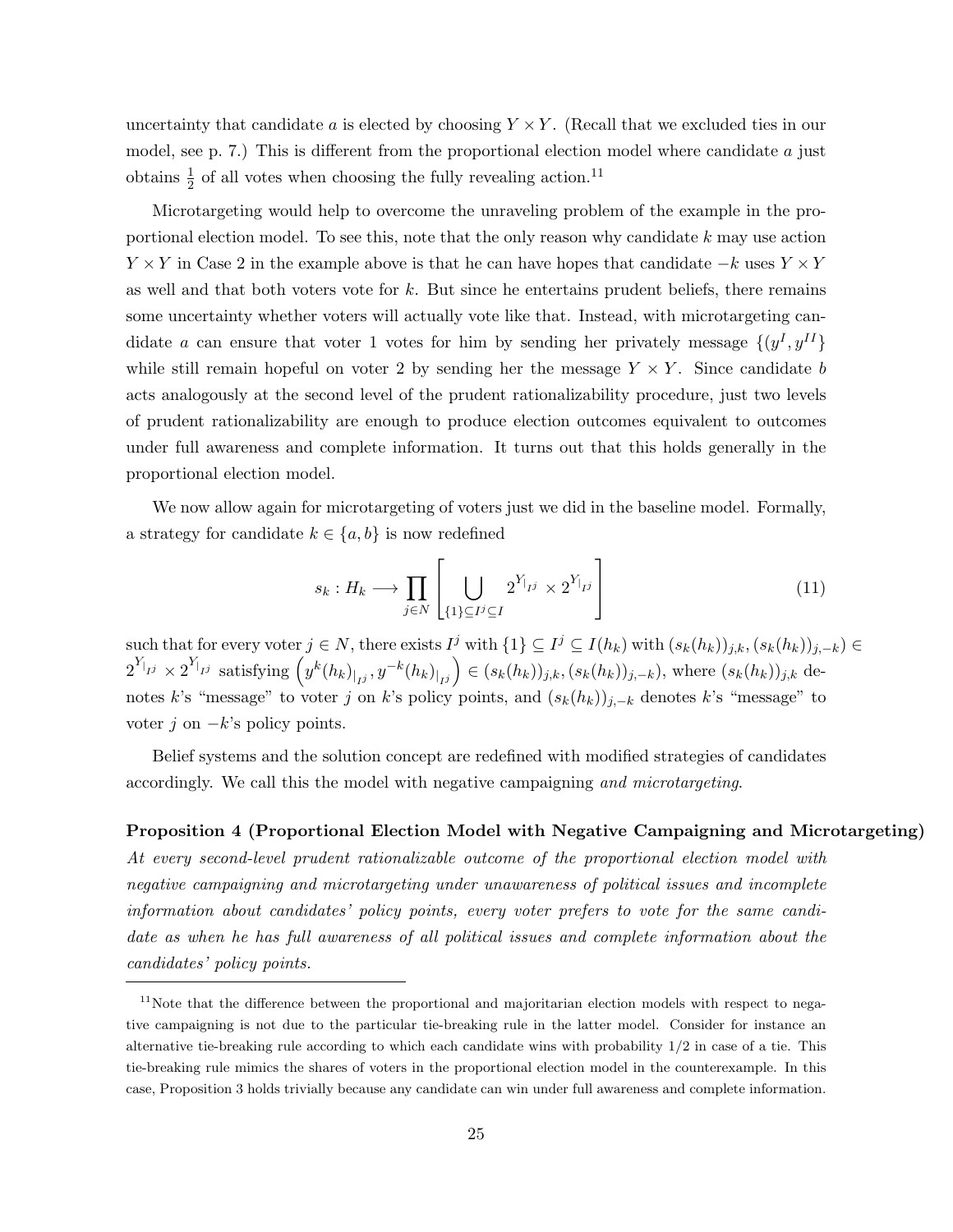The proof is contained in the appendix. We conclude that with negative campaigns just "two levels" of political reasoning are required for sufficient unraveling of awareness and information. That is, with negative campaigning it is enough that each voter naively votes for the candidate that she believes is closest to her based on the information that emerges in the campaign and candidates take this into account when choosing their campaign messages. Yet, there is a crucial difference between the majoritarian and proportional election models with respect to the sophistication of candidates' campaign strategies. The majoritarian election model achieves unraveling with less sophisticated campaign strategies of candidates that do not require microtargeting of voters while in the proportional election model unraveling requires also microtargeting of voters.

In any case, we conclude that negative campaigning improves the informational efficiency of electoral campaigns. This is in contrast to the public opinion on negative campaigning, who views it as being detrimental to the political process, a view that is echoed widely in the political science literature (for an overview, see Geer, 2006, pp. 2-3, 15-18). An exception is Geer (2006) who argues that negative campaigning improves the "information environment" of elections. Based on a content analysis of presidential campaigns from 1964 to 2000 he shows that negative TV campaign advertisements bring up more issues per ad to voters than "positive" campaign ads. He also argues that for "a negative appeal to be effective, the sponsor of that appeal must marshal more evidence, on average, than for positive appeals."

### 8 Conclusions and Related Literature

We study to what extent a well-functioning democracy requires a knowledgable electorate. Whereas we conventionally think that an informed electorate is necessary for democracy to function well, our results suggest that the voters can be miserably uninformed in general and still make the same choices at the ballot box as if they were fully informed about political positions of candidates and aware of all political issues. This is because modern electoral campaigns reveal sufficient information to voters. Our model allows us to show that our results go through even when voters are entirely unaware of some political issues. In such a case, political competition is paramount for unraveling of information. Moreover, campaign strategies like micro-targeting and negative campaigning, which are frequently deplored, enhance the effectiveness of the campaign in providing the requisite information to identify the better candidate. This is especially important when voters lack sophisticated political reasoning abilities.

Our study is most closely related to Demange and Van der Straeten (2013), Hafer and Landa (2013), and Janssen and Teteryatnikova (2015b), who also model electorial campaigns with verifiable information. Demange and Van der Straeten (2013) also model electoral campaigning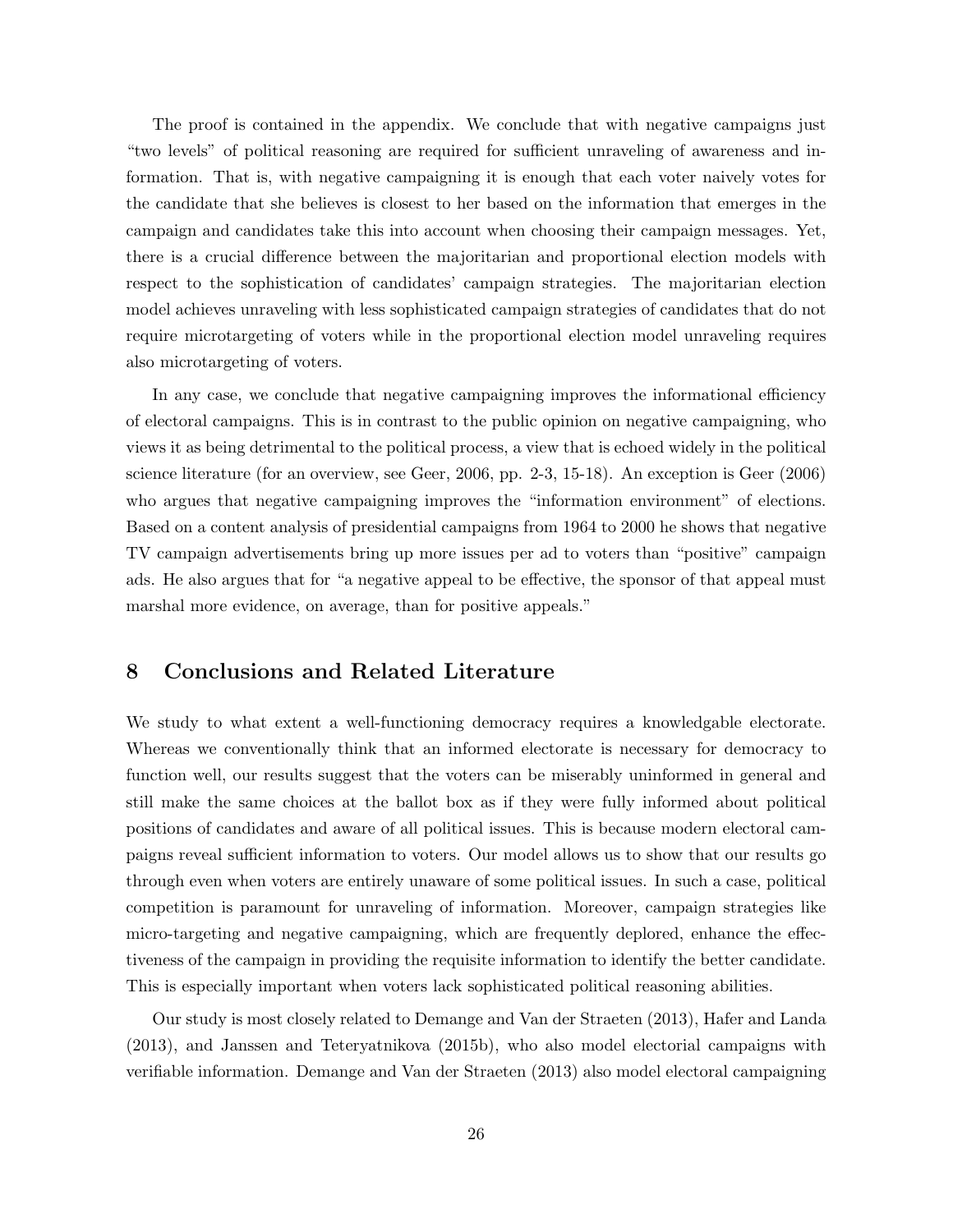with a persuasion game à la Milgrom (1981). Candidates can send a signal on each issue about their fixed ideological policy point on that issue. Signals are unbiased, normally distributed with the variance controlled by the candidate. There is just a single voter who is aware of all issues, has a prior belief that is independent across candidates and across issues, and normally distributed. This voter observes both the signals and the variances chosen by candidates. Candidates do not interact strategically as each just considers the effect of her own strategy on the voter. They show unraveling in the sequential equilibrium of the game. Moreover, they show that when voters are naive and take messages at face-value, unraveling breaks down. Their model is very similar to ours in that both use verifiable information. Yet, while in their model candidates chose unbiased signals distributed normally with chosen variance, in our model candidates chose arbitrary but finite sets of policy points that contain their true policy point. We make no distributional assumptions. Their conclusions are very similar to ours as well, which shows that the results in either paper cannot be an artifact of differing modeling assumptions. Their result on naive voters is akin to our observation that unraveling breaks down when voters have limited political reasoning capabilities. Our analysis suggests that their result could be extended to strategic interaction among candidates. Moreover, our analysis suggests that their results could be extended to unraveling even in the presence of unawareness if strategic interaction among candidates is added. We also show that allowing for more than one voter introduces additional difficulties because unraveling may break down in the absence of microtargeting. Since they consider just one voter, the issue of microtargeting does not even arise since there is no difference between public and private campaign messages. Finally, we study negative campaigning, a feature that cannot be studied Demange and Van der Straeten (2013) because they do not consider strategic interaction among candidates.

Hafer and Landa (2013) consider a game between two senders and a continuum of voters. Each player has an ideal political position but voters initially do not know their own position. Senders can send a message public to all voters that consists either of their own position or no message. If their position corresponds to a voter's position, the voters realizes it. Otherwise, if the sender's communicated political position is not equal to the voter's position, then the voter learns her own position only with a probability which is interpreted as the voter's sophistication to decode political messages. Nothing is inferred by the voter if no message is sent. Voting outcomes are determined by majority. Their model is similar in spirit to ours, but there are obvious differences. While both models use verifiable information, we allow for a richer message space. Moreover, while in their model voters decode the same message of the receiver differently depending on their own type, we consider microtargeting (i.e., different messages to different voters) and allow for voters to have different beliefs about the political positions coarsely communicated by candidates. Although they show that in undominated sequentially rational equilibrium some type always wants to communicate there may be realizations of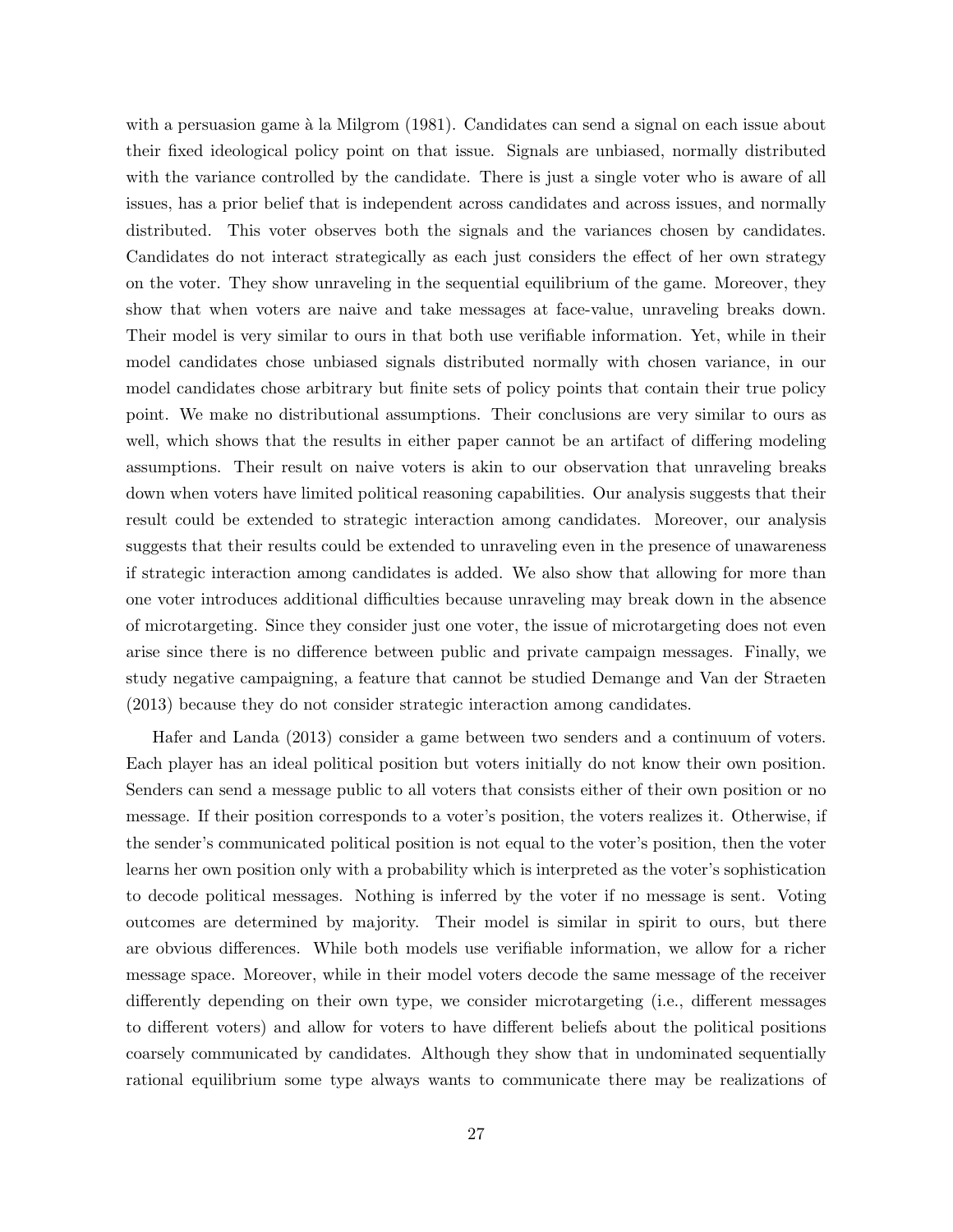sender's types such that in equilibrium no sender communicates. We obtain unraveling for any realization of senders' types. Finally, we model political sophistication of voters as their ability to interactively reasoning about the candidate's strategies (i.e., roughly how many iterations of elimination of weakly dominated strategies the voters is able to do) while Hafer and Landa (2013) consider a fixed probability of voters learning their own type from receiving a message not corresponding to their own type. Most interestingly, in their equilibrium more might be communicated to voters if they have a lower probability of learning their own type while in our setting limits on the political sophistication of voters are detrimental to unraveling unless negative campaigning is considered as well. This suggests that the impact of voters sophistication on campaigns depends crucially on how sophistication is modeled. Their model is silent on negative campaigning.

Janssen and Teteryatnikova (2015b) study negative campaigning among two candidates with a model of verifiable information. They also show that negative campaigning helps unraveling. Their analysis differs from ours as they do not allow for unawareness, confine the analysis to a one-dimensional policy space, use a version of perfect Bayesian equilibrium with identical off-equilibrium path beliefs of voters, do not consider microtargeting, and focus on the case in which candidates care only about their share of voters. Their model is closely related to their earlier paper on disclosure of horizontal attributes by firms, Janssen and Teteryatnikova (2015a) (see also Celik, 2014, Koessler and Renault, 2012, and Sun, 2011). This suggests that our model and results can be extended to a setting in which competing firms disclose vertical and horizontal attributes to potential buyers.

A related paper on negative campaigning is Polborn and Yi (2006). There are two candidates each "owning" an issue. Candidates are allowed to either remain silent or provide correct precise information on their own issue or the opponent's issue. Their result most closely related to ours is a version of our Proposition 3 without unawareness. Since they consider just a representative voter and Perfect Bayesian equilibrium, they cannot explore microtargeting or limited political reasoning capabilities of voters. On the other hand, they consider "budget constraints" such that candidates face the choice between either a positive or a negative campaign, something that we don't consider here.

There have been earlier work who conceive of electorial campaigns as advertising. Coate (2004a, b) and Ashworth (2006) who consider beside a policy dimension also the quality of candidates. Lobbies finance campaigns in order to enhance prospects of like-minded parties. Parties can provide verifiable information in public advertising campaigns about their own policies that they committed. Negative campaigns are ruled out. The focus of their work is on the effect of campaign financing.

Our model can be viewed as answering early critique in political science on the uni-dimensional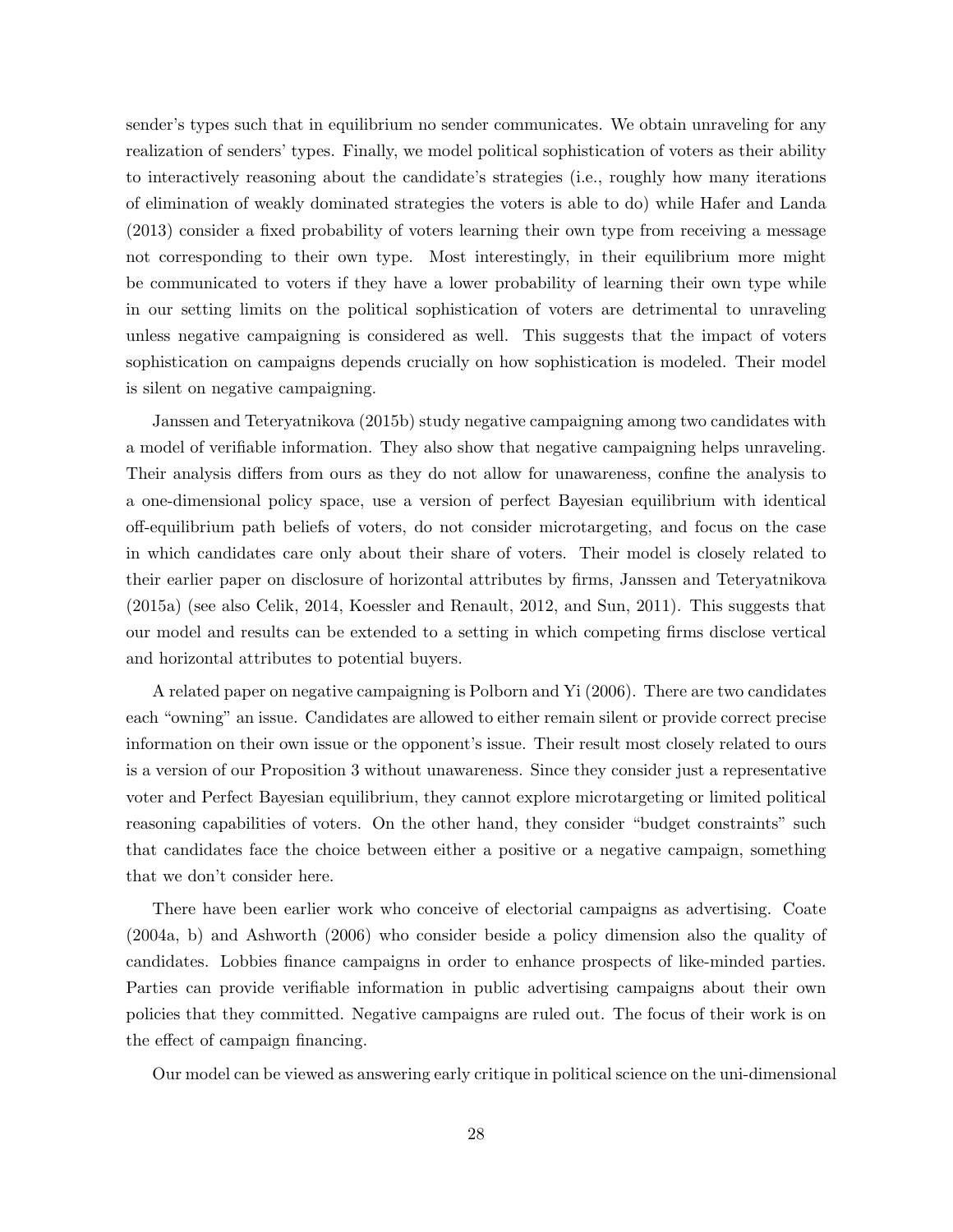Downs model. Stokes (1963) postulated that "the space in which political parties compete can be of highly variable structure. Just as the parties may be perceived and evaluated on several dimensions, so the dimensions that are salient to the electorate may change widely over time." He also criticized the assumption of a commonly perceived policy space by stating "(b)ut with the space formed out of perceptions, there is no logically necessary reason why the space of voters and of parties should be identical, and there is good empirical reason to suppose that it often is not." Note that our model captures a "highly variable" policy space, differing "salience of dimensions" over time, and perceptions of the policy space that differ between voters and candidates. There is a large literature in political science on salience of issues in electorial campaigns mostly under the header of issue ownership theory starting with Budge and Farlie (1983) and Petrocik (1996). According to issue ownership theory, "candidates emphasize issues on which they are advantaged". Yet, as Green and Hobolt (2008) emphasize with data from British elections, as parties converge ideologically, their relative competence on an issue becomes more important than ideological considerations. At a first glance, a candidate's relative competence on an issue as reason for the candidate to campaign on that issue seems different from our model. Yet, if political positions in our model are reinterpreted as degrees of competence on the issues, our model becomes a formal model of issue ownership theory. Presumably in such a setting voters prefer uniformly more competence to less, and hence preferences of voters are homogeneous. Our model predicts then that enough relevant issues and information on the candidates' competence is revealed in electoral competition such that election outcomes are identical to the ones under full awareness of all issues and complete information about the candidates' competence. Note that such a result would not hinge anymore on the candidates' abilities to microtarget voters as all voters have homogeneous preferences over competence. Yet, a lack of electoral competition may still prevent unraveling under unawareness of issues because the candidate could be silent on issues he does not "own".

Berliant and Konishi (2005) study whether candidates in a multi-dimensional Downs model with linear utility of voters like to announce policies on all issues. They assume that voters know the state of the world and candidates just have a prior distribution over voters' types. They show that if a Nash equilibrium exists, candidates like to announce policies on all issues. Moreover, they show by example that non-salience may emerge when candidates face Knightian uncertainty and maximize minimal expected utility. Our models differ substantially from each other. Besides differing assumptions about ideological versus opportunistic candidates and differing informational assumptions, it is impossible in their model to be salient on an issue without announcing a policy on this issue. There is also no role for microtargeting of voters. Moreover, our focus on a rationalizablity procedure rather than Nash equilibrium allows us to shed more light on the importance of political reasoning capabilities of voters. Colomer and Llavador (2012) study electoral competition with salience of issues. Ex ante salience of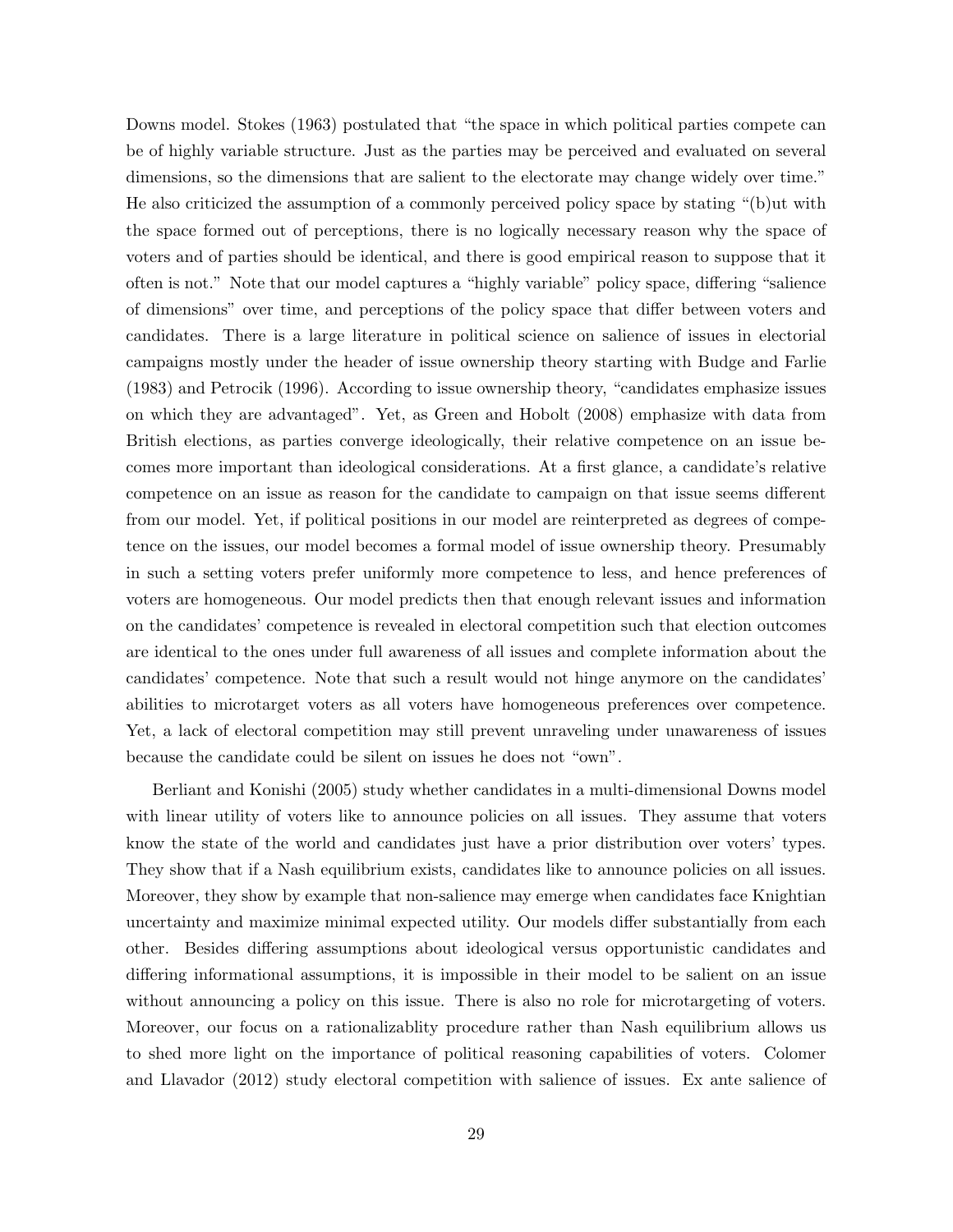an issue is proportional to the disagreement of the electorate about the status quo policy of the incumbent on this issue. The ex post salience of an issue is highest when both candidates campaign on it by choosing a policy point. Candidates are allowed to campaign only on one issue each. They show that in subgame perfect equilibrium candidates may not campaign on ex ante most salient issues if there is no policy on this issue that would attract broad agreement among the electorate. Again, our model differs substantially from theirs. Most importantly, in our model candidates can choose to campaign on as many issues as they like and can target different issues to different voters. Recently Aragones et al. (2015) presented a formal model of issue selection in electoral competition in which parties must decide on the proposal quality and campaign time spent on each of three issues. The voter's salience of an issue depends on the campaign time of both parties and the voter's type. Their notion of salience is quite different from the notion of awareness in our work since it is a continuous weight whereas awareness is binary.

Our work is related to the large literature on information aggregation of elections. McKelvey and Ordeshook (1985) present an uni-dimensional Downs model with two candidates. Candidates do not know the preferences of voters and uninformed voters do not know the political positions adopted by candidates but there is also a share of informed voters who know the political positions. All participants can learn from "polls" and "interest group endorsements". They show that in a version of self-confirming equilibrium, in which strategies of participants are optimal with respect to the public information available and the public information is consistent with the strategies of participants, election outcomes correspond to full information election outcomes. McKelvey and Ordeshook (1987) present sufficient conditions on the number and distribution of informed and uninformed voters for an analogous result in a multi-dimensional setting, in which poll-data must be broken down by subgroups of voters. Feddersen and Pesendorfer (1997) show that large elections with strategic voters and two fixed policy alternatives can aggregate information about a uni-dimensional state variable. Voters are differently informed by some "information services" instead of by strategically campaigning candidates. They also show that with higher-dimensional uncertainty, elections may not effectively aggregate information and suggest that future research should "focus on the events that precede elections – nominating procedures, campaigns, polls, etc. – as such events determine the information environment." Although our model is very different from the aforementioned models, it can viewed as focusing exactly on "events that precede elections". Gratton (2014) studies electoral competition between two perfectly informed candidates who are faced by voters who have a common value over the policies but he requires them to have some information about what is best for them. Candidates can be of two types, either strategic or truthful. He studies a sequential equilibrium that also entails some forward-induction in that voters can revise beliefs when candidates propose different policies and that leads to an election outcome identical to the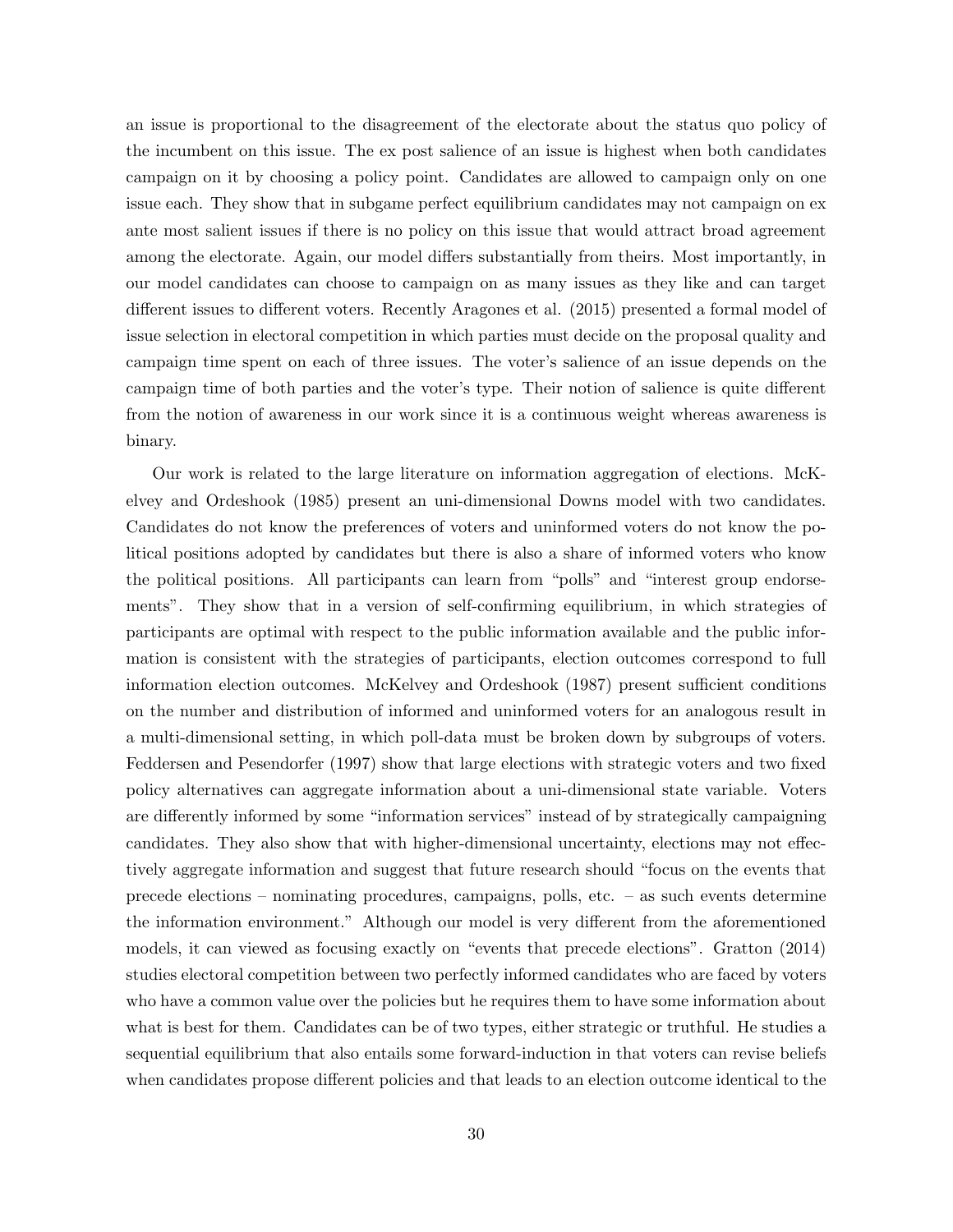full information outcome. Heidhues and Lagerlöf (2003) study a model in which voters possess no information. But candidates receive imperfectly correlated private signals about the state of nature. In equilibrium candidates bias their information transmission through the choice of platforms towards the voters' prior, letting information revelation fail. Laslier and Van der Straeten (2004) show that this conclusion is not robust as soon as the voters have a tiny bit of relevant information. In this case, all equilibria are dismissed by standard refinements except the one in which information revelation occurs.

We are not aware of models of electoral campaigning with microtargeting of voters. Most closely related is Glaezer, Ponzetto, and Shapiro (2005) who study electoral competition à la Downs (1957) but with endogenous voter turnout in which some party members can observe secretly the platform of the candidate on "their side" of the political spectrum while less members of the other parties can observe it. Thus deviating from the median voter does not necessarily alienate voters on the other side while mobilizing support on its own side, producing divergent platforms. Unlike our model, there is no role for parties to microtarget "swing voters" that may be traditionally associated with the other party.

Finally, our work contributes to the growing literature on unawareness. It constitutes the first application of unawareness to political science. We have shown that unraveling of information in electoral competition is robust to voters' unawareness of political issues. It does not imply that unawareness "does not matter" since we show that unraveling under unawareness hinges crucially on the assumption of competition. That is, we effectively show that the voters' limited awareness of political issues is one explanation for adversarial debates in electoral campaigns. Our results are related to Heifetz, Meier, and Schipper (2011) who show that unraveling of information about product quality may break down under unawareness in a model with a monopolist seller and a buyer.<sup>12</sup> Filiz-Ozbay  $(2012)$  shows in a different framework that a monopolist insurer may propose incomplete insurance contracts to an insuree who faces unawareness of some relevant contingencies but that competition among insurers leads to completeness. Li, Peitz, and Zhao (2013) study disclosure of product information to consumers under vertical competition in a duopoly when consumers may be unaware of one dimension of the product but otherwise have complete information. Our model and solution concept differs from theirs substantially.

We close with a comment on empirical testing of our theory. The difficulty is that preferences, beliefs, and levels of reasoning are not directly observable in the field. Yet, it should be

 $12$ Our persuasion game bears also some similarity with Dzuida (2011). She considers an expert who can credibly disclose a number of favorable and unfavorable arguments to a receiver but cannot prove that he disclosed all arguments. In her setting, the receiver knows that she might not know all arguments while in our setting voters do not know that they may not know all issues. This difference is crucial for what voters/receiver can infer from disclosures.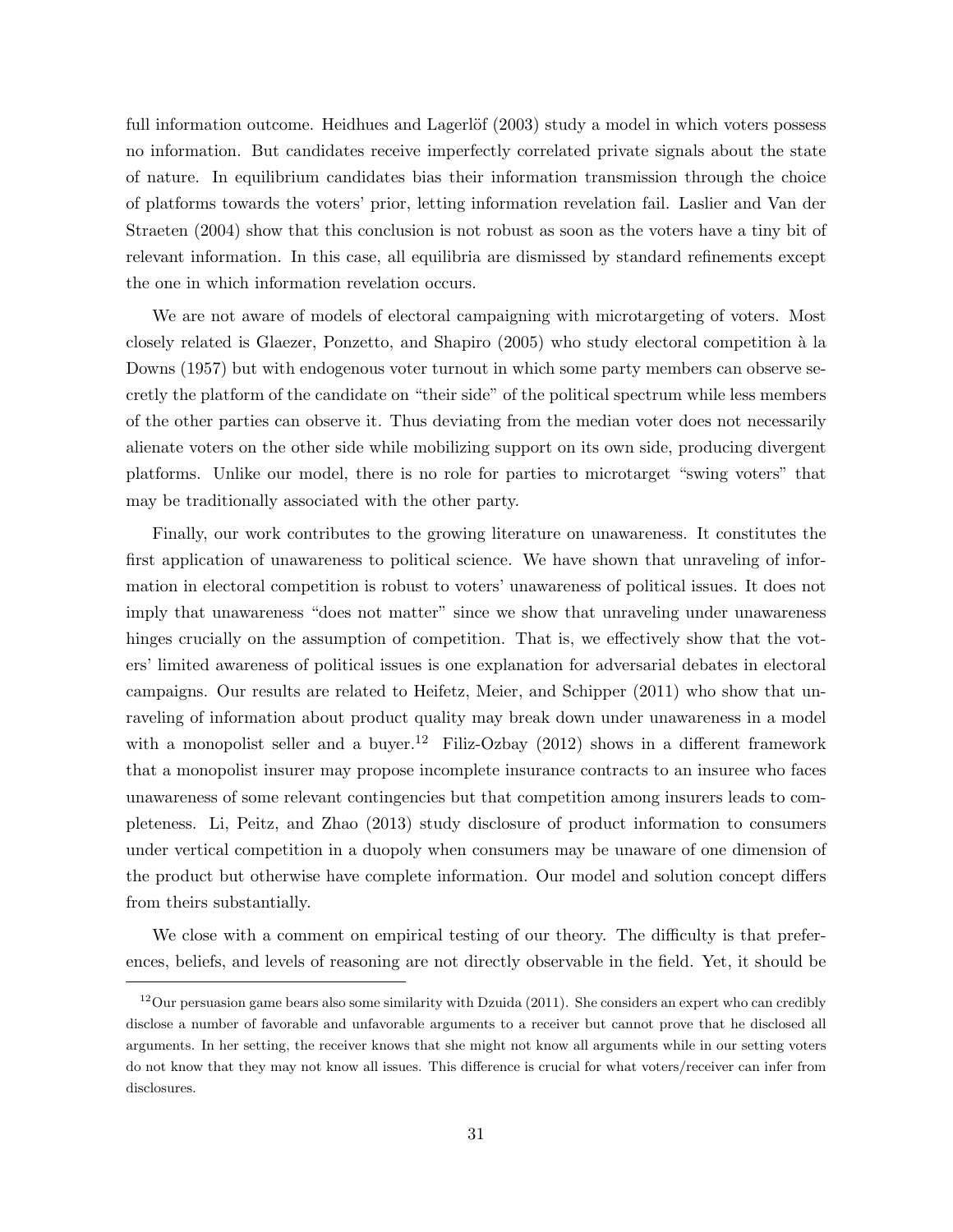possible to carefully design a laboratory experiment that induces preferences. This is left for further research.

### A Proofs

### A.1 Proof of Proposition 1

The proof is analogous to the proof of Proposition 2 with the following modifications:

- Erase  $(N3)$ .
- Replace  $(N4)$  by
- (N4') if  $|N_k^{\ell}(h_k)| < |N|$  then there is no  $N' \subseteq N$  satisfying N1 and N2 in place of  $N_k^{(\ell)}$  $\binom{k}{k}(h_k)$  and for which  $|N'| > |N_k^{(\ell)}|$  $\binom{k}{k}(h_k)$ .
	- Redefine  $\bar{N} := N_k^{(\ell)}$  $\binom{k}{k}(h_k)$  and erase equations (12) and (13).
	- Essentially replace "majority of voters" by "every voter" or "some voter", whatever appropriate, throughout.
	- Essentially replace "k wins the election" by "k obtains more votes" and "to  $-k$  wins the election" by "that  $-k$  obtains votes that  $k$  could obtain".

 $\Box$ 

#### A.2 Proof of Proposition 2

Consider first the case in which there is a majority of voters who are indifferent between candidates when all voters are fully aware and have complete information about the candidates' profile of policy points  $(y^a, y^b) \in Y \times Y$  in the full-dimensional policy space. For those voters, it is rational to vote for any candidate. Hence, for those voters it is trivially true that if any of them prefers to vote for a particular candidate in a prudent rationalizable outcome of the majoritarian election model with unawareness of political issues and incomplete information about candidates' policy points, then he prefers to vote for the same candidate when having full awareness of all political issues and complete information about the candidates' policy points. Thus, from now on we consider only the case in which there is no majority of voters who are indifferent between the candidates when all voters have full awareness of political issues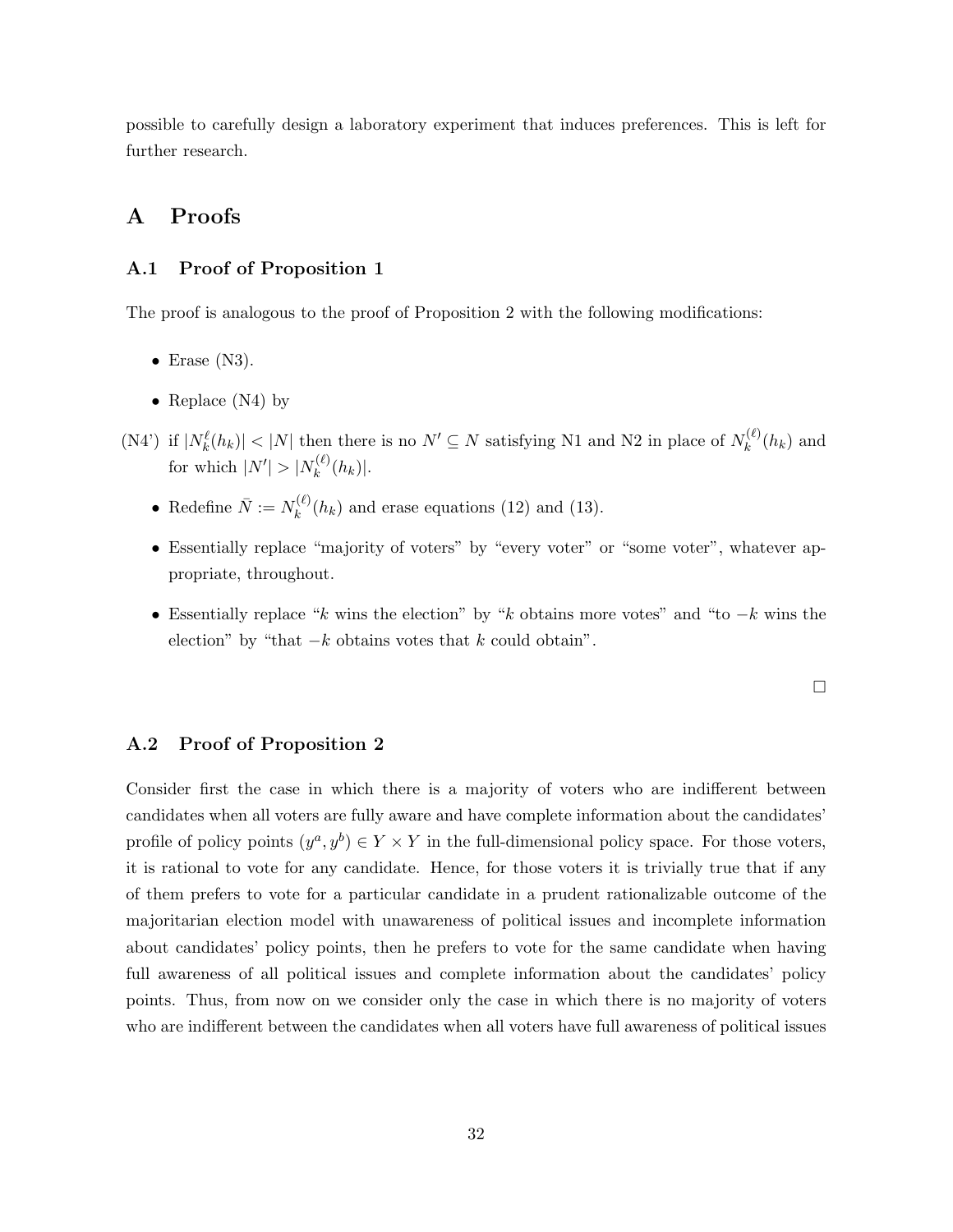and complete information about candidates' policy points.<sup>13</sup>

We also assume  $|N| \geq 2$  since otherwise the majoritarian election model is a special case of the proportional model.

The proof proceeds by induction. Note that the base-case involves the first two levels of prudent rationalizabiliy, while the induction step assumes properties of level  $2\ell - 1$  and  $2\ell$ prudence rationalizable strategies and proves properties of level  $2\ell + 1$  and  $2\ell + 2$  prudent rationalizable strategies, for  $\ell > 1$ . This is due to the nature of our two-stage game.

*First level:* For any candidate  $k \in \{a, b\}$  we have  $S_k^1 = S_k$ . To see this, note that for candidate k, every  $s_k \in S_k$  is first-level rationalizable with a belief system  $\beta_k$  such that for every information set  $h_k$  the full-support belief  $\beta_k(h_k)$  puts sufficiently high probability to strategies of voter j that ascribe voting for k at every information set reached by  $s_k(h_k)$  and voting for  $-k$  at all other information sets of j, for all  $j \in N$ .

Before we turn to first-level prudent rationalizable strategies of voters, it will be helpful to introduce the following notation. We say that  $y^k$  reaches the information set  $h_j$  of voter j if there is a move of nature  $(y^k, y^{-k})$  there is a path (i.e., a sequence of nodes) from  $(y^k, y^{-k})$  to some node in  $h_j$ . Let  $Y^k(h_j) := \{y^k \in Y_{|I(h_j)} : y^k \text{ reaches } h_j\}$ . That is,  $Y^k(h_j)$  is the set of candidate's policy points in  $Y_{|_{I(h_j)}}$  that voter j considers possible at his information set  $h_j$ .

For any voter j and any of his information sets  $h_j \in H_j$ , define inductively,

$$
Y_j^{(1),I(h_j)} \; := \; \left\{ y \in Y_{|_{I(h_j)}} : \; \| \; x^j - y \; \|_{I(h_j)} \leq \| \; x^j - y' \; \|_{I(h_j)} \; \text{ for all } y' \in Y_{|_{I(h_j)}} \right\},
$$

and for  $\ell > 1$ ,

$$
Y_j^{(\ell),I(h_j)} := \left\{ y \in Y_{|I(h_j)} \setminus \left( \bigcup_{\ell' \leq \ell-1} Y_j^{(\ell'),I(h_j)} \right) : \begin{array}{l} \|x^j - y\|_{I(h_j)} \leq \|x^j - y'\|_{I(h_j)} \\ \text{for all } y' \in Y_{|I(h_j)} \setminus \left( \bigcup_{\ell' \leq \ell-1} Y_j^{(\ell'),I(h_j)} \right) \end{array} \right\}.
$$

That is,  $Y_i^{(1),I(h_j)}$  $j_j^{(1),I(h_j)}$  is the set of voter j's most preferred policy points of candidates in the policy space that he is aware of at the information set  $h_j$ . Similarly,  $Y_j^{(\ell),I(h_j)}$  $j^{(t),I(h_j)}$  is the set of voter  $j$ 's  $\ell$ -most preferred policy points of candidates in the policy space that he is aware of at his information set  $h_j$ . Since Y is finite, there is a well-defined set of voter j's least preferred candidates' policy points that he is aware of at his information set  $h_j$ , i.e., a finite largest  $\ell$ .

With these definitions in place, we turn to the first-level prudent rationalizable strategies of voters. For any voter j consider an information set  $h_j$  with  $Y^k(h_j) \subseteq Y_j^{(1), I(h_j)}$  $\chi_j^{(1),I(h_j)}$  and  $Y^{-k}(h_j) \nsubseteq$  $Y_i^{(1),I(h_j)}$  $\beta_j^{(1),I(h_j)}$ . Note that for any of voter j's belief system  $\beta_j$ , the support of  $\beta_j(h_j)$  is the set

<sup>&</sup>lt;sup>13</sup>Note that it does not imply that there is no majority of voters who are indifferent between candidates under unawareness of some issues but complete information about the policy points in the subspace of issues that they are aware of.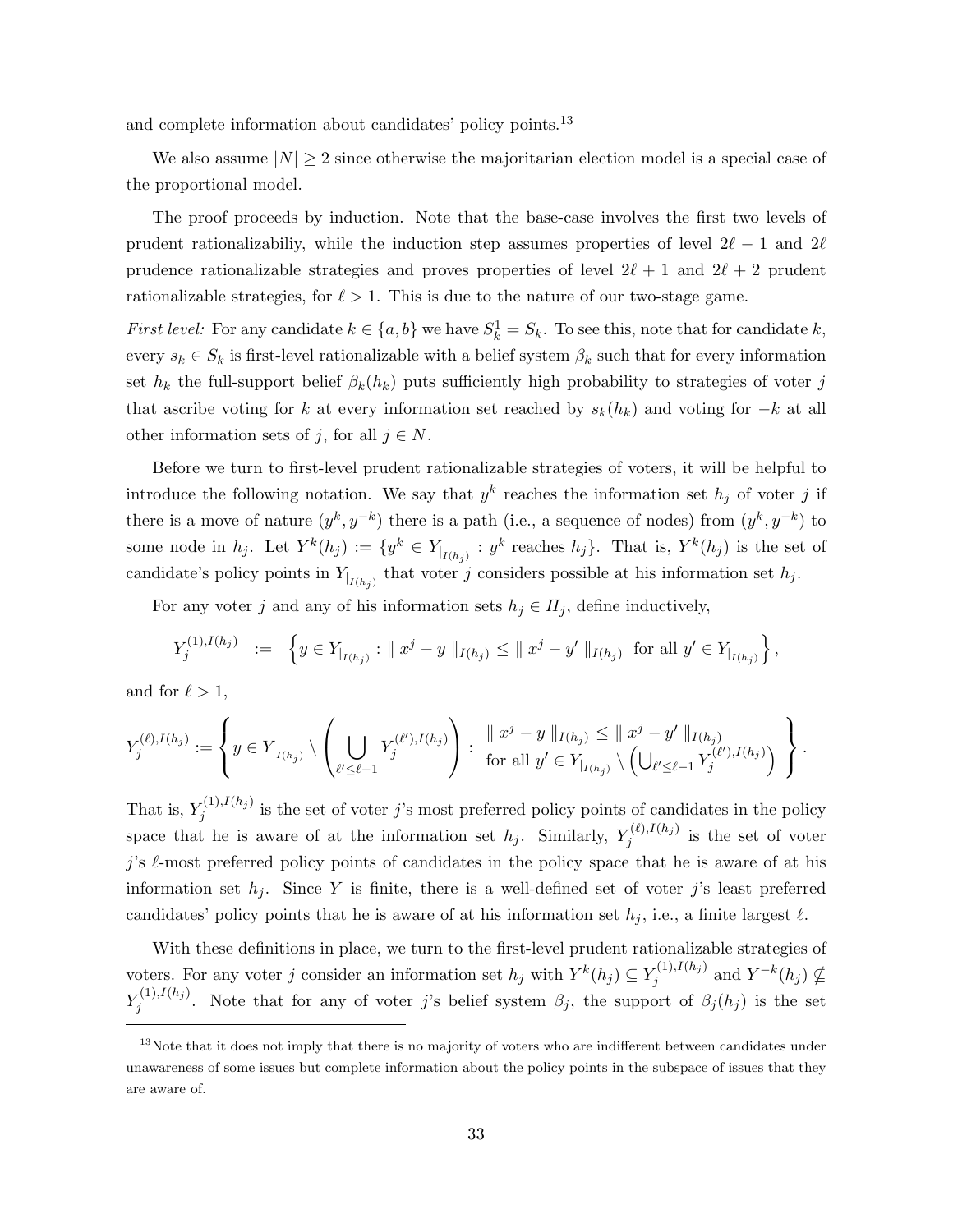of policy points and strategy profiles of candidates that reach the information set  $h_i$ . With any such a belief system, any first-level prudent rationalizable strategy of voter j must ascribe voting for candidate k at  $h_j$ . This is because with any such a belief system, voter j is certain that candidate k has his most preferred policy point in  $Y_{|_{I(h_j)}}$  while he must assign some strict positive probability to policy points of candidate  $-k$  that are strictly less preferred.<sup>14</sup>

Second level: Before we turn to second-level rationalizable strategies, the following definition will be helpful:

For any nonempty subset of issues I' and I'' with  $\emptyset \neq I' \subseteq I'' \subseteq I$ , denote the projection by  $r_{I'}^{I''}$  $I''_{I'} : [0,1]^{I''} \longrightarrow [0,1]^{I'}$ . Given an information set  $h_k$  of candidate k reached by the move of nature  $(r_{I(h_k)}^I(y^k), r_{I(h_k)}^I(y^{-k})),$  let for any  $\ell \geq 1, N_k^{(\ell)}$  $\mathbf{k}^{(\ell)}(h_k) \subseteq N$  be a (possibly empty) subset of voters such that

- (N1) every voter  $j \in N_k^{(\ell)}$  $\mathcal{L}_{k}^{(\ell)}(h_k)$  strictly prefers  $r_{I(h_k)}^I(y^k)$  over  $r_{I(h_k)}^I(y^{-k}),$
- (N2) for every voter  $j \in N_k^{(\ell)}$  $k_k^{(\ell)}(h_k), r_{I(h_k)}^I(y^k) \in Y_j^{(\ell'),I(h_k)}$  $\ell'_{j}(\ell')$ ,  $l(h_k)$  for some  $\ell'$  with  $\ell \geq \ell' \geq 1$ ,
- (N3) the cardinality of  $N_k^{(\ell)}$  $\binom{k}{k}(h_k)$  is such that  $15$

$$
|N_k^{(\ell)}(h_k)| \le \begin{cases} \begin{array}{|c|c|} \lceil\frac{1}{2}|N|\rceil & \text{if } k = a \text{ or } (k = b \text{ and } |N| \text{ is odd}) \\ \frac{1}{2}|N|+1 & \text{else (i.e., if } k = b \text{ and } |N| \text{ is even}), \end{array} \end{cases}
$$

(N4) if  $|N_k^{(\ell)}|$  $|f_k^{(\ell)}(h_k)| \leq \frac{1}{2}|N|$  then there is no  $N' \subseteq N$  that satisfies properties N1 to N3 in place of  $N_k^{(\ell)}$  $\binom{k}{k}(h_k)$  and for which  $|N'| > |N_k^{(\ell)}|$  $\binom{k}{k}(h_k)$ .

We claim that if  $s_k$  is a second-level prudent rationalizable strategy of candidate  $k \in \{a, b\}$ then for any information set  $h_k$  of candidate k reached by the move of nature  $(r^I_{I(h_k)}(y^k), r^I_{I(h_k)}(y^{-k}))$ we have that for any voter  $j \in N$ ,  $(s_k(h_k))_j \subseteq Y_{|_{I_j}}$  for some  $I^j \subseteq I(h_k)$ . Moreover, there is (a possibly empty) subset of voters  $N_k^{(1)}$  $k_k^{(1)}(h_k) \subseteq N$  such that for all  $j \in N_k^{(1)}$  $\binom{1}{k}(h_k)$  and any I' with  $I^j \subseteq I' \subseteq I(h_k),$ 

- (i)  $(r^{I'}_{Ii})$  $_{Ij}^{I'})^{-1}((s_k(h_k))_j) \subseteq Y_j^{(1),I'}$  $j^{(1),1}$ , and
- (ii) voter j strictly prefers  $r^I_{I'}(y^k)$  over  $r^I_{I'}(y^{-k})$ .

We show that these conditions are necessary for second-level prudent rationalizable strategies of candidates. Consider any information set  $h_k$  of candidate k such that k knows  $(r^I_{I(h_k)}(y^k), r^I_{I(h_k)}(y^{-k}))$ .

 $14$ This condition is just a necessary condition for first-level prudent rationalizable strategies of voters.

<sup>&</sup>lt;sup>15</sup>Recall from Section 2 that a wins if it obtains weakly more than half of the votes, whereas b wins with strictly more than half of the votes.  $\lceil x \rceil$  denotes the smallest integer not less than x.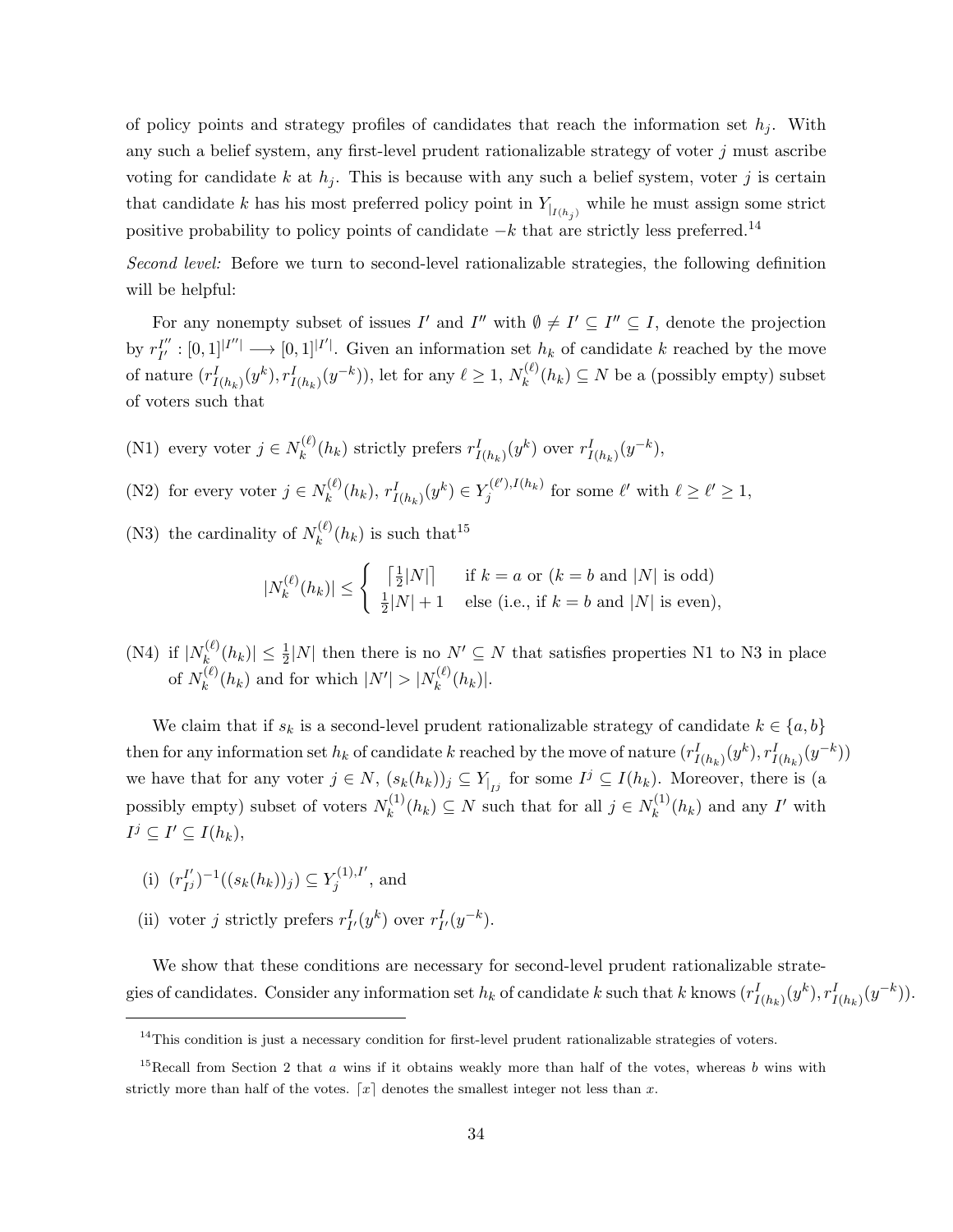Let  $s_k$  be a second-level prudent rationalizable strategy of candidate  $k \in \{a, b\}$ . By the definition of strategy, we must have that for any  $j \in N$ ,  $(s_k(h_k))_j \subseteq Y_{\vert_{I_j}}$  for some  $I^j \subseteq I(h_k)$ . Suppose to the contrary that for every  $N_k^{(1)}$  $k_k^{(1)}(h_k)$  there is a nonempty subset of voters  $N' \subseteq N_k^{(1)}$  $h_k^{(1)}(h_k)$ such that for any  $j \in N'$  properties (i) or (ii) are violated. (If  $N_k^{(1)}$  $\binom{1}{k}(h_k)$  is empty, there is nothing to prove.) That is, for any  $j \in N'$ , there exists  $\tilde{I}^j$  with  $I^j \subseteq \tilde{I}^j \subseteq I(h_k)$  such that  $(r_{I^j}^{\tilde{I}^j})^{-1}((s_k(h_k))_j) \nsubseteq Y_j^{(1),\tilde{I}^j}$  $r_{j}^{(1),I'}$  or j does not strictly prefer  $r_{\tilde{I}j}^{I}(y^{k})$  over  $r_{\tilde{I}j}^{I}(y^{-k})$ .

With any belief system  $\beta_k \in B_k^2$ , candidate k at  $h_k$  must assign strict positive probability to strategies of candidate  $-k$  that reveal information to any voter  $j \in N'$  such that an information set  $h_j$  of voter  $j \in N'$  in  $T^{\tilde{I}^j}$  is reached with  $Y^{-k}(h_j) \cap Y_j^{(1),\tilde{I}^j}$  $j^{(1),I^j} \neq \emptyset.$ 

Let  $\bar{N} \subset N$  be such that  $N_k^{(1)}$  $\bar{k}^{(1)}(h_k) \subseteq \bar{N}$  and

$$
|\bar{N}| = \begin{cases} \begin{bmatrix} \frac{1}{2}|N| \\ \frac{1}{2}|N|+1 \end{bmatrix} & \text{if } k = a \text{ or (if } k = b \text{ and } |N| \text{ is odd}) \\ \frac{1}{2}|N|+1 & \text{else (i.e., if } k = b \text{ and } |N| \text{ is even}). \end{cases}
$$
(12)

We can partition the set of voters N into  $\left\{N_k^{(1)}\right\}$  $k^{(1)}_k(h_k) \setminus N', N', \bar N \setminus N^{(1)}_k$  $\left\{k^{(1)}(h_k), N \setminus \bar{N}\right\}$ . With any belief system  $\beta_k \in B_k^2$ , candidate k at  $h_k$  must assign strict positive probability to first-level prudent rationalizable strategies of voter  $j$  such that

$$
\text{if } j \in \begin{cases} N_k^{(1)}(h_k) \setminus N' & \text{then } j \text{ votes for } k \\ N' & \text{then } j \text{ votes for } -k \\ \bar{N} \setminus N_k^{(1)}(h_k) & \text{then } j \text{ votes for } k \\ N \setminus \bar{N} & \text{then } j \text{ votes for } -k \end{cases},
$$

which implies that candidate k must assign strictly positive probability to  $-k$  winning the election. Yet, candidate k can strictly improve his expected payoff at  $h_k$  given  $\beta_k(h_k)$  by replacing  $(s_k(h_k))_j$  for  $j \in N'$  with  $\{r^I_{I(h_k)}(y^k)\}\$ , because at any information set  $h_j$  of voter  $j \in N'$  reached by this modified strategy of candidate  $k$ , any first-level prudent rationalizable strategy of voters  $j \in N'$  must ascribe voting for k implying that k wins the election, a contradiction.

For all voters  $j \in N$ ,  $S_j^2 = S_j^1$  since  $S_k^1 = S_k$  for  $k \in \{a, b\}$ .

Induction step: The following definitions are helpful. For any  $\ell > 1$ , we say that strategy s<sub>i</sub> of voter j satisfies condition  $\ell$  if for every  $h_j$  such that for some  $k \in \{a, b\},$ 

- 1. for some  $\ell^k$  with  $\ell \geq \ell^k \geq 1$ ,  $Y^k(h_j) \cap Y_j^{(\ell^k),I(h_j)}$  $y_j^{(\ell^k),I(h_j)} \neq \emptyset$  and  $Y^k(h_j) \cap Y_j^{(\ell'),I(h_j)} = \emptyset$  for all  $\ell' > \ell^k$ , and
- 2. if for some  $\ell^{-k}$  with  $\ell \geq \ell^{-k} \geq 1$ ,  $Y^{-k}(h_j) \cap Y_j^{(\ell^{-k}),I(h_j)}$  $\mathcal{Y}_j^{(\ell-k),I(h_j)} \neq \emptyset$  and  $Y^{-k}(h_j) \cap Y_j^{(\ell''),I(h_j)} = \emptyset$ for all  $\ell'' > \ell^{-k}$ , then  $\ell^{-k} > \ell^k$ ,

then voter j votes for k at  $h_j$ . Intuitively, this condition states that if candidate k reveals information to voter j that is weakly better than her  $\ell$ -most preferred policy points and  $-k$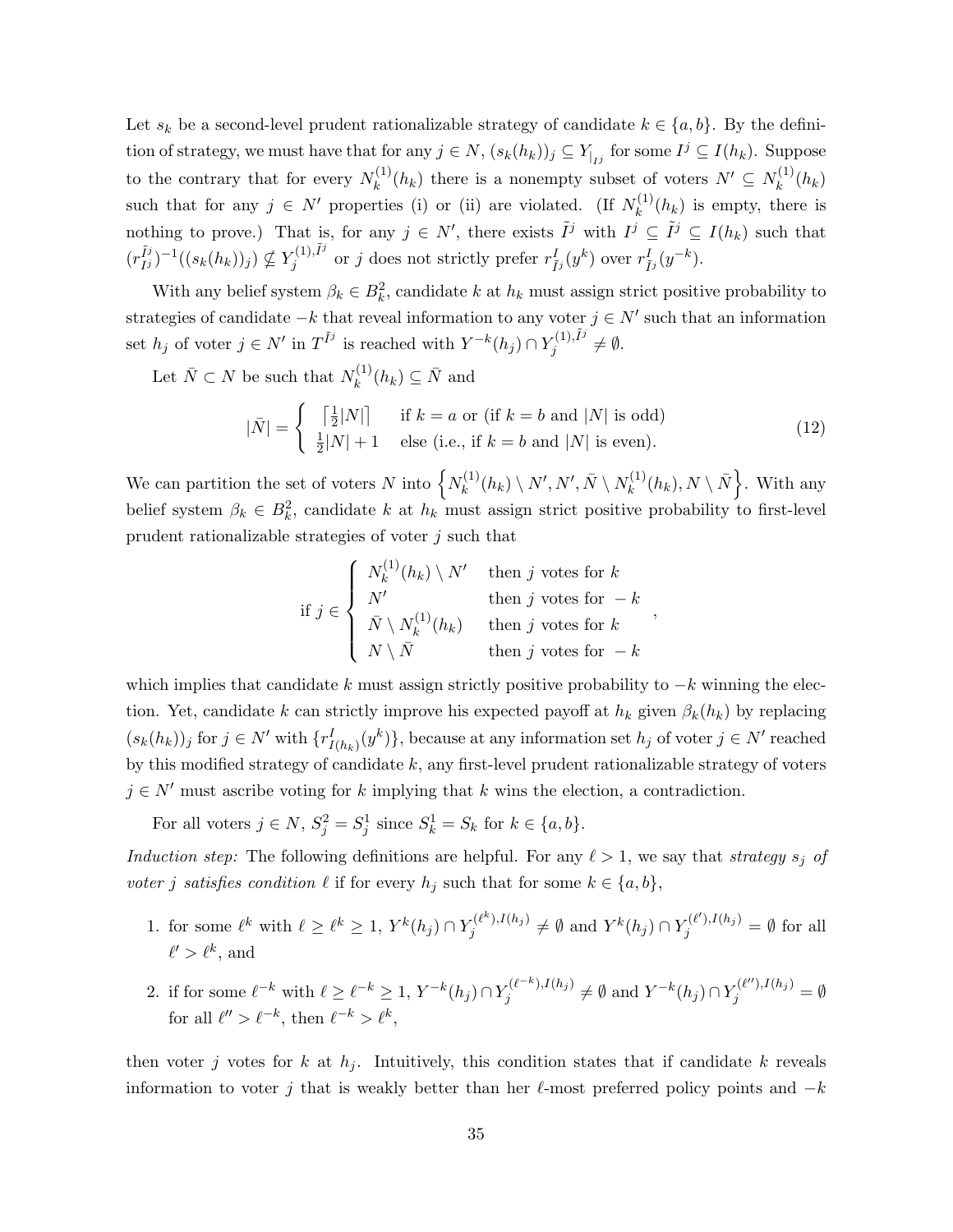reveals information to voter j that is not unambiguously better than  $k$ 's information, then voter  $j$  votes for candidate  $k$ .

For any  $\ell > 1$ , we say that strategy  $s_k$  of candidate k satisfies condition  $\ell$  if for every  $y^k \in Y$  and every information set  $h_k$  of candidate k reached by the move of nature  $(r_{I(h_k)}^I(y^k), r_{I(h_k)}^I(y^{-k}))$  we have that for all voters  $j \in N$ ,  $(s_k(h_k))_j \subseteq Y_{\vert_{I^j}}$  for some  $I^j \subseteq$  $I(h_k)$ . Moreover, there is (a possibly empty) subset of voters  $N_k^{(\ell)}$  $k^{(\ell)}(h_k) \subseteq N$  such that for all  $j \in N_k^{(\ell)}$  $\mathcal{L}_{k}^{(\ell)}(h_k)$  and any  $I'$  with  $I^j \subseteq I' \subseteq I(h_k)$ ,

- (I) there is  $\ell^{I'}$  with  $\ell \geq \ell^{I'} \geq 1$  such that  $r_{I'}^I(y^k) \in Y_j^{(\ell^{I'}),I'}$  $\sigma_{j}^{(\ell)}{}^{,I'}$  (and hence  $(r_{Ij}^{I'})$  $_{Ij}^{I'})^{-1}((s_k(h_k))_j)\cap$  $Y_i^{(\ell^{I'}),I'}$  $\sigma_j^{(\ell)}{}^{,I'} \neq \emptyset$  and  $(r_{Ij}^{I'})$  $J'_{Ij}$ )<sup>-1</sup>((s<sub>k</sub>(h<sub>k</sub>)<sub>j</sub>) ∩ Y<sub>j</sub><sup>(l'),I'</sup> = Ø for all l' such that  $\ell' > \ell'$ <sup>'</sup>, and
- (II) voter *j* strictly prefers  $r^I_{I'}(y^k)$  over  $r^I_{I'}(y^{-k})$ .

Assume now that we have proved that for every voter  $j \in N$  the  $(2\ell - 1)$ -level prudent rationalizable strategies of voter j satisfy condition  $\ell$  and that for every candidate  $k \in \{a, b\}$ the 2 $\ell$ -level prudent rationalizable strategies of candidate k satisfy condition  $\ell$ . We claim that for any voter  $j \in N$ , the  $(2\ell+1)$ -level prudent rationalizable strategies satisfy condition  $\ell+1$  and for every candidate  $k \in \{a, b\}$ , the  $(2\ell + 2)$ -level prudent rationalizable strategies of candidate k satisfy condition  $\ell + 1$ .

Consider a voter  $j \in N$  with information set  $h_j$ . Suppose that for some  $\ell^k$  with  $\ell+1 \geq \ell^k \geq 1$ ,  $Y^{k}(h_j) \cap Y_{j}^{(\ell^k),I(h_j)}$  $f^{(\ell^k),I(h_j)}_j \neq \emptyset$  and  $Y^k(h_j) \cap Y_j^{(\ell'),I(h_j)} = \emptyset$ , for all  $\ell'$  with  $\ell' > \ell^k$ . Unless we also have that for some  $\ell^{-k}$  with  $\ell^k \geq \ell^{-k} \geq 1$ ,  $Y^{-k}(h_j) \cap Y_j^{(\ell^{-k}),I(h_j)}$  $y_j^{(\ell^{-k}), I(h_j)} \neq \emptyset$  and  $Y^{-k}(h_j) \cap Y_j^{(\ell''), I(h_j)} = \emptyset$ , for all  $\ell''$  with  $\ell'' > \ell^{-k}$ , then with any  $2\ell + 1$  prudent rationalizable strategy, voter j must vote for k at  $h_j$ . To see this note that for any belief system of voter  $j, \beta_j \in B_j^{2\ell+1}$ , the support of the belief  $\beta_j(h_j)$  at  $h_j$  is the set of 2l-prudent rationalizable strategies of candidates who by assumption satisfy condition  $\ell$ . Thus, the voter is certain at  $h_j$  of  $y_{|I(h_j)}^k \in Y_j^{(\ell^k),I(h_j)}$  $j^{(\ell-j, I(n_j))}$ . Moreover, since candidates' strategies satisfy condition  $\ell$ , voter j with belief  $\beta_i(h_i)$  cannot assign strict positive probability to policy points  $y_{\perp}^{-k}$  $\int_{I(h_j)}^{-k}$  of candidate  $-k$  that are strictly preferred to k's policy point since otherwise  $-k$  would have revealed it. It follows that voter j's  $(2\ell + 1)$ -level prudent rationalizable strategies satisfy condition  $\ell + 1$ .

Consider any information set  $h_k$  of candidate k such that k knows  $(r_{I(h_k)}^I(y^k), r_{I(h_k)}^I(y^{-k}))$ . Let  $s_k$  be a  $(2\ell + 2)$ -level prudent rationalizable strategy of candidate k. By the definition of strategy, we must have that for any  $j \in N$ ,  $(s_k(h_k))_j \subseteq Y_{|_{I_j}}$  for some  $I^j \subseteq I(h_k)$ . Suppose to the contrary that for every  $N_k^{(\ell+1)}$  $k_k^{(\ell+1)}(h_k)$  there is a nonempty subset of voters,  $N' \subseteq N_k^{(\ell+1)}$  $h_k^{(\ell+1)}(h_k),$ such that for any  $j \in N'$  there exists  $\tilde{I}^j$  with  $I^j \subseteq \tilde{I}^j \subseteq I(h_k)$  for which properties (I) or (II) are violated. (If  $N_k^{(\ell+1)}$  $\kappa_k^{(\ell+1)}(h_k)$  is empty, there is nothing to prove.) That is, we have for all  $\tilde{\ell}$  with  $\ell + 1 \geq \tilde{\ell} \geq 1, r_{\tilde{I}^j}^I(y^k) \notin Y_j^{(\tilde{\ell}), \tilde{I}^j}$  $f_j^{(\tilde{\ell}),\tilde{I}^j}\text{ or } (r_{I^j}^{\tilde{I}^j})^{-1}((s_k(h_k))_j)\cap Y_j^{(\ell'),\tilde{I}^j}$  $\mathcal{C}^{(\ell'),I^j}_{j} \neq \emptyset$  for some  $\ell' > \tilde{\ell}$ , or j does not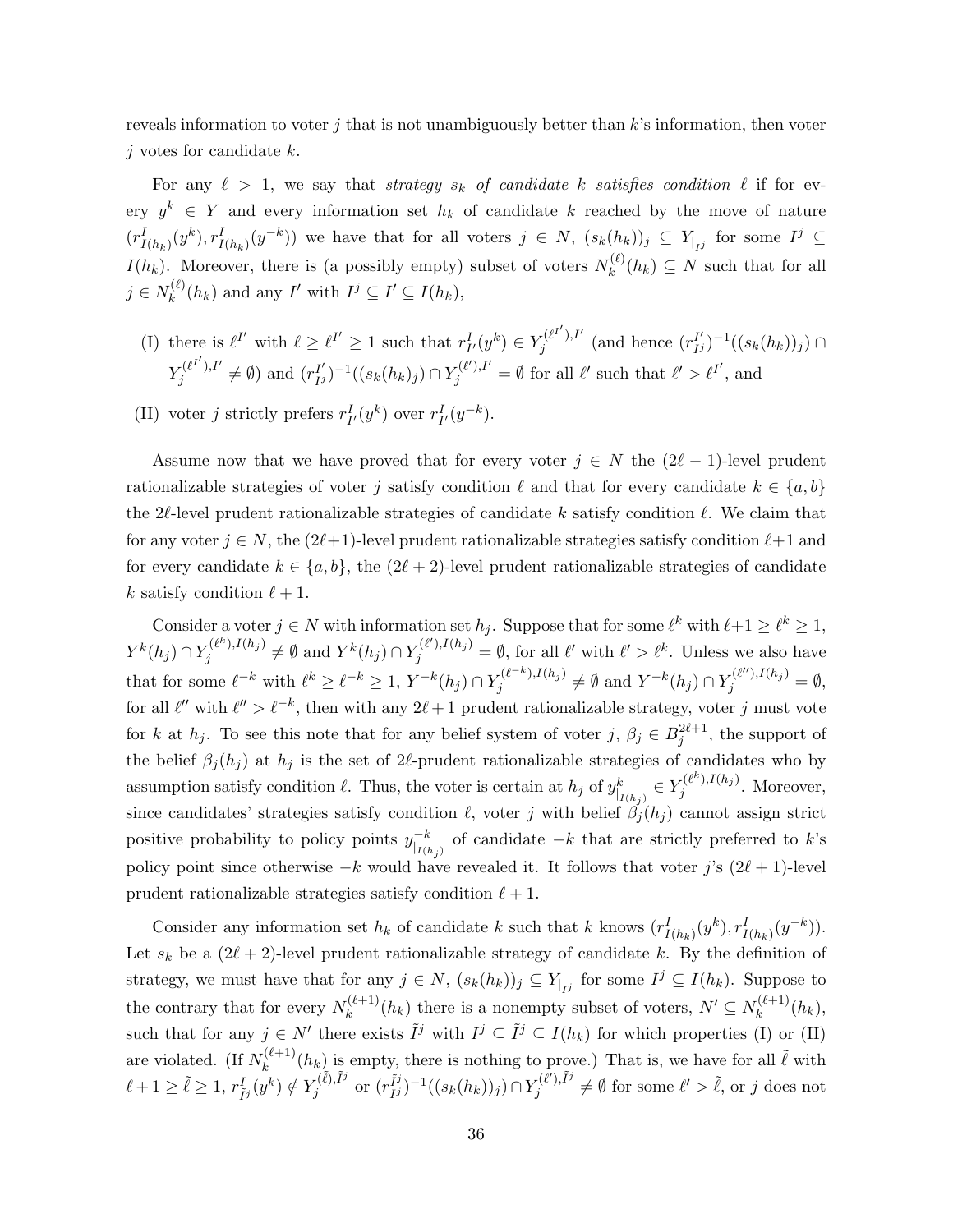strictly prefer  $r_{\tilde{I}j}^I(y^k)$  over  $r_{\tilde{I}j}^I(y^{-k})$ .

Note that since  $j \in N_k^{(\ell+1)}$  $\int_k^{(\ell+1)}(h_k)$  we have by N1 that j strictly prefers  $r^I_{I(h_k)}(y^k)$  over  $r^I_{I(h_k)}(y^{-k})$ . Moreover, by N2 we must have  $r^I_{I(h_k)}(y^k) \in Y_j^{(\ell''),I(h_k)}$  $\ell_j^{(\ell''),I(h_k)}$  for some  $\ell''$  with  $\ell+1 \geq$  $\ell'' \geq 1$ .

With any belief system  $\beta_k \in B_k^{2\ell+2}$  $k^{2\ell+2}$ , candidate k must assign strict positive probability to  $(2\ell + 1)$ -level prudent rationalizable strategies of candidate  $-k$  that reveal information to voter  $j \in N'$  such that an information set  $h_j$  of voter j in  $T^{\tilde{I}^j}$  is reached with  $Y^{-k}(h_j) \cap Y_i^{(\tilde{\ell}), \tilde{I}^j}$  $j^{(\ell),I^j}\neq\emptyset.$ 

Redefine  $\bar{N} \subset N$  such that  $N_k^{(\ell+1)}$  $\bar{k}^{(\ell+1)}(h_k) \subseteq \bar{N}$  and

$$
|\bar{N}| = \begin{cases} \begin{bmatrix} \frac{1}{2}|N| \\ \frac{1}{2}|N|+1 \end{bmatrix} & \text{if } k = a \text{ or (if } k = b \text{ and } |N| \text{ is odd}) \\ \frac{1}{2}|N|+1 & \text{else (i.e., if } k = b \text{ and } |N| \text{ is even}). \end{cases}
$$
(13)

,

Partition the set of voters N into  $\left\{N_k^{(\ell+1)}\right\}$  $k^{(\ell+1)}(h_k) \setminus N', N', \bar N \setminus N^{(\ell+1)}_k$  $\left\{ \begin{matrix} k^{(l+1)}(h_k), N \setminus \bar{N} \end{matrix} \right\}$ . With any belief system  $\beta_k \in B_k^{2\ell+2}$  $k_k^{2\ell+2}$ , candidate k at  $h_k$  must assign strict positive probability to first-level prudent rationalizable strategies of voter  $j$  such that

$$
\text{if } j \in \begin{cases} N_k^{(\ell+1)}(h_k) \setminus N' & \text{then } j \text{ votes for } k \\ N' & \text{then } j \text{ votes for } -k \\ \bar{N} \setminus N_k^{(\ell+1)}(h_k) & \text{then } j \text{ votes for } k \\ N \setminus \bar{N} & \text{then } j \text{ votes for } -k \end{cases}
$$

which implies that candidate k must assign strictly positive probability to  $-k$  winning the election. Yet, candidate k can strictly improve his expected payoff at  $h_k$  given  $\beta_k(h_k)$  by replacing  $(s_k(h_k))_j$  for  $j \in N'$  with  $\{r^I_{I(h_k)}(y^k)\}\$ , because at any information set  $h_j$  of voter  $j \in N'$  reached by this modified strategy of candidate k, any  $(2\ell + 1)$ -level prudent rationalizable strategy of voters  $j \in N'$  must ascribe voting for k implying that k wins the election, a contradiction.

Hence, since Y is finite, there is a finite  $2\bar{\ell}$  such that for any  $\ell > 2\bar{\ell}$  no strategy is eliminated anymore. Moreover, conditions  $\bar{\ell}$  imply that neither candidate can change the election outcome by revealing his policy point in the full-dimensional space at any of his information sets in  $T<sup>I</sup>$ . Conversely, since we assumed that there is a majority of voters who strictly prefer to vote for one particular candidate when all voters have full awareness of political issues and complete information about the policy points, this candidate must also win in any prudent rationalizable outcome under unawareness and incomplete information.

#### A.3 Proof of Proposition 3

By the same arguments as in the proof of Proposition 2, we just consider the case in which there is no majority of voters who are indifferent between the candidates when all voters have full awareness of political issues and complete information about candidates' policy points.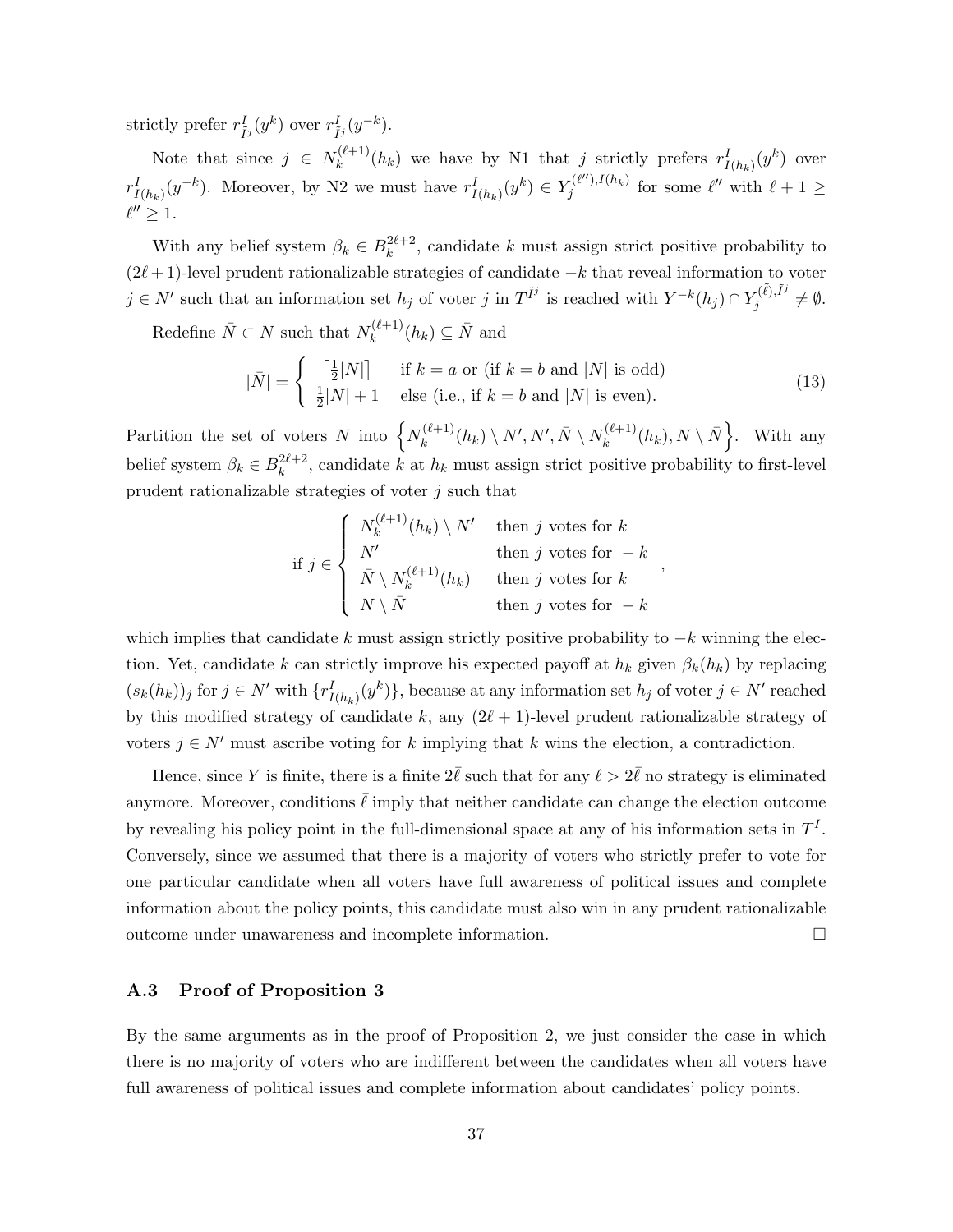*First level:* For the same reason as in the proof of the Proposition 2, we have  $S_k^1 = S_k$  for any candidate  $k \in \{a, b\}.$ 

For any voter j, consider an information set  $h_j$  such that for any  $y^k \in Y^k(h_j)$  and  $y^{-k} \in Y^k(h_j)$  $Y^{-k}(h_j)$ ,  $\parallel x^j - y^k \parallel_{I(h_j)} \leq \parallel x^j - y^{-k} \parallel_{I(h_j)}$  and for some  $y^k \in Y^k(h_j)$  and  $y^{-k} \in Y^{-k}(h_j)$ ,  $\|x^j - y^k\|_{I(h_j)} < \|x^j - y^{-k}\|_{I(h_j)}$ . Note that for any of voter j's belief system  $\beta_j$ , the support of  $\beta_j(h_j)$  is the set of profiles of policy points and strategy profiles of candidates that reach the information set  $h_j$ . With any such a belief system, any first-level prudent rationalizable strategy of voter j must ascribe voting for candidate k at  $h_j$ . This is because with any such a belief system, voter j at  $h_j$  is certain that candidate k is (weakly) preferred to candidate  $-k$ for any profile of candidates policy points in  $Y_{|_{I(h_j)}}$ , while he must assign some strictly positive probability to profiles of policy points  $(y^k, y^{-k})$  for which he strictly prefers  $y^k$  to  $y^{-k}$ .

Second level: For all voters  $j \in N$ ,  $S_j^2 = S_j^1$  since  $S_k^1 = S_k$  for  $k \in \{a, b\}$ . Given an information set  $h_k$  of candidate k reached by the move of nature  $(r_{I(h_k)}^I(y^k), r_{I(h_k)}^I(y^{-k}))$ , let

$$
\bar{N}_k(h_k) = \left\{ j \in N : \text{voter } j \text{ strictly prefers } r^I_{I(h_k)}(y^k) \text{ to } r^I_{I(h_k)}(y^{-k}) \right\}. \tag{14}
$$

Denote by  $m_k$  the majority of number of voters required for candidate k to win, which is defined by

$$
m_k := \begin{cases} \begin{array}{c} \left\lceil \frac{1}{2} |N| \right\rceil & \text{if } k = a \text{ or (if } k = b \text{ and } |N| \text{ is odd})\\ \frac{1}{2} |N| + 1 & \text{else (i.e., if } k = b \text{ and } |N| \text{ is even}). \end{array} \end{cases}
$$

Since we just need to consider the case in which there is no majority of voters who are indifferent between the candidates when all voters have full awareness of political issues and complete information about candidates' policy points, for every move of nature in the upmost tree there is a candidate k and an information set  $h_k$  of candidate k reached by this move of nature such that  $|\bar{N}_k(h_k)| \geq m_k$ . Fix the move of nature that reaches  $h_k$  with  $|\bar{N}_k(h_k)| \geq m_k$ .

We claim that if  $s_k$  is a second-level prudent rationalizable strategy of candidate k, then there is a maximal subset of voters  $N_k(h_k) \subseteq \overline{N}_k(h_k)$  such that  $|N_k(h_k)| \geq m_k$  and for all  $j \in N_k(h_k)$  and any I' with  $I^k \subseteq I' \subseteq I(h_k)$  (where  $I^k$  is the subset of issues revealed to voters by strategy  $s_k$  at information set  $h_k$ )

\n- (i) 
$$
\|x^j - y'\|_{I'} \le \|x^j - y''\|_{I'}
$$
 for any  $y' \in (r_{I^k}^{I'})^{-1}((s_k(h_k))_k)$  and  $y'' \in (r_{I^k}^{I'})^{-1}((s_k(h_k))_{-k}),$
\n- (ii)  $y'' \in (s_k(h_k))_{-k}$  for every  $s_k$  for every  $s_k$  for every  $s_k$ .
\n

Suppose to the contrary that there is no such a  $N_k(h_k)$ . Then there is subset of voters  $N' \subseteq N$  with  $|N'| \ge m_{-k}$  and I' such that for any  $j \in N'$ ,  $||x^j - y'||_{I'} > ||x^j - y''||_{I'}$  for some  $y' \in (r_{Ik}^{I'})$  $_{I_k}^{I'})^{-1}((s_k(h_k))_k)$  and  $y'' \in (r_{I_k}^{I'})$  $I'_k$ )<sup>-1</sup>((s<sub>k</sub>(h<sub>k</sub>))<sub>-k</sub>), or j does not strictly prefer  $r^I_{I'}(y^k)$  over  $r_{I'}^I(y^{-k}).$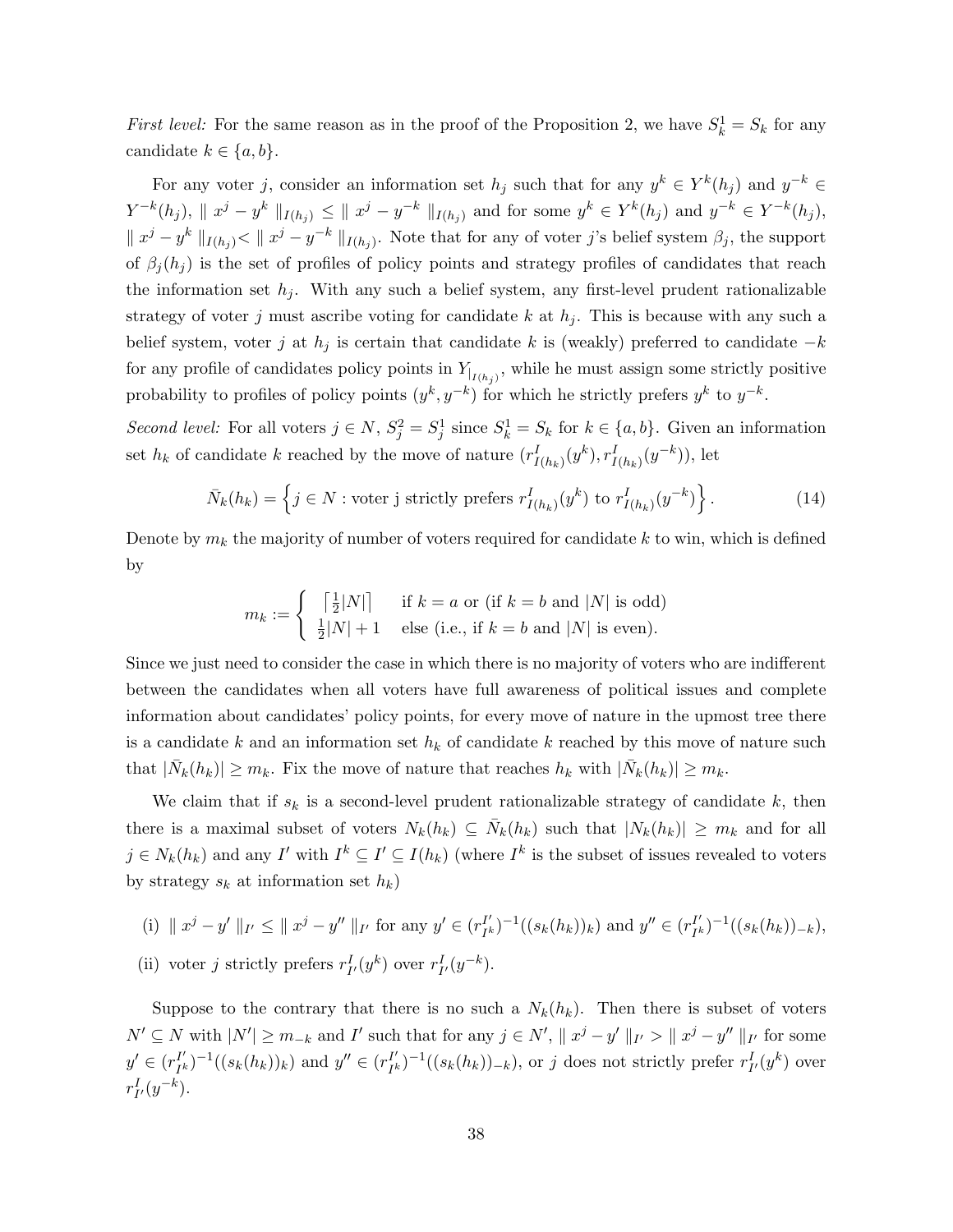With any belief system  $\beta_k \in B_k^2$ , candidate k at  $h_k$  must assign strict positive probability to strategies of candidate  $-k$  that reveal information to voters such that an information set  $h_i$  of voter  $j \in N'$  in  $T^{I'}$  is reached at which for some  $y' \in Y^k(h_j)$  and  $y'' \in Y^{-k}(h_j)$ ,  $||x^j - y'||_{I'} >$  $||x^j - y''||_{I'}$  or  $||x^j - r_I^I(y^k)||_{I'} \ge ||x^j - r_I^I(y^{-k})||_{I'}$ . Thus, with any belief system  $\beta_k \in B_k^2$ , candidate k at  $h_k$  must assign strict positive probability to first-level prudent rationalizable strategies of voter j and strategies of candidate  $-k$  such that all voters in  $N'$  vote for candidate  $-k$ , in which case candidate k loses the election. Yet, candidate k can strictly improve her expected payoff at  $h_k$  given  $\beta_k$  by replacing  $(s_k(h_k))$  with  $\left\{ \left( r^I_{I(h_k)}(y^k), r^I_{I(h_k)}(y^{-k}) \right) \right\}$ , because at any information set  $h_j$  of voter  $j \in \bar{N}_k(h_k)$  reached by this modified strategy of candidate  $k$ , any first-level prudent rationalizable strategy of the voter must ascribe voting for  $k$ . Since  $|\bar{N}_k(h_k)| \geq m_k$ , it implies that k wins the election, a contradiction.

### A.4 Proof of Proposition 4

First level: The arguments about first-level rationalizable strategies for both candidates and voters are analogous to the proof of Proposition 3.

Second level: For all voters  $j \in N$ ,  $S_j^2 = S_j^1$  since  $S_k^1 = S_k$  for  $k \in \{a, b\}$ . We claim that if  $s_k$ is a second-level prudent rationalizable strategy of candidate k, then for all  $j \in \bar{N}_k(h_k)$  (where  $\bar{N}_k(h_k)$  is defined as in (14) in the proof of Proposition 3) and I' with  $I^k \subseteq I' \subseteq I(h_k)$  (where  $I^j$  is the subset of issues revealed to voter j by  $s_k(h_k)$ 

(i) 
$$
||x^{j}-y'||_{I'} \le ||x^{j}-y''||_{I'}
$$
 for any  $y' \in (r_{I^k}^{I'})^{-1}((s_k(h_k))_{j,k})$  and  $y'' \in (r_{I^k}^{I'})^{-1}((s_k(h_k))_{j,-k})$ ,

(ii) voter j strictly prefers  $r^I_{I'}(y^k)$  over  $r^I_{I'}(y^{-k})$ .

Suppose to the contrary that there is a voter  $j \in \bar{N}_k(h_k)$  and I' with  $I^k \subseteq I' \subseteq I(h_k)$  such that  $||x^j - y'||_{I'} > ||x^j - y''||_{I'}$  for some  $y' \in (r_I^{I'}_I)$  $I'_{I^k}$ )<sup>-1</sup>((s<sub>k</sub>(h<sub>k</sub>))<sub>j,k</sub>) and  $y'' \in (r_{I^k}^{I'})$  $_{I^k}^{I'})^{-1}((s_k(h_k))_{j,-k}),$ or j does not strictly prefer  $r^I_{I'}(y^k)$  over  $r^I_{I'}(y^{-k})$ .

With any belief system  $\beta_k \in B_k^2$ , candidate k at  $h_k$  must assign strict positive probability to strategies of candidate  $-k$  that reveal information to voters in  $\bar{N}_k(h_k)$  such that an information set  $h_j$  of voter j in  $T^{I'}$  is reached at which for some  $y' \in Y^k(h_j)$  and  $y'' \in Y^{-k}(h_j)$ ,  $|| x^j - y' ||_{I'}$  $> \|x^j - y''\|_{I'}$  or  $\|x^j - r_I^I(y^k)\|_{I'} \geq \|x^j - r_I^I(y^{-k})\|_{I'}$ . Thus, with any belief system  $\beta_k \in B_k^2$ , candidate k at  $h_k$  must assign strict positive probability to first-level prudent rationalizable strategies of voter j and strategies of candidate  $-k$  such that voter j votes for candidate  $-k$ . Yet, candidate  $k$  can capture the vote of voter  $j$  for sure and thus strictly improve her expected payoff at  $h_k$  given  $\beta_k$  by replacing  $(s_k(h_k)_{j,k}, s_k(h_k)_{j,-k})$  with  $\left\{ \left( r^I_{I(h_k)}(y^k), r^I_{I(h_k)}(y^{-k}) \right) \right\}$ , because at any information set  $h_j$  of voter j reached by this modified strategy of candidate k, any first-level prudent rationalizable strategy of the voter must ascribe voting for k (this follows from the fact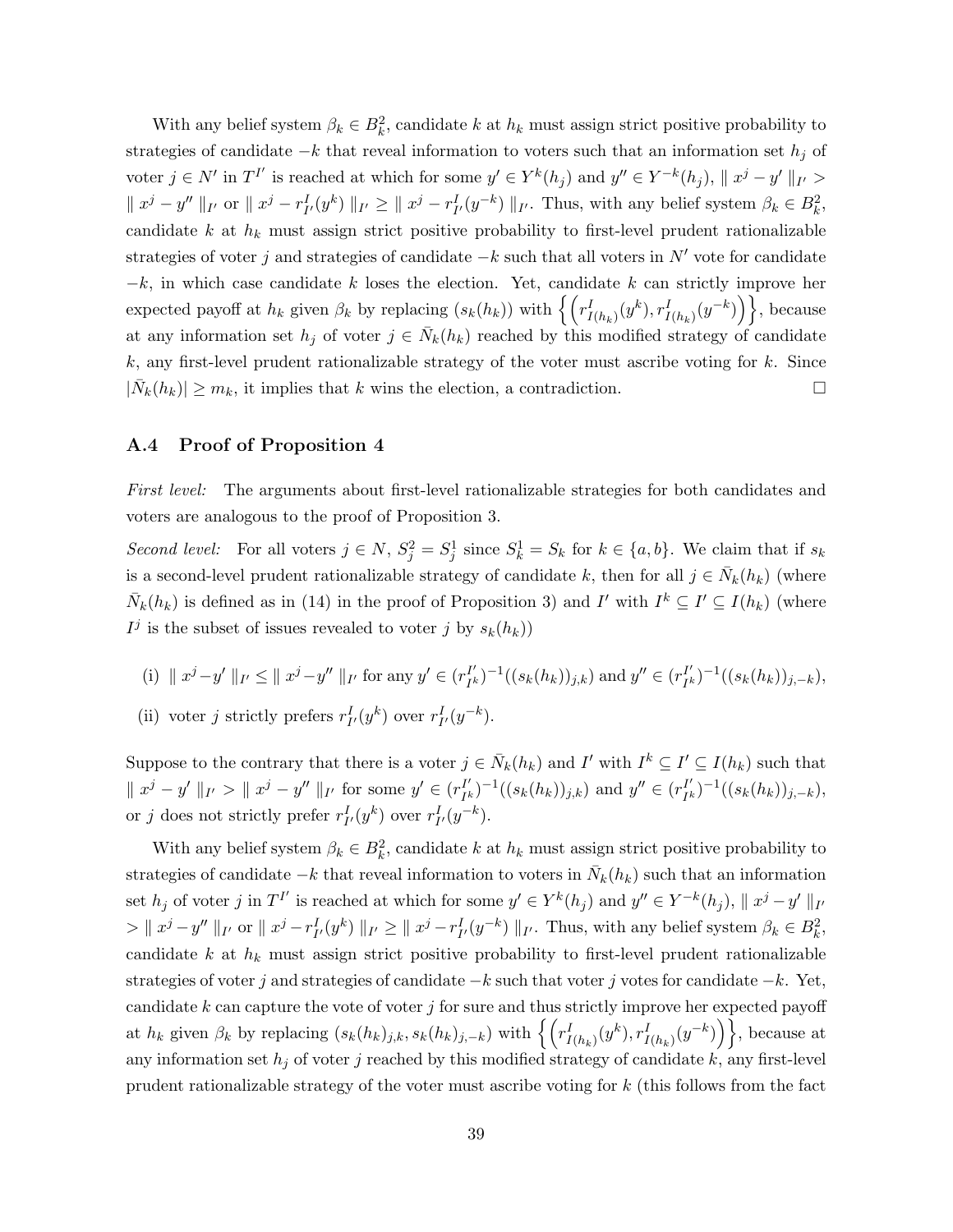### B Further Details on Examples of Section 4

Below tables summarize the prudent rationalizable strategies for every player and every level for the example of Section 4.1.

|           | voter            |                  |          | candidate |                      |                                  |                                                     |                                                        |                                  |
|-----------|------------------|------------------|----------|-----------|----------------------|----------------------------------|-----------------------------------------------------|--------------------------------------------------------|----------------------------------|
| info. set | C <sup>1</sup>   | $S_v^2$          | $S_v^3$  | info. set | $\overline{a}$       |                                  |                                                     | ~ ა<br>=<br>$\mathcal{D}_a$                            |                                  |
| $h_4$     | $\it a$          | $\boldsymbol{a}$ | $\alpha$ |           | л.<br>$\overline{3}$ | $\frac{1}{3}$                    | $4^{\circ}$<br>$\overline{5}$ .<br>$\overline{3}$ , | $\overline{4}$<br>$\overline{3}$ ,<br>$\overline{5}$ . | $\frac{1}{3}$                    |
| $h_5$     | not a            | not a            | not a    |           | $\frac{4}{5}$        | $\frac{4}{5}$<br>$\frac{1}{3}$ , | $\left(\frac{4}{5}\right)$                          | $\overline{4}$<br>$\overline{3}$ ,                     | $\frac{4}{5}$<br>$\frac{1}{3}$ , |
| $h_6$     | $\boldsymbol{a}$ | not a            | not a    |           |                      |                                  |                                                     |                                                        |                                  |

Table 4: Prudent Rationalizable Strategies in Section 4.1

When nature selects  $\frac{1}{3}$  as the policy point of the one candidate (i.e., candidate a), then with any second-level prudent rationalizable strategy of the candidate, the candidate discloses her policy point. When nature selects  $\frac{4}{5}$ , then with any second-level prudent rationalizable strategy of the candidate, the candidate's message contains both policy points  $\{\frac{1}{3}\}$  $\frac{1}{3}, \frac{4}{5}$  $\frac{4}{5}$ . Although in this case the message appears to be uninformative, the voter can correctly deduce the candidate's policy point as being  $\frac{4}{5}$  because if it had be  $\frac{1}{3}$ , the candidate would have disclosed it. In this sense, information complete unravels (even without competition among candidates).

Similarly, below tables summarize the prudent rationalizable strategies for every player and every level for the example of Section 4.2.

|           | voter                      |                  |                  |                                                              |                                                                                                                                                                                            |                                         |  |
|-----------|----------------------------|------------------|------------------|--------------------------------------------------------------|--------------------------------------------------------------------------------------------------------------------------------------------------------------------------------------------|-----------------------------------------|--|
|           | $S_v^3$<br>$S_v^1 = S_v^2$ |                  |                  | candidate                                                    |                                                                                                                                                                                            |                                         |  |
| info. set |                            |                  |                  | info. set                                                    | $S_a^1 = S_a^0$                                                                                                                                                                            | $S_a^2$                                 |  |
| $h_1$     | not a                      | not a            | not a            |                                                              |                                                                                                                                                                                            |                                         |  |
| $h_2$     | not a                      | not a            | not a            | $(\frac{1}{3}, \frac{8}{9})$<br>$(\frac{4}{5}, \frac{2}{7})$ | $\{\left(\frac{1}{3},\frac{8}{9}\right),\left(\frac{4}{5},\frac{2}{7}\right)\},\ \frac{1}{3}\},\$<br>$\{\left(\frac{1}{3},\frac{8}{9}\right)\}, \gamma$<br>$\{\frac{1}{3}, \frac{4}{5}\}\$ | $\{\frac{1}{3}\}$                       |  |
| $h_3$     | not a                      | not a            | not a            |                                                              | $\{\frac{1}{3}, \frac{4}{5}\}$<br>$\{\left(\frac{1}{3},\frac{8}{9}\right),\left(\frac{4}{5},\frac{2}{7}\right)\},\$<br>$\{\frac{4}{5}\},\$<br>$\left(\frac{4}{5},\frac{2}{7}\right)\},$    | $\left[\frac{1}{3},\frac{4}{5}\right\}$ |  |
|           |                            |                  |                  | $\frac{1}{3}$                                                | $\{\frac{1}{3}\}, \{\frac{1}{3}, \frac{4}{5}\}$                                                                                                                                            | $\left\{\frac{1}{3}\right\}$            |  |
| $h_4$     | $\boldsymbol{a}$           | $\boldsymbol{a}$ | $\boldsymbol{a}$ |                                                              |                                                                                                                                                                                            |                                         |  |
| $h_5$     | not a                      | not a            | not a            | $\frac{4}{5}$                                                | $\{\frac{4}{5}\}, \{\frac{1}{3}, \frac{4}{5}\}\$                                                                                                                                           | $\left[\frac{1}{3},\frac{4}{5}\right]$  |  |
| $h_{6}$   | $\boldsymbol{a}$           | not a            | not a            |                                                              |                                                                                                                                                                                            |                                         |  |

Table 5: Prudent Rationalizable Strategies in Section 4.2

In any second-level prudent rationalizable strategy of the candidate, she is silent on the second dimension. Consequently, the voter is kept unaware of the second dimension and information does not unravel.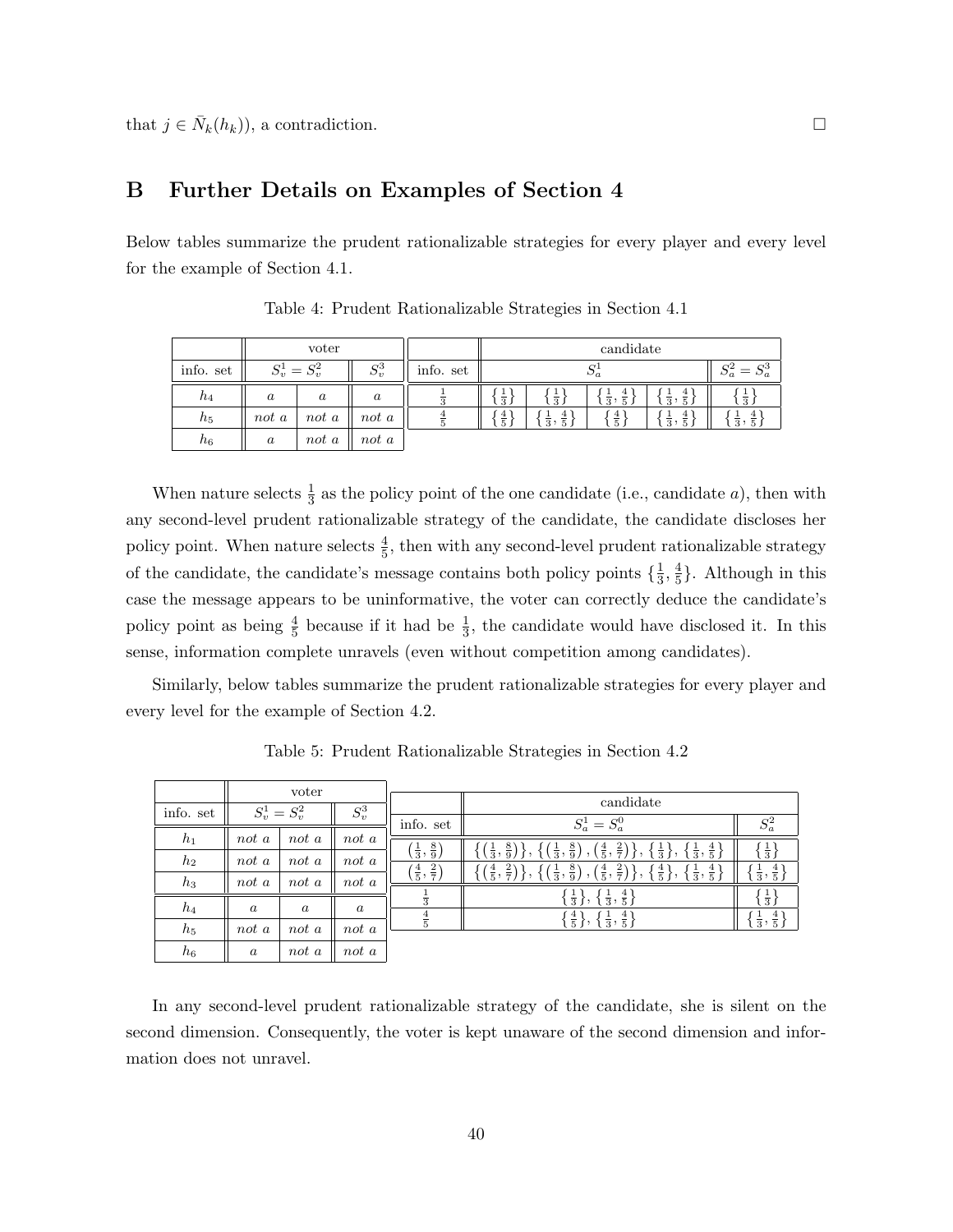## C Microtargeting and Preference Aggregation

Microtargeting circumvents well-known limits to aggregation of voters' preference under uncertainty. Voters have probabilistic beliefs about candidates' positions. A candidate may actually find it useful to keep a voter uncertain about his political position.<sup>16</sup> In such cases, the "preference" of society may not correspond to a von Neumann-Morgenstern utility function even though each voter's preference is captured by a von Neumann-Morgenstern utility. Our example inSection 5 can be recast in an example with three voters, in which one and the same candidate is elected if each of the possible political positions of the candidates were commonly known but the other candidate is elected under uncertainty over the candidate's political positions. In this sense, there is a role for "ambiguity" in electoral competition.<sup>17</sup>

To be precise, analogous to our example in Section 5, consider a set of three outcomes  $\{x, y, z\}$  and lotteries over those outcomes. There are three voters, each having a preference relation on lotteries over outcomes as follows:

| Voter          | Preferences               |                                                                         |                                                                                                            |  |  |  |  |
|----------------|---------------------------|-------------------------------------------------------------------------|------------------------------------------------------------------------------------------------------------|--|--|--|--|
|                | $(1,0,0) \succ_1 (0,1,0)$ | $(1,0,0) \prec_1 (0,0,1)$ $(1,0,0) \prec_1 (0,\frac{1}{2},\frac{1}{2})$ |                                                                                                            |  |  |  |  |
| $\overline{2}$ | $(1,0,0) \prec_2 (0,1,0)$ | $(1,0,0) \succ_2 (0,0,1)$                                               | $(1,0,0) \prec_2 (0,\frac{1}{2},\frac{1}{2})$                                                              |  |  |  |  |
| 3              | $(1,0,0) \succ_3 (0,1,0)$ | $(1,0,0) \succ_3 (0,0,1)$ $(1,0,0) \succ_3 (0,\frac{1}{2},\frac{1}{2})$ |                                                                                                            |  |  |  |  |
|                |                           |                                                                         | Majority $(1,0,0) \succ_M (0,1,0)$ $(1,0,0) \succ_M (0,0,1)$ $(1,0,0) \prec_M (0,\frac{1}{2},\frac{1}{2})$ |  |  |  |  |

Observe that each voter's preference is consistent with von Neumann-Morgenstern utility. The last line of the table shows the "social choice" using simple majority over pairwise comparisons. Clearly, this social choice is inconsistent with a von Neumann-Morgenstern utility of society.

### References

- [1] Alesina, A. and Cukierman, A. (1990). The political of ambiguity, Quarterly Journal of Economics 105, 829–850.
- [2] Aragonès, E. and Neeman, Z. (2000). Ambiguity in electoral competition, Journal of Theoretical Politics 12, 183–204.
- [3] Aragonès, E. and Postlewaite, A. (2007). Ambiguity in election games, Review of Economic Design 7, 233–255.

 $16$ Related problems have been noted in Zeckhauser (1969) and Shepsle (1970, 1972).

<sup>&</sup>lt;sup>17</sup>This topic lead to an extensive literature with different approaches. See Downs (1957), Shepsle (1972), Alesina and Cukierman (1990), Aragonès and Neeman (2000), Aragonès and Postlewaite (2007), Glazer (1990), Jensen (2009), Laslier (2006), McKelvey (1980), Meirowitz (2005), and Page (1976).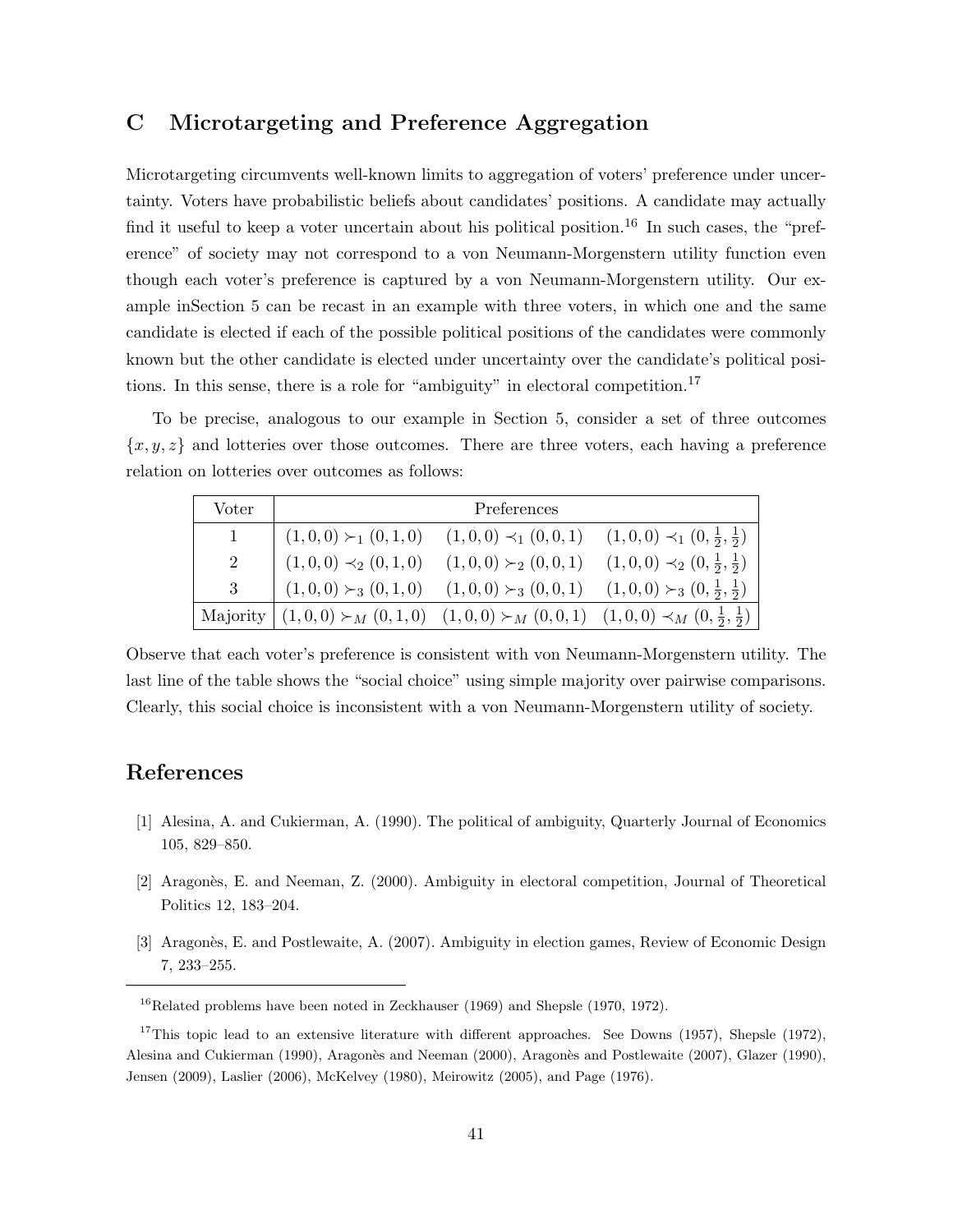- [4] Aragonès, E., Castanheira, M., and Giani, M. (2015). Electroal competition through issue selection, American Journal of Political Science 59, 71–90.
- [5] Ashworth, S. (2006). Campaign finance and voter welfare with entrenched incumbents, American Political Science Review 100, 55–68.
- [6] Battigalli, P. (1997). On rationalizability in extensive games, Journal of Economic Theory 74, 40-61.
- [7] Berliant, M. and Konishi, H. (2005). Salience: Agenda choices by competing candidates, Public Choice 125, 129–149.
- [8] Brams, S.J. (1975). Game theory and politics, New York: Free Press.
- [9] Budge, I. and Farlie, D. (1983). Explaining and prediction election: Issue effects and party strategy in twenty-three democracies, Allen and Unwin.
- [10] Celik, L. (2014). Information unraveling revisited: Disclosure of horizontal attributes, Journal of Industrial Economics 62, 113–136.
- [11] Coate, S. (2004a). Political competition with campaign contributions and informative advertising, Journal of the European Economic Association 2, 772–804.
- [12] Coate, S. (2004b). Pareto-improving campaign finance policy, American Economic Review 94, 628– 655.
- [13] Colomer, J.H. and Llavador, H. (2012). An agenda-setting model of electoral competition, SERIEs: Journal of the Spanish Economic Association 3, 73-93
- [14] Demange, G. and Van der Straeten, K. (2013). Communicating on electoral platforms, mimeo.
- [15] Downs, A. (1957). An economic theory of democracy, Harper: New York.
- [16] Dzuida, V. (2011). Strategic argumentation, Journal of Economic Theory 146, 1362–1397.
- [17] Farquharson, R. (1969). Theory of voting, New Haven: Yale University Press.
- [18] Feddersen, T. and Pesendorfer, W. (1997). Voting behavior and information aggregation in elections with private information, Econometrica 65, 1029–1058.
- [19] Feinberg, Y. (2012). Games with unawareness, mimeo.
- [20] Filiz-Ozbay, E. (2012). Incorporating unawareness into contract theory, Games and Economic Behavior 76, 181–194.
- [21] Geer, J.G. (2006). In defense of negativity. Attack ads in presidential campaigns, Chicago University Press.
- [22] Glazer, A. (1990). The strategy of candidate ambiguity, American Political Science Review 84, 237–241.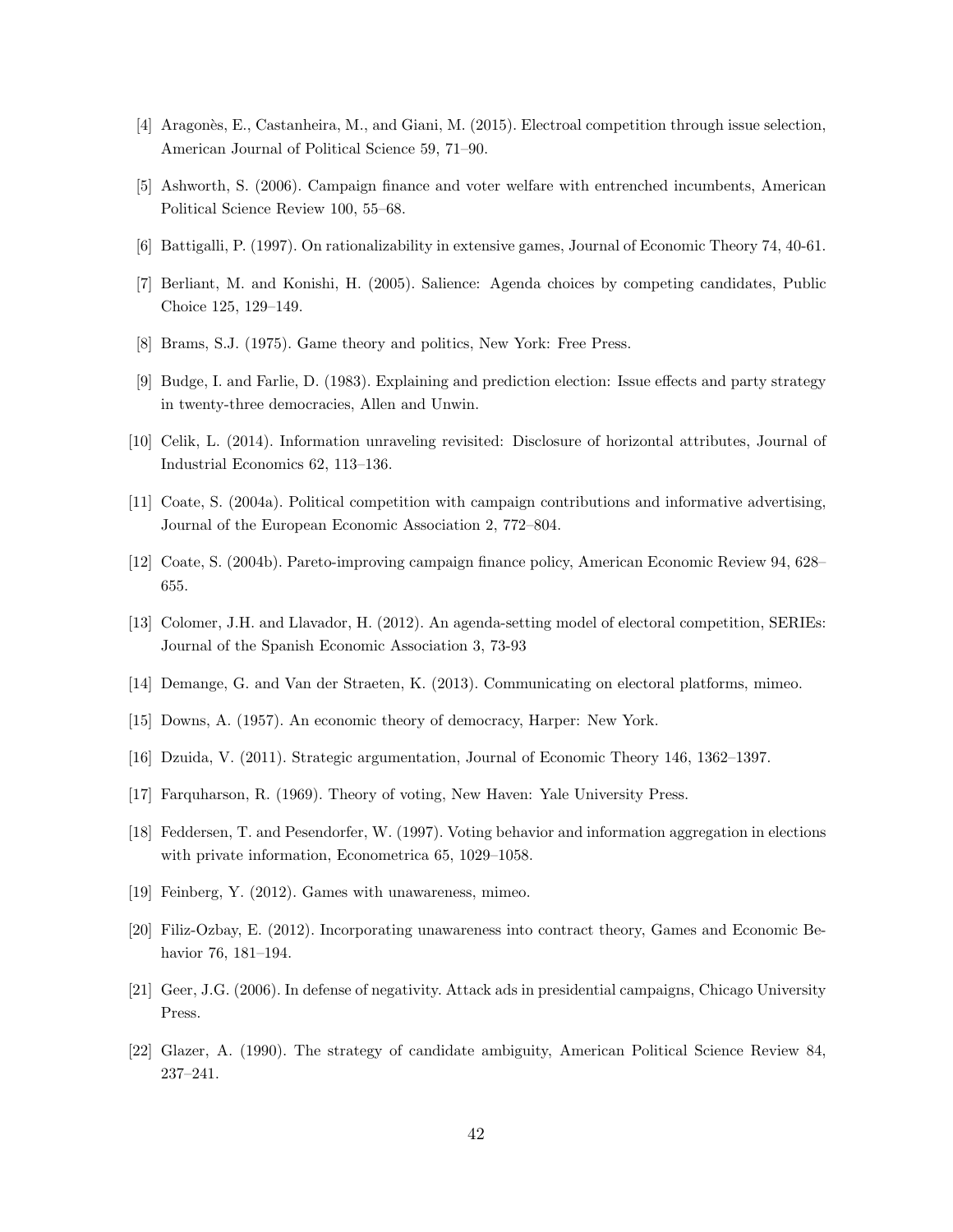- [23] Glazer, E., Ponzetto, G.A.M., and Shapiro, J. (2005). Strategic extremism: Why Republicans and Democrats divide on religious values, Quarterly Journal of Economics 120, 1283–1330.
- [24] Grant, S. and Quiggin, J. (2013). Inductive reasoning about unawareness, Economic Theory 54, 717-755.
- [25] Gratton, G. (2014). Pandering and electoral competition, Games and Economic Behavior 84, 163– 179.
- [26] Green, J. and Hobolt, S. (2008). Owning the issue agenda: Party strategies and vote choice in British elections, Electoral Studies 27, 460-476.
- [27] Gretlein, R.J. (1982). Dominance solvable voting schemes: A comment, Econometrica 50, 527–528.
- [28] Grossman, S. (1981). The Informational role of Walrasian and private disclosure about the product quality, Journal of Law and Economics 24, 461–483.
- [29] Grossman, S. and Hart, O. (1980). Disclosure Laws and Takeover Bids, Journal of Finance 35, 323–334.
- [30] Hafer, C. and Landa, D. (2013). Issue advocacy and mass political sophistication, Journal of Institutional and Theoretical Economics 169, 139–152.
- [31] Halpern, J. and L.C. Rêgo (2014). Extensive games with possibly unaware players, Mathematical Social Sciences 70, 42–58.
- [32] Heidhues, P. and Lagerlöf, J. (2003). Hiding information in electoral competition, Games and Economic Behavior 42, 48–74.
- [33] Heifetz, A., Meier, M., and Schipper, B.C. (2013). Dynamic unawareness and rationalizable behavior, Games and Economic Behavior 81, 50–68.
- [34] Heifetz, A., Meier, M., and Schipper, B.C. (2011). Prudent rationalizability in generalized extensiveform games, University of California, Davis.
- [35] Hillygus, S. and Shields, T. (2008). The persuadable voter, Princeton University Press.
- [36] Janssen, M. and Teteryatnikova, M. (2015a). Horizontal product differentiation: Disclosure and competition, Journal of Industrial Economics, forthcoming.
- [37] Janssen, M. and Teteryatnikova, M. (2015b). On the positive role of negative political campaigning, University of Vienna.
- [38] Jensen, T. (2009). Projection effects and strategic ambiguity in electoral competition, Public Choice 141, 213–232.
- [39] Koessler, F. (2008). Lobbying with two audiences: Public vs private certification, Mathematical Social Sciences 55, 305–314.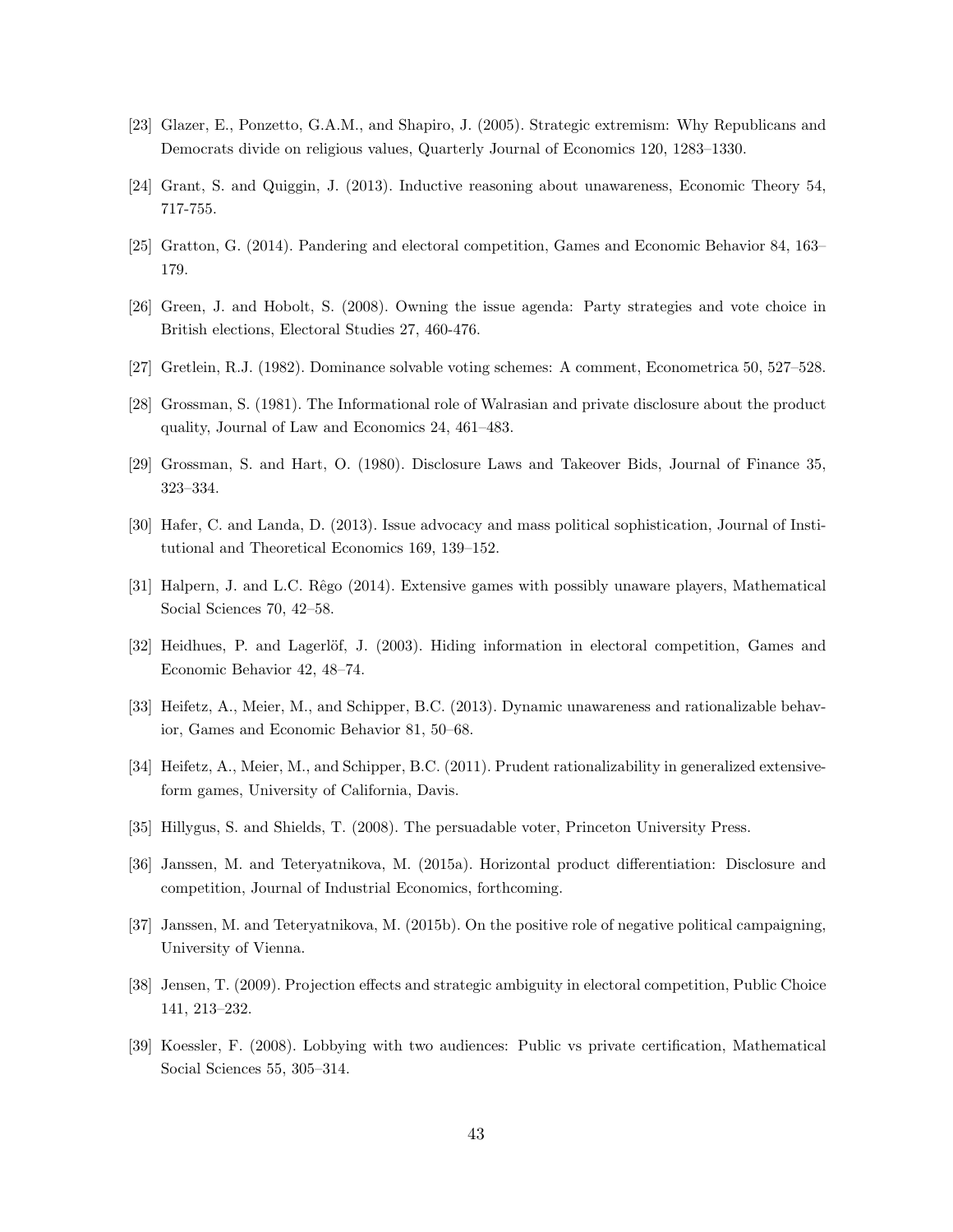- [40] Koessler, F. and Renault, R. (2012). When does a firm disclose product information?, RAND Journal of Economics 43, 630–649.
- [41] Laslier, J.-F. (2006). Ambiguity in electoral competition, Economics of Governance 7, 195–210.
- [42] Laslier, J.-F. and Van der Straeten, K. (2004). Electoral competition under imperfect information, Economic Theory 24, 419–446
- [43] Li, S.X., Peitz, M., and Zhao, X.J. (2013). Vertically differentiated duopoly with unaware consumers, Mathematical Social Sciences, forthcoming.
- [44] McKelvey, R. (1980). Ambiguity in spacial models of policy formation, Public Choice 35, 385–401.
- [45] McKelvey, R. and Ordenshook, P.C. (1987). Elections with limited information: A multidimensional model, Mathematical Social Sciences 14, 77–99.
- [46] McKelvey, R. and Ordenshook, P.C. (1985). Elections with limited information: A fulfilled expectations model using contemporaneous poll and endorsement data as information sources, Journal of Economic Theory 36, 55–85.
- [47] Meier, M. and Schipper, B.C. (2012). Conditional dominance in games with unawareness, University of California, Davis.
- [48] Meirowitz, A. (2005). Informational party primaries and strategic ambiguity, Journal of Theoretical Politics 17, 107–136.
- [49] Milgrom, P. (1981). Good news and bad news: Representation theorems and applications, Bell Journal of Economics 12, 380–91.
- [50] Milgrom, P and Roberts, J. (1986). Relying on the information of interested parties, Rand Journal of Economics 107, 18-32.
- [51] Moulin, H. (1979). Dominance solvable voting schemes, Econometrica 47, 1337-1351.
- [52] Nagel, R. (1995). Unraveling in guessing games: An experimental study, American Economic Review 85, 1313–1326.
- [53] Page, B.I. (1976). The theory of political ambiguity, American Political Science Review 70, 742–752.
- [54] Pearce, D.G. (1984). Rationalizable strategic behavior and the problem of perfection, Econometrica 52, 1029-1050.
- [55] Petrocik, J. (1996). Issue ownership in presidential elections, with a 1980 Case Study, American Journal of Political Science 40, 825-850.
- [56] Polborn, M. and Yi, D.T. (2006). Informative positive and negative campaigning, Quarterly Journal of Political Science 1, 351–371.
- [57] Shepsle, K.A. (1972). The strategy of ambiguity: Uncertainty and electoral competition, American Political Science Review 66, 555–568.